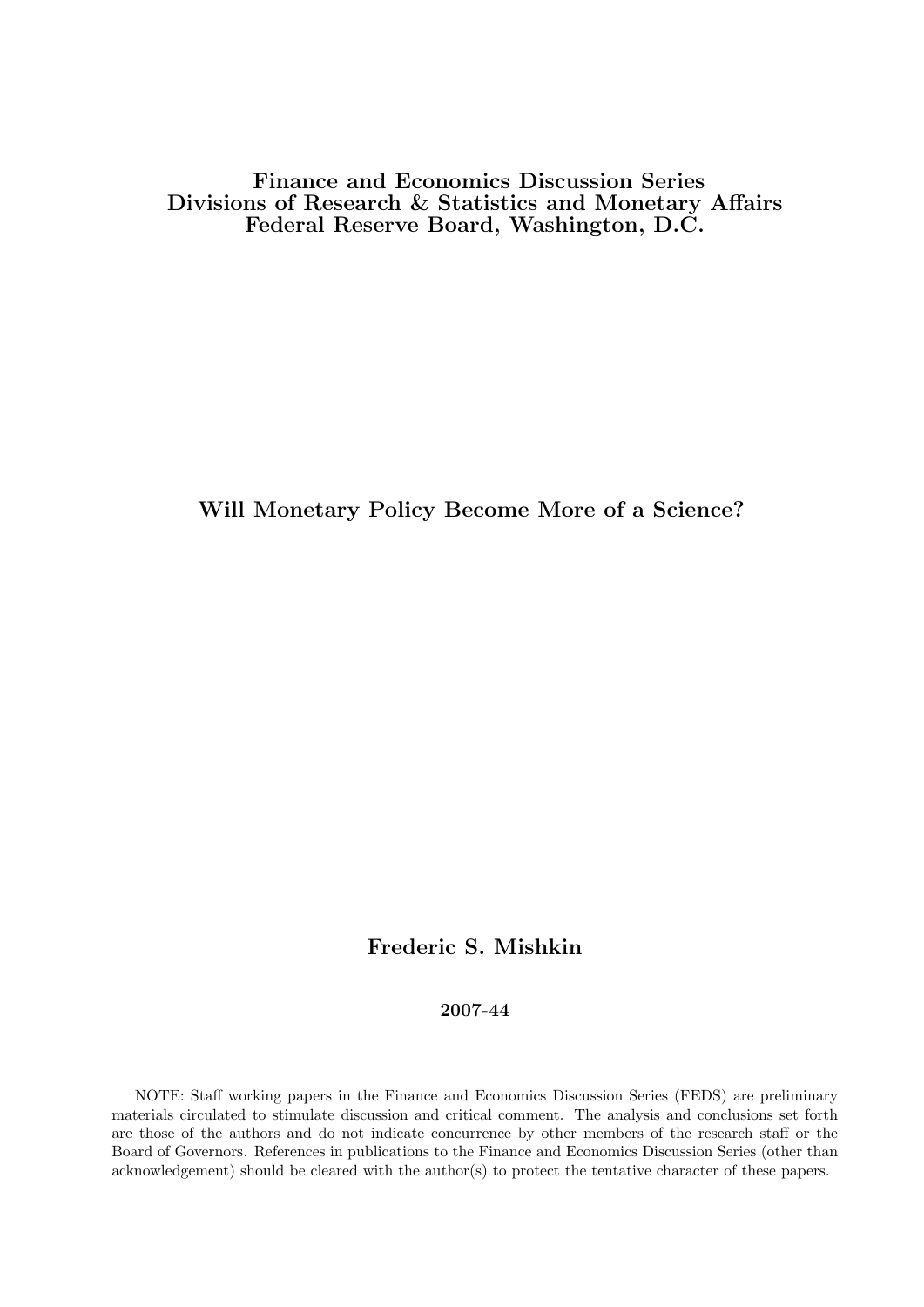# **Will Monetary Policy Become More of a Science?**

Frederic S. Mishkin

Member Board of Governors of the Federal Reserve System

September 2007

Prepared for the Deutsche Bundesbank conference "Monetary Policy Over Fifty Years," held in Frankfurt am Main, Germany, September 21, 2007. The views expressed here are my own and are not necessarily those of the Board of Governors or the Federal Reserve System. I thank Michael Kiley, Andrew Levin, and Robert Tetlow for their helpful comments and assistance.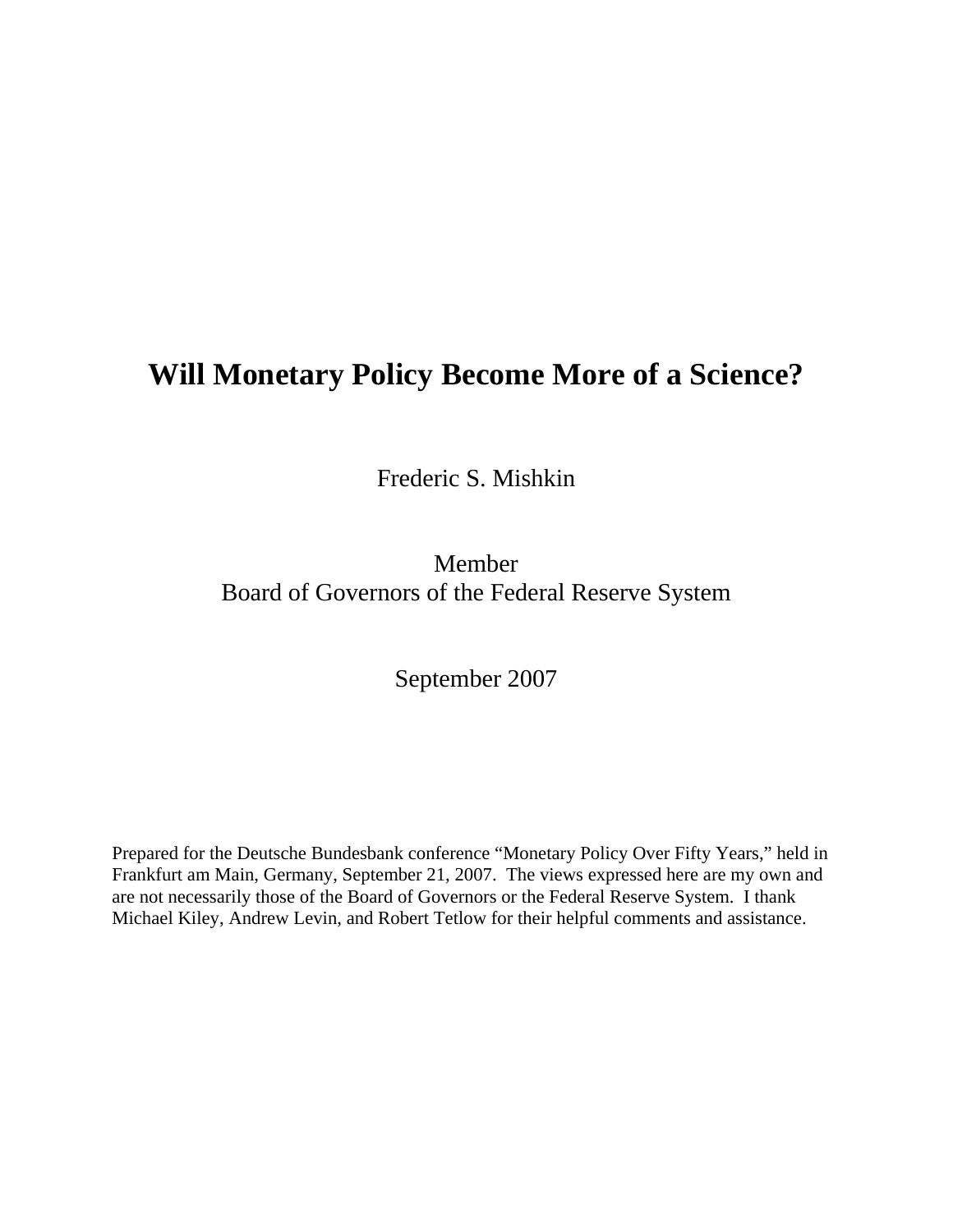Over the past three decades, we have seen a remarkable change in the performance of monetary policy. By the end of the 1970s, inflation had risen to very high levels, with many countries in the Organisation for Economic Co-operation and Development (OECD) experiencing double-digit inflation rates (figure 1). Most OECD countries today have inflation rates around the 2 percent level, which is consistent with what most economists see as price stability, and the volatility of inflation has also fallen dramatically (figure 2). One concern might be that the low and stable levels of inflation might have been achieved at the expense of higher volatility in output, but that is not what has occurred. Output volatility has also declined in most OECD countries (figure 3). The improved performance of monetary policy has been associated with advances in the science of monetary policy, that is, a set of principles that have been developed from rigorous theory and empirical work that have come to guide the thinking of monetary policy practitioners.

 In this paper, I will review the progress that the science of monetary policy has made over recent decades. In my view, this progress has significantly expanded the degree to which the practice of monetary policy reflects the application of a core set of "scientific" principles. Does this progress mean that, as Keynes put it, monetary policy will become as boring as dentistry--i.e., that policy will be reduced to the routine application of core principles, much like filling cavities?<sup>1</sup> I will argue that there remains, and will likely always remain, elements of art in the conduct of monetary policy; in other words, substantial judgment will always be needed to achieve desirable outcomes on both the inflation and employment fronts.

<sup>&</sup>lt;sup>1</sup> Given that my wife was a dentist, I have to say that Keynes may have been unfair to dentists. I am sure that many of them find their work very exciting.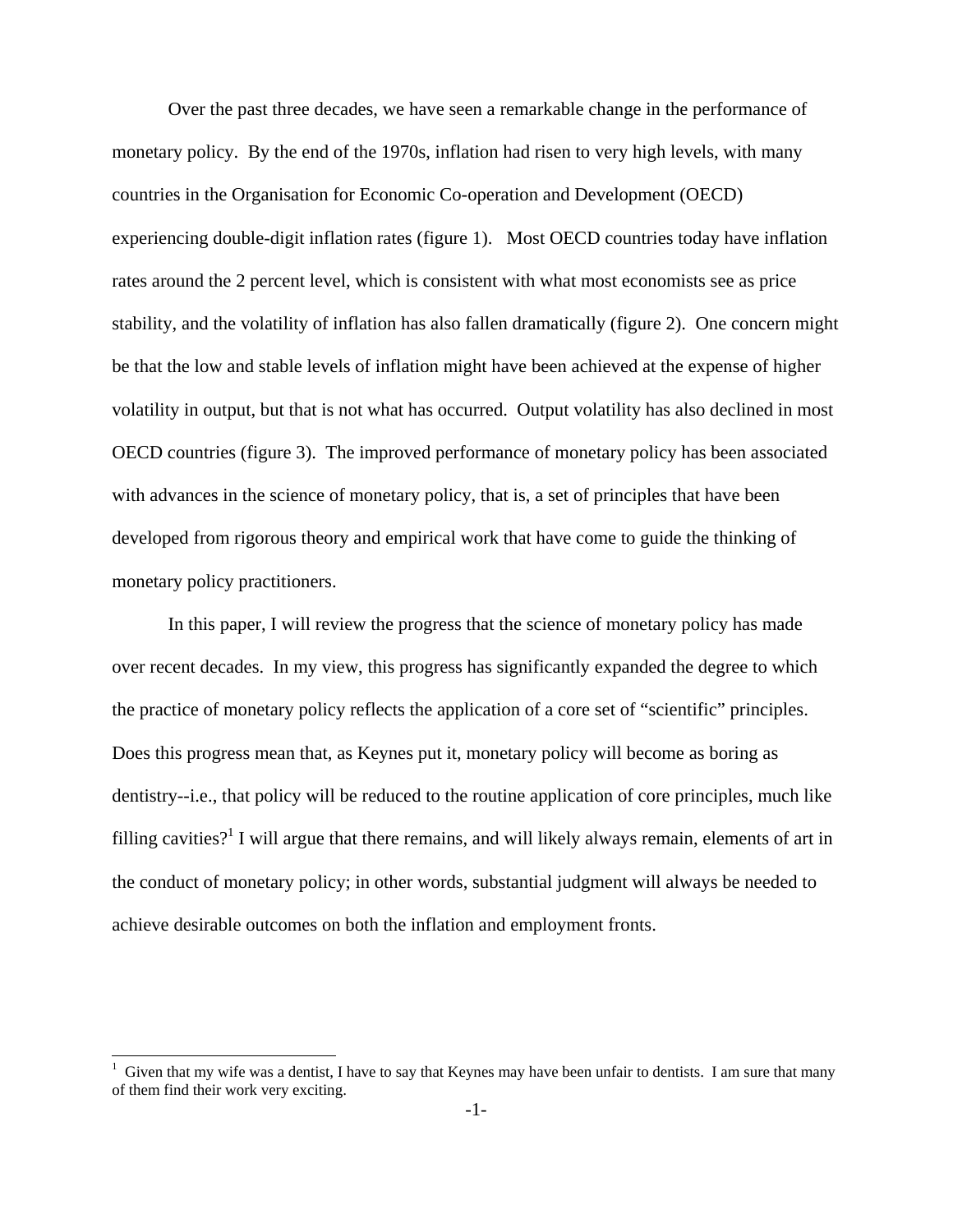**I.** 

# **Advances in the Science of Monetary Policy in Recent Decades**

Over the last five decades, monetary economists have developed a set of basic scientific principles, derived from theory and empirical evidence, that now guide thinking at almost all central banks and explain much of the success in the conduct of monetary policy. I will outline my views on the key principles and how they were developed over the last fifty or so years. The principles are: 1) inflation is always and everywhere a monetary phenomenon; 2) price stability has important benefits; 3) there is no long-run tradeoff between unemployment and inflation; 4) expectations play a crucial role in the determination of inflation and in the transmission of monetary policy to the macroeconomy; 5) real interest rates need to rise with higher inflation, i.e., the Taylor Principle; 6) monetary policy is subject to the time-inconsistency problem; 7) central bank independence helps improve the efficiency of monetary policy; 8) commitment to a strong nominal anchor is central to producing good monetary policy outcomes; and 9) financial frictions play an important role in business cycles. I will examine each principle in turn.

# **1. Inflation is Always and Everywhere a Monetary Phenomenon**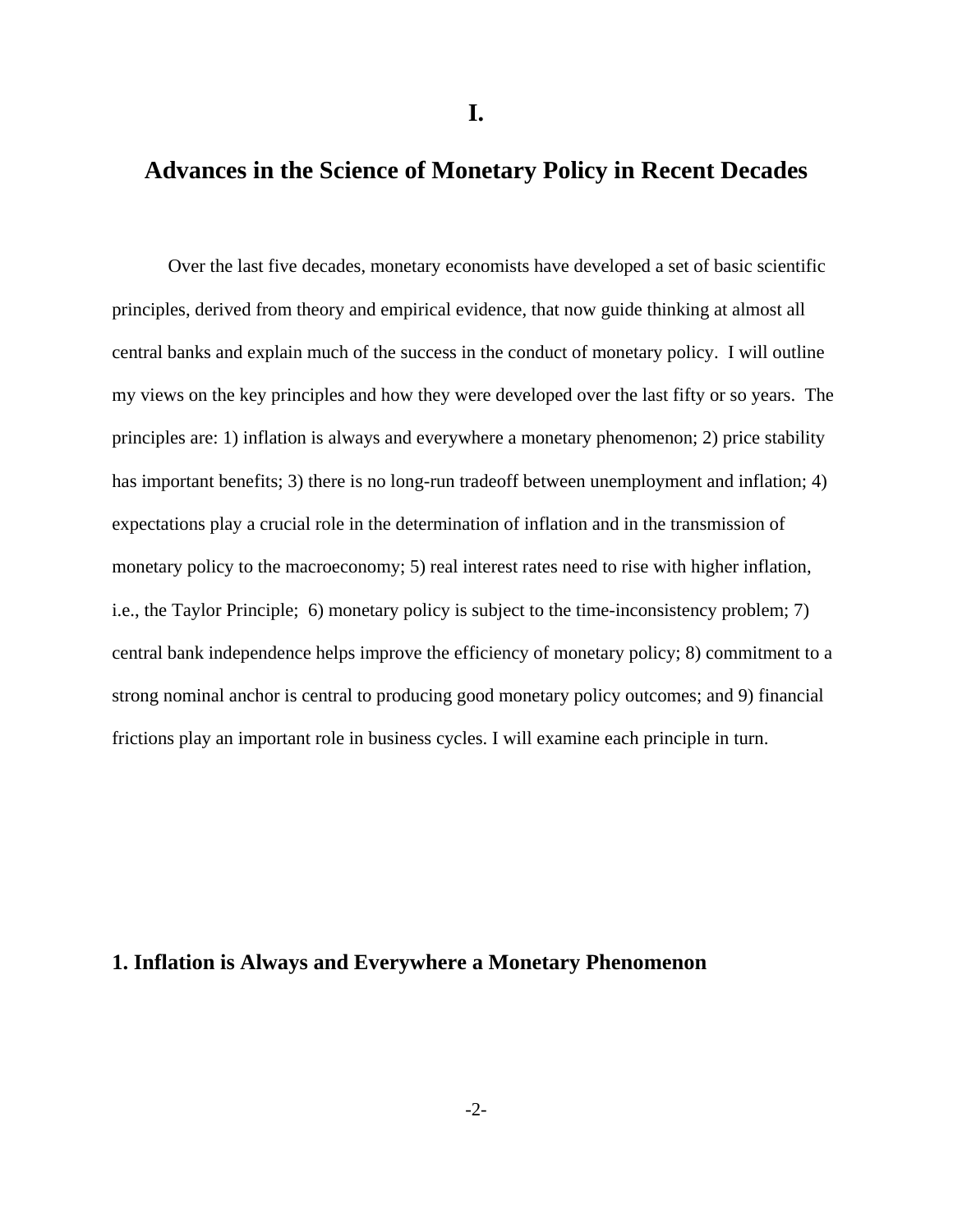By the 1950s and 1960s, the majority of macroeconomists had converged on a consensus view of macroeconomic fluctuations that downplayed the role of monetary factors. Much of this consensus reflected the aftermath of the Great Depression and Keynes' seminal *The General Theory of Employment, Interest, and Prices*, which emphasized shortfalls in aggregate demand as the source of the Great Depression and the role of fiscal factors as possible remedies. In contrast, research by Milton Friedman and others in what became known as the "monetarist" tradition (Friedman and Meiselman, 1963; Friedman and Schwartz, 1963a,b) attributed much of the economic malaise of the Depression to poor monetary policy decisions and more generally argued that the growth in the money supply was a key determinant of aggregate economic activity and, particularly, inflation. Over time, this research, as well as Friedman's predictions that expansionary monetary policy in the 1960s would lead to high inflation and high interest rates (Friedman, 1968), had a major impact on the economics profession, with almost all economists eventually coming to agree with the Friedman's famous adage, "Inflation is always and everywhere a monetary phenomenon" (Friedman 1963, p. 17), as long as inflation is referring to a sustained increase in the price level (e.g., Mishkin, 2007a).

 General agreement with Friedman's adage did not mean that all economists subscribed to the view that the money growth was the most informative piece of information about inflation, but rather that the ultimate source of inflation was overly expansionary monetary policy. In particular, an important imprint of this line of thought was that central bankers came to recognize that keeping inflation under control was their responsibility.<sup>2</sup>

 $\overline{a}$ 

 $2^2$  Furthermore, monetarist research led Keynesian economists--for example Franco Modigliani--to search for transmission mechanisms linking monetary policy to output and inflation (Mishkin, 2007a, chapter 23).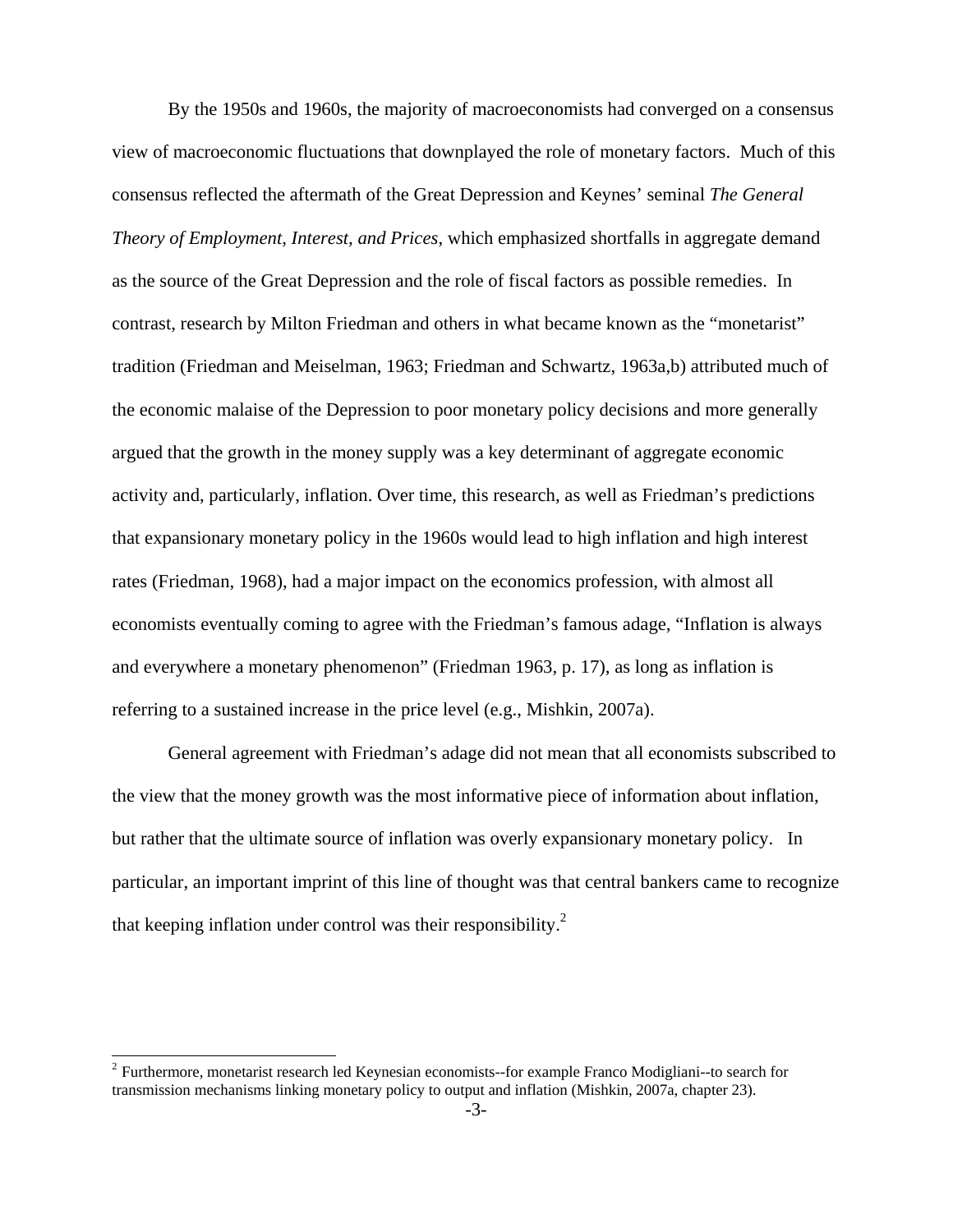# **2. The Benefits of Price Stability**

 $\overline{\phantom{a}}$ 

 With the rise of inflation in the 1960s and 1970s, economists, and also the public and politicians, began to discuss the high costs of inflation (for example, see the surveys in Fischer, 1993; and Anderson and Gruen, 1995). High inflation undermines the role of money as a medium of exchange by acting as a tax on cash holdings. On top of this, a high-inflation environment leads to overinvestment in the financial sector, which expands to help individuals and businesses escape some of the costs of inflation (English, 1996). Inflation leads to uncertainty about relative prices and the future price level, making it harder for firms and individuals to make appropriate decisions, thereby decreasing economic efficiency (Lucas, 1972; Briault, 1995). The interaction of the tax system and inflation also increases distortions that adversely affect economic activity (Feldstein, 1997). Unanticipated inflation causes redistributions of wealth, and, to the extent that high inflation tends to be associated with volatile inflation, these distortions may boost the costs of borrowing. Finally, some households undoubtedly do not fully understand the implications of a general trend in prices--that is, they may suffer from nominal illusion--making financial planning more difficult.<sup>3</sup> The total effect of these distortions became more fully appreciated over the course of the 1970s, and the recognition

 $3$  Of course, economic theory implies that inflation can be either too high or too low. The discussion has emphasized costs associated with high inflation. But there are also potentially important costs associated with rates of inflation that are very low. For example, Akerlof, Dickens, and Perry (1996) suggest that downward nominal wage rigidity could result in severe difficulties for economic performance at some times when inflation is too low. Other research has shown that the zero lower bound on nominal interest rates can lower economic efficiency if inflation is too low (e.g., Reifschneider and Williams, 2000). Eggertsson and Woodford (2003) discuss strategies to address the zero-lower-bound problem.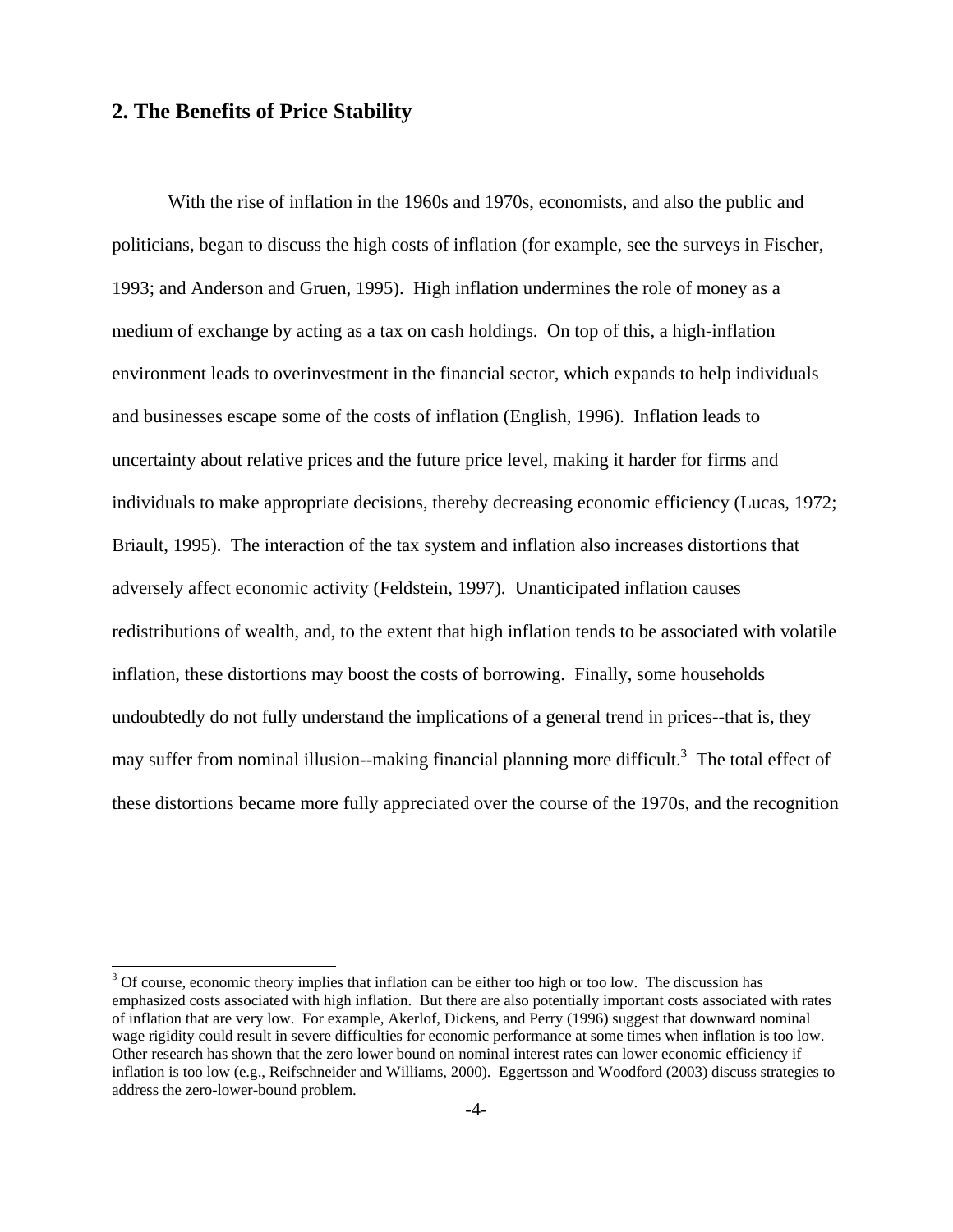of the high costs of inflation led to the view that low and stable inflation can increase the level of resources productively employed in the economy. $4,5$ 

#### **3. No Long-Run Tradeoff Between Unemployment and Inflation**

 A paper published in 1960 by Paul Samuelson and Robert Solow argued that work by A.W. Phillips (1958), which became known as the Phillips curve, suggested that there was a long-run tradeoff between unemployment and inflation and that this tradeoff should be exploited. Under this view, the policymaker would have to choose between two competing goals--inflation and unemployment--and decide how high an inflation rate he or she would be willing to accept to attain a lower unemployment rate. Indeed, Samuelson and Solow even mentioned that a nonperfectionist goal of a 3 percent unemployment rate could be achieved at what they considered to be a not-too-high inflation rate of 4 percent to 5 percent per year. This thinking was influential, and probably contributed to monetary and fiscal policy activism aimed at bringing the economy to levels of employment that, with hindsight, were not sustainable. Indeed, the economic record from the late 1960s through the 1970s was not a happy one: Inflation accelerated, with the inflation rate in the United States and other industrialized countries eventually climbing above 10 percent in the 1970s, leading to what has been dubbed "The Great Inflation."

 $\overline{\phantom{a}}$ 

<sup>&</sup>lt;sup>4</sup> A further possibility is that low inflation may even help increase the rate of economic growth. While time-series studies of individual countries and cross-national comparisons of growth rates were not in total agreement (Anderson and Gruen, 1995), the consensus grew that inflation is detrimental to economic growth, particularly when inflation rates are high.

 $<sup>5</sup>$  The deleterious effects of inflation on economic efficiency implies that the level of sustainable employment is</sup> probably lower at higher rates of inflation. Thus, the goals of price stability and high employment are likely to be complementary, rather than competing, and so there is no policy tradeoff between the goals of price stability and maximum sustainable employment, the so-called dual mandate that the Federal Reserve has been given by Congress (Mishkin, 2007b).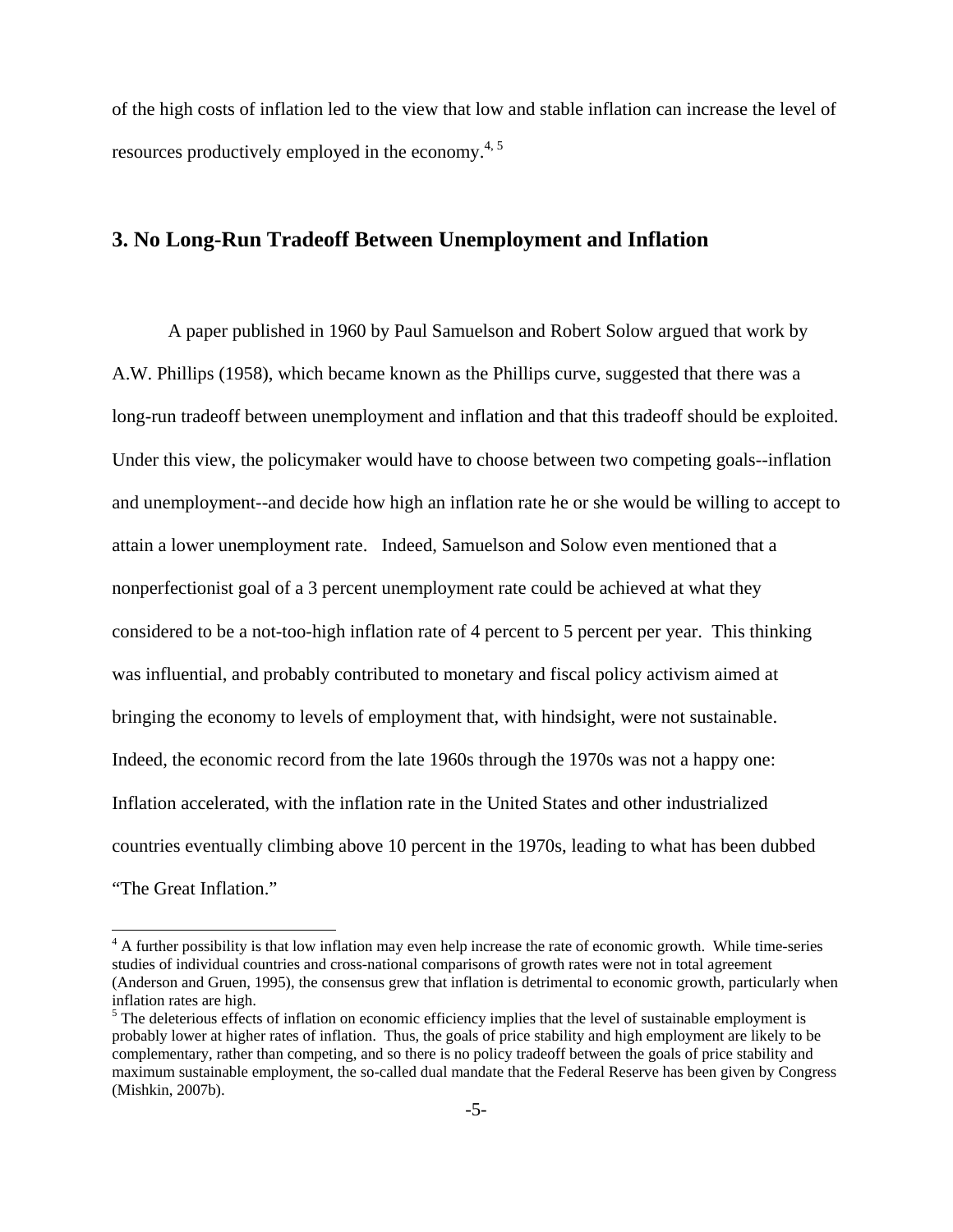The tradeoff suggested by Samuelson and Solow was hotly contested by Milton Friedman (1968) and Edmund Phelps (1968), who independently argued that there was no long-run tradeoff between unemployment and the inflation rate: Rather, the economy would gravitate to some natural rate of unemployment in the long run no matter what the rate of inflation was. In other words, the long-run Phillips curve would be vertical, and attempts to lower unemployment below the natural rate would result only in higher inflation. The Friedman-Phelps natural rate hypothesis was immediately influential and fairly quickly began to be incorporated in formal econometric models.

 Given the probable role that the attempt to exploit a long-run Phillips curve tradeoff had in the 'Great Inflation," central bankers have been well served by adopting the natural rate, or no-long-run-tradeoff, view. Of course, the earlier discussion of the benefits of price stability suggests a long-run tradeoff--but not of the Phillips curve type. Rather, low inflation likely contributes to improved efficiency and hence higher employment in the long run.

### **4. The Crucial Role of Expectations**

 A key aspect of the Friedman-Phelps natural rate hypothesis was that sustained inflation may initially confuse firms and households, but in the long run sustained inflation would not boost employment because *expectations* of inflation would adjust to any sustained rate of increase in prices. Starting in the early 1970s, the rational expectations revolution, launched in a series of papers by Robert Lucas (1972, 1973, and 1976), took this reasoning a step further and demonstrated that the public and the markets' expectations of policy actions have important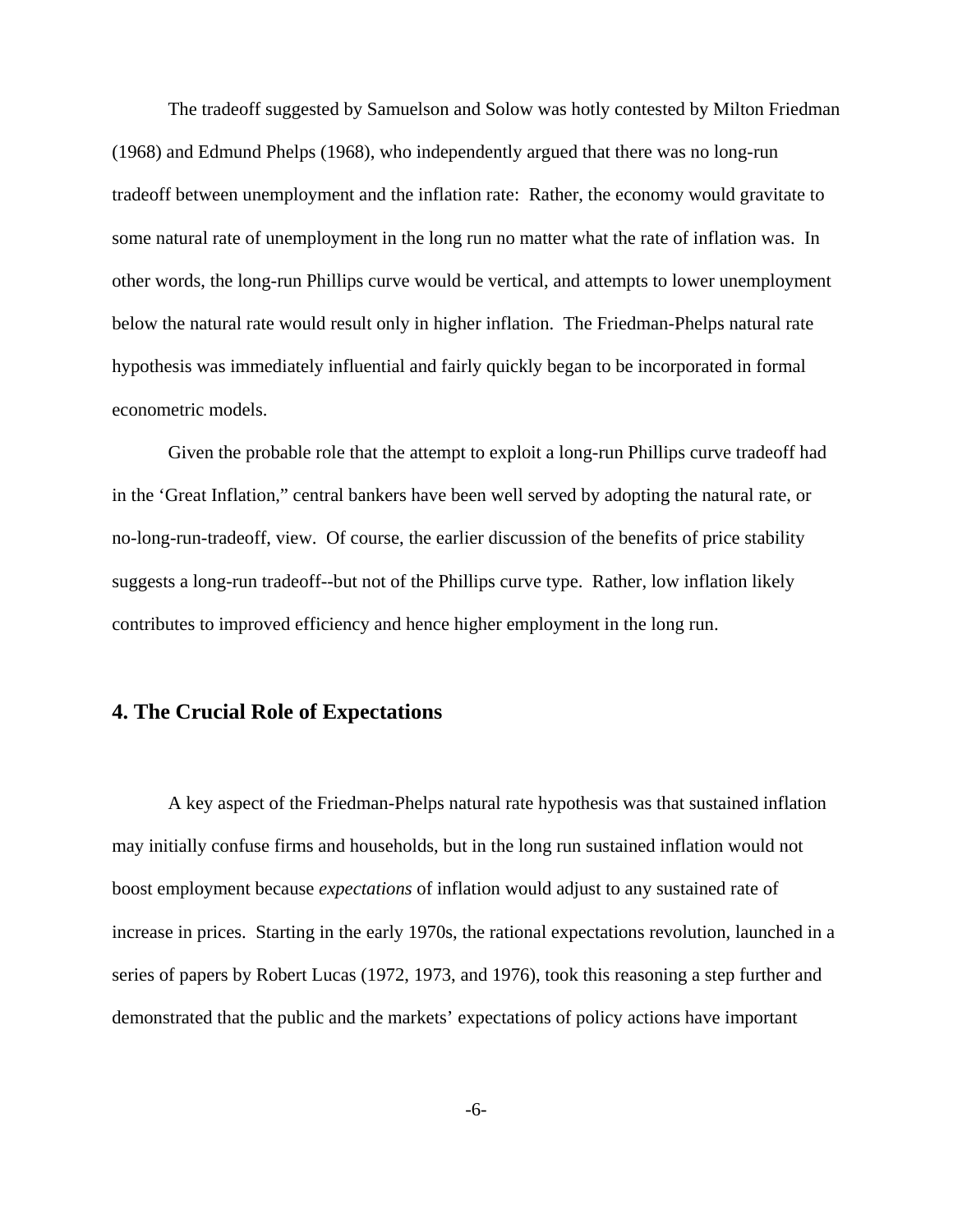effects on almost every sector of the economy.<sup>6</sup> The theory of rational expectations emphasized that economic agents should be driven by optimizing behavior, and therefore their expectations of future variables should be optimal forecasts (the best guess of the future) using all available information. Because the optimizing behavior posited by rational expectations indicates that expectations should respond immediately to new information, rational expectations suggests that the long run might be quite short, so that attempting to lower unemployment below the natural rate could lead to higher inflation very quickly.

 A fundamental insight of the rational expectations revolution is that expectations about future monetary policy have an important impact on the evolution of economic activity. As a result, the systematic component of policymakers' actions--i.e., the component that can be anticipated--plays a crucial role in the conduct of monetary policy. Indeed, the management of expectations about future policy has become a central element of monetary theory, as emphasized in the recent synthesis of Michael Woodford  $(2003)$ .<sup>7</sup> And this insight has far-reaching implications, for example, with regard to the types of systematic behavior by policymakers that are likely to be conducive to macroeconomic stability and growth.<sup>8</sup>

# **5. The Taylor Principle**

<sup>&</sup>lt;sup>6</sup> The 1976 Lucas paper was already very influential in 1973, when it was first presented at the Carnegie-Rochester Conference. Note that although Muth (1961) introduced the idea of rational expectations more than ten years earlier, his work went largely unnoticed until resurrected by Lucas.<br><sup>7</sup> Indeed, one implication of rational expectations in a world of flexible wages and prices was the policy

ineffectiveness proposition, which indicated that if monetary policy was anticipated, it would have no real effect on output; only unanticipated monetary policy could have a significant impact. Although evidence for the policy ineffectiveness proposition turned out to be weak (Barro, 1977; Mishkin, 1982a,b, 1983), the rational expectation revolution's point that monetary policy's impact on the economy is substantially influenced by whether it is anticipated or not has become widely accepted.

<sup>&</sup>lt;sup>8</sup> Of course, the recognition that management of expectations is a central element in monetary policymaking raises to the forefront the credibility of monetary policy authorities to do what they say they will do. It does not diminish, however, the importance of actions by the monetary authorities because "actions speak louder than words": Monetary authorities will be believed only if they take the actions consistent with how they want expectations to be managed.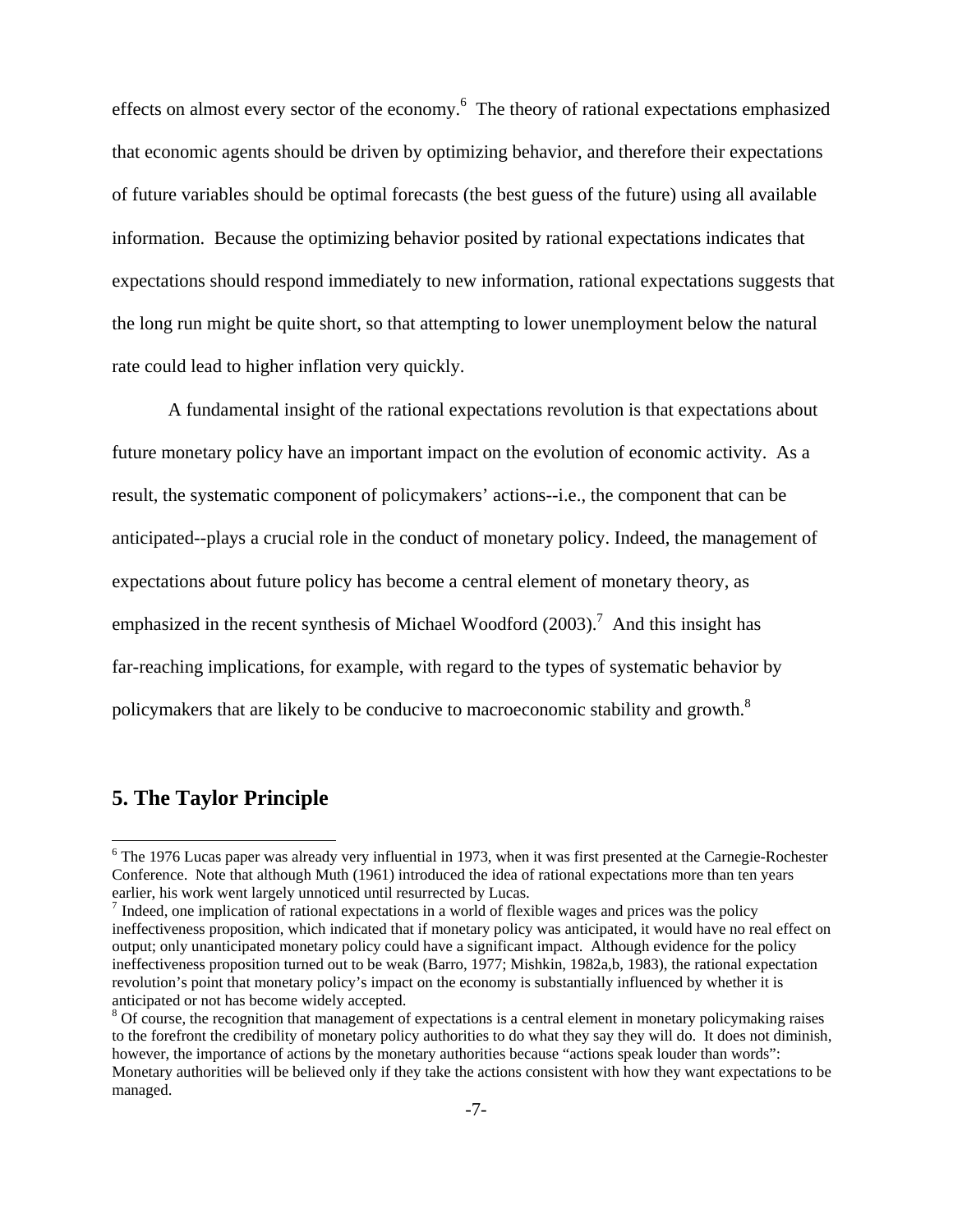The recognition that economic outcomes depend on expectations of monetary policy suggests that policy evaluation requires the comparison of economic performance under different monetary policy rules.<sup>9</sup> One type of rule that has received enormous attention in the literature is the Taylor rule (Taylor, 1993a), which describes monetary policy as setting an overnight bank rate (federal funds rate in the United States) in response to the deviation of inflation from its desired level or target (the inflation gap) and the deviation of output from its natural rate level (the output gap).<sup>10</sup> Taylor (1993a) emphasized that a rule of this type had desirable properties and in particular would stabilize inflation only if the coefficient on the inflation gap exceeded unity. This conclusion came to be known as the "Taylor principle" (Woodford, 2001) and can be described most simply by saying that stabilizing monetary policy must raise the nominal interest rate by more than the rise in inflation. In other words, inflation will remain under control only if real interest rates rise in response to a rise in inflation. Although, the Taylor principle now seems pretty obvious, estimates of Taylor rules, such as those by Clarida, Gali, and Gertler (1998), indicate that during the late 1960s and 1970s many central banks, including the Federal Reserve, violated the Taylor principle, resulting in the "Great Inflation" that so many countries experienced during this period.<sup>11</sup> Indeed, as inflation rose in the United States, real interest rates fell. $^{12}$ 

<sup>&</sup>lt;sup>9</sup> Although Lucas (1976) was a critique of the then-current practice of using econometric models to evaluate specific policy actions, it leads to the conclusion that monetary policy analysis should involve the comparison of economic performance arising from different rules.<br><sup>10</sup> Variants of the Taylor rule also allow for interest rate smoothing, as in Taylor (1999).

 $11$  In contrast, Orphanides (2003) argues that the Federal Reserve did abide by the Taylor principle but pursued overly expansionary policies during this period because of large and persistent misperceptions of the level of potential output and the natural unemployment rate.

 $^{12}$  E.g., the estimates in Mishkin (1981, 1992).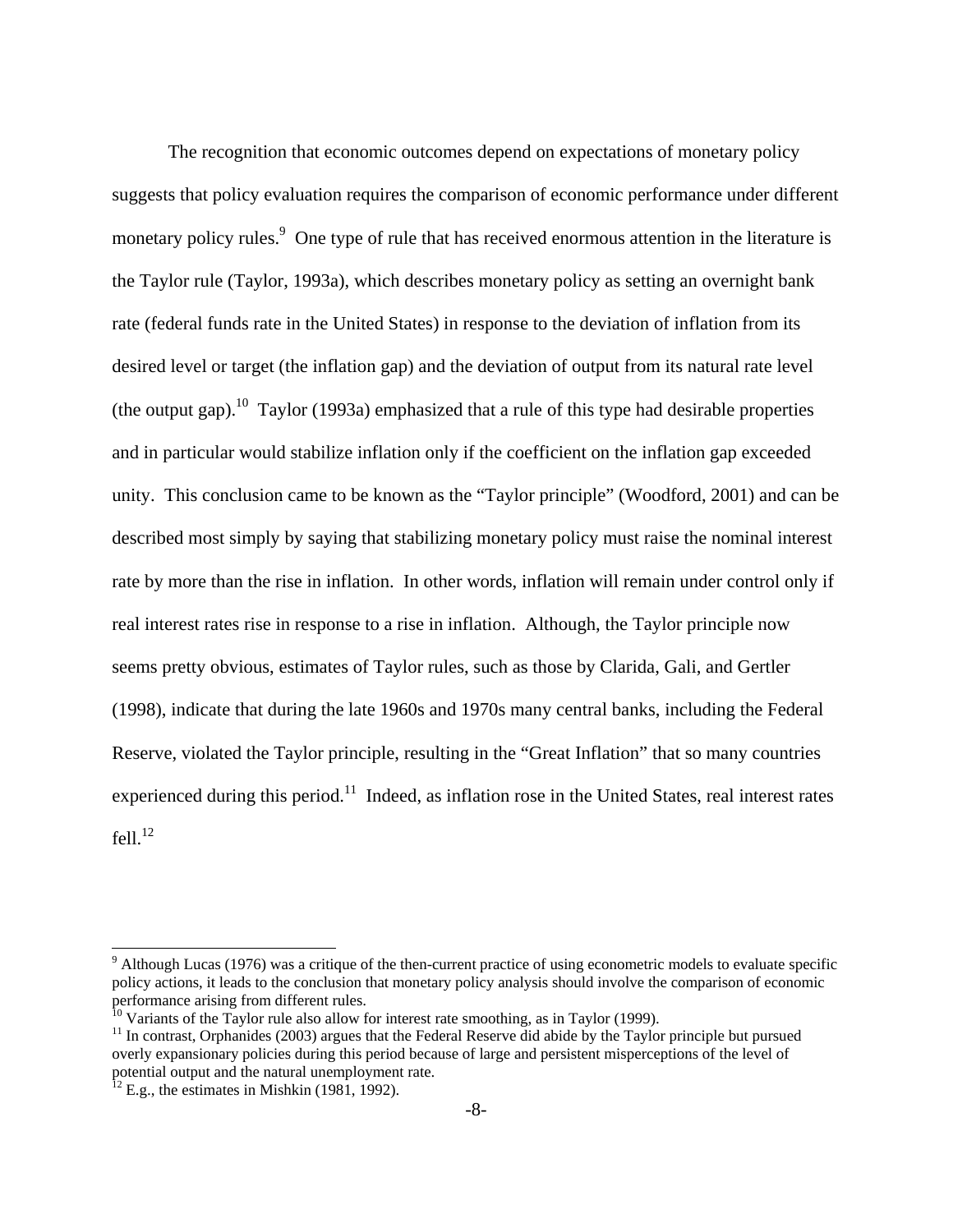# **6. The Time-Inconsistency Problem**

 Another important development in the science of monetary policy that emanated from the rational expectations revolutions was the discovery of the importance of the time-inconsistency problem in papers by Kydland and Prescott (1977), Calvo (1978), and Barro and Gordon (1983). The time-inconsistency problem can arise if monetary policy conducted on a discretionary, dayby-day basis leads to worse long-run outcomes than could be achieved by committing to a policy rule. In particular, policymakers may find it tempting to exploit a short-run Phillips curve tradeoff between inflation and employment; but private agents, cognizant of this temptation, will adjust expectations to anticipate the expansionary policy, so that it will result only in higher inflation with no short-run increase in employment In other words, without a commitment mechanism, monetary policy makers may find themselves unable to *consistently* follow an optimal plan over *time;* the optimal plan can be *time-inconsistent* and so will soon be abandoned. The notion of time-inconsistency has led to a number of important insights regarding central bank behavior--such as the importance of reputation (formalized in the concept of *reputational equilibria*) and institutional design.

### **7. Central Bank Independence**

 Indeed, the potential problem of time-inconsistency has led to a great deal of research that examines the importance of institutional features that can give central bankers the commitment mechanisms they need to pursue low inflation. Perhaps the most significant has been research showing that central bank independence, at least along some dimensions, is likely

-9-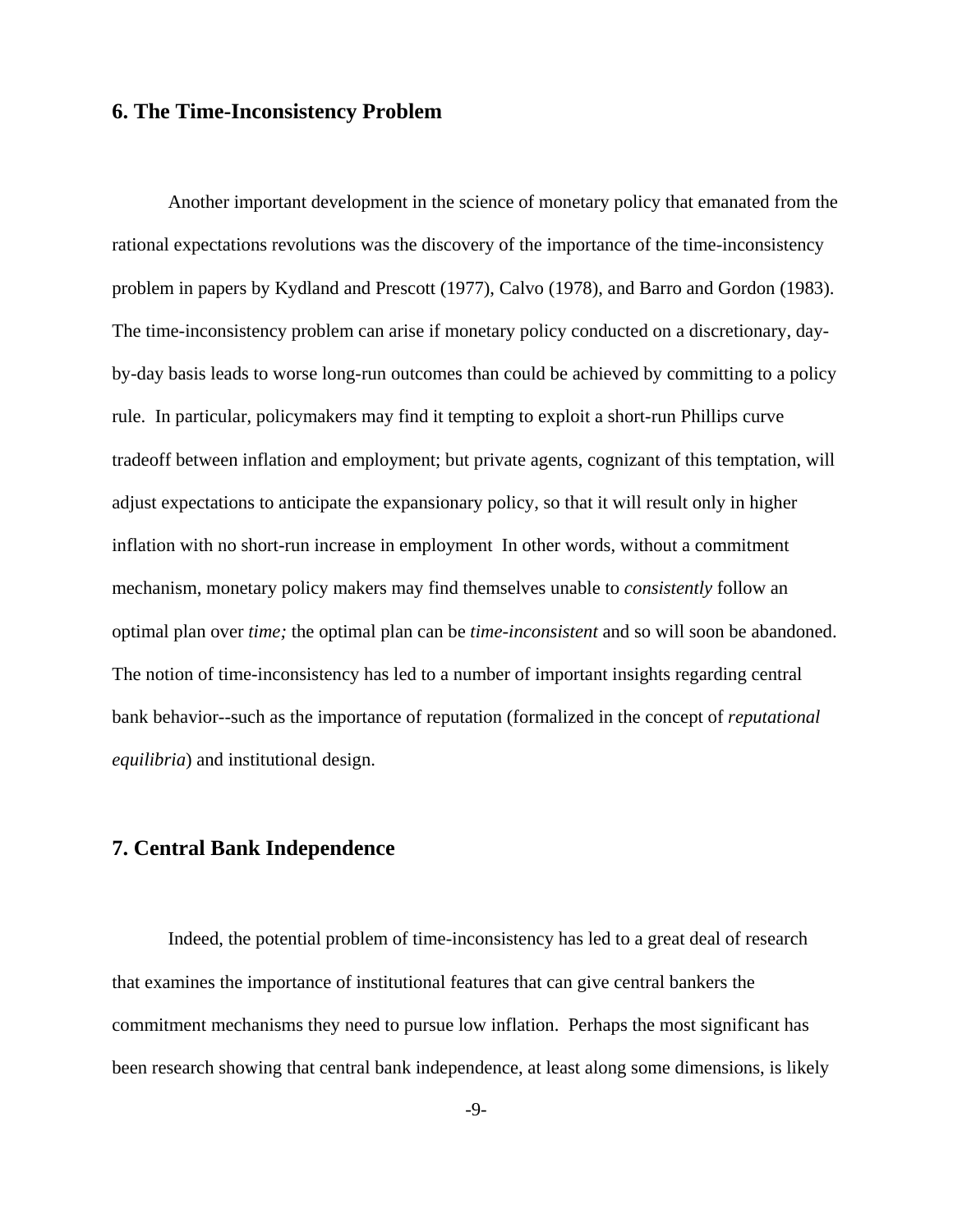very important to maintaining low inflation. Allowing central banks to be instrument independent, i.e., to control the setting of monetary policy instruments, can help insulate them from short-run pressures to exploit the Phillips-curve tradeoff between employment and inflation and thus avoid the time-inconsistency problem.<sup>13</sup>

Evidence supports the conjecture that macroeconomic performance is improved when central banks are more independent. When central banks in industrialized countries are ranked from least legally independent to most legally independent, the inflation performance is found to be the best for countries with the most independent central banks (Alesina and Summers, 1993; Cukierman, 1993; Fischer, 1994; and the surveys in Forder, 2000, and Cukierman, 2006).

A particularly interesting example occurred with the granting of instrument independence to the Bank of England in May of 1997 (Mishkin and Posen, 1997; Bernanke and others, 1999); before that date, the Chancellor of the Exchequer (the finance minister) set the monetary policy instrument, not the Bank of England. As figure 4 illustrates, during 1995-96 the U.K. retail inflation rate (RPIX) was fairly close to 3 percent, but the spread between nominal and indexed bond yields--referred to as 10-year breakeven inflation--was substantially higher, in the range of 4 percent to 5 percent, reflecting investors' inflation expectations as well as compensation for perceived inflation risk at a 10-year horizon. Notably, breakeven inflation declined markedly on the day that the government announced the Bank of England's independence and has remained substantially lower ever since. This case study provides a striking example of the benefits of instrument independence.

 $\overline{\phantom{a}}$ 

 $13$  For an example of how the time-inconsistency problem can be modeled as resulting from political pressure, see Mishkin and Westelius (forthcoming). Instrument independence also insulates the central bank from the myopia that can be a feature of the political process. Instrument independence thus makes it more likely that the central bank will be forward looking and adequately allow for the long lags from monetary policy actions to inflation in setting their policy instruments.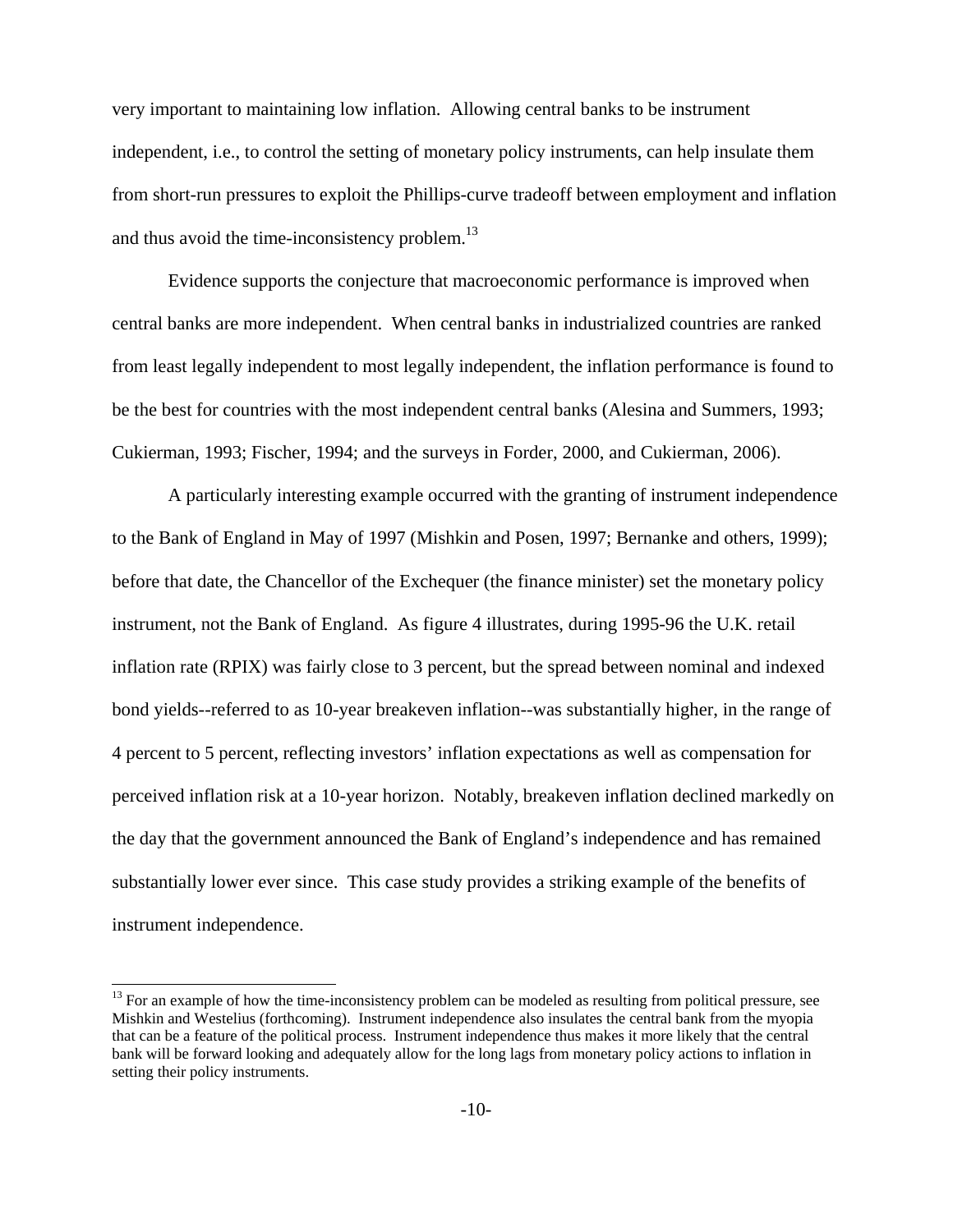Although there is a strong case for instrument independence, the same is not true for goal independence, the ability of the central bank to set its own goals for monetary policy.<sup>14</sup> In a democracy, the public exercises control over government actions, and policymakers are accountable, which requires that the goals of monetary policy be set by the elected government. Although basic democratic principles argue for the government setting the goals of monetary policy, the question of whether it should set goals for the short-run or intermediate-run is more controversial. For example, an arrangement in which the government set a short-run inflation or exchange rate target that was changed every month or every quarter could easily lead to a serious time-inconsistency problem in which short-run objectives would dominate. In practice, however, this problem does not appear to be severe because, for example, in many countries in which the government sets the annual inflation target, the target is rarely changed once price stability is achieved. Even though, in theory, governments could manipulate monetary policy goals to pursue short-run objectives, they usually do not if the goal-setting process is highly transparent.

 However, the length of the lags from monetary policy to inflation is a technical issue that the central bank is well placed to determine. Thus, for example, deciding how long it should take for inflation to return to a long-run goal necessarily requires judgment and expertise regarding the nature of the inflation process and its interaction with real activity. That need for judgment and expertise argues for having the central bank set medium-term goals because the speed with which it can achieve them depends on the lags of monetary policy. Whether the central bank or the government should set medium-term inflation targets is therefore an open question.

## **8. Commitment to a Nominal Anchor**

 $\overline{a}$ 

<sup>&</sup>lt;sup>14</sup> The distinction between goal and instrument independence was first made by Debelle and Fischer (1994) and Fischer (1994).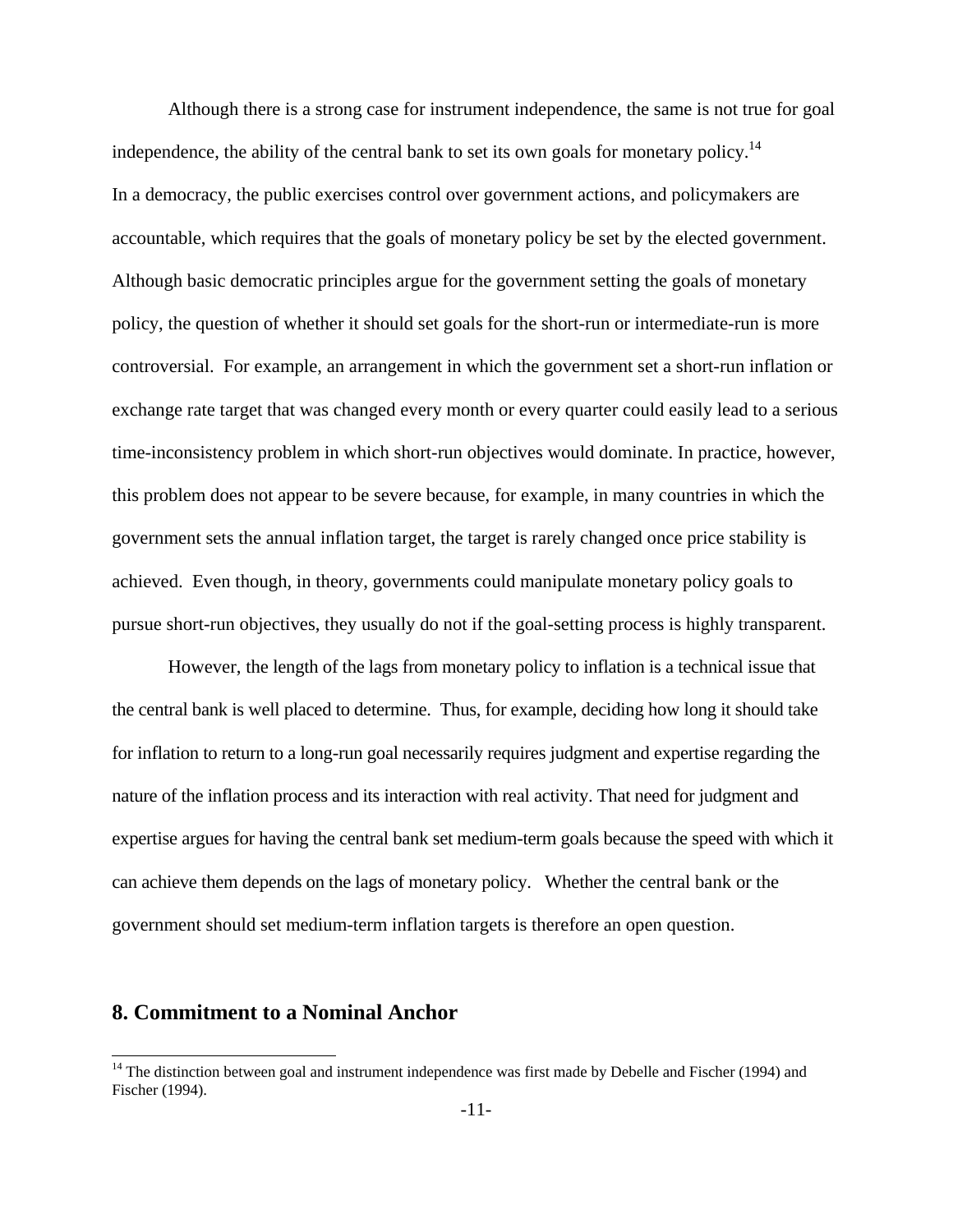The inability of monetary policy to boost employment in the long run, the importance of expectations, the benefits of price stability, and the time-inconsistency problem are the reasons that commitment to a nominal anchor--i.e., stabilization of a nominal variable such as the inflation rate, the money supply, or an exchange rate--is crucial to successful monetary policy outcomes.

 An institutional commitment to price stability via establishing a nominal anchor provides a counterbalance to the time-inconsistency problem because it makes it clear that the central bank must focus on the long-run and thus resist the temptation to pursue short-run expansionary policies that are inconsistent with the nominal anchor. Commitment to a nominal anchor can also encourage the government to be more fiscally responsible, which also supports price stability. For example, persistent fiscal imbalances have, in the absence of a strong nominal anchor, led some governments, particularly in less-developed economies, to resort to the socalled inflation tax--the issuing/printing of money to pay for goods and services that leads to more inflation and is thus inconsistent with price stability.

 Commitment to a nominal anchor also leads to policy actions that promote price stability, which helps promote economic efficiency and growth. The commitment to a nominal anchor helps stabilize inflation expectations, which reduce the likelihood of "inflation scares," in which expected inflation and interest rates shoot up (Goodfriend, 1993). Inflation scares lead to bad economic outcomes because the rise in inflation expectations leads not only to higher actual inflation but also to monetary policy tightening to get inflation back under control that often results in large declines in economic activity. Commitment to a nominal anchor is therefore a crucial element in the successful management of expectations; and it is a key feature of recent

-12-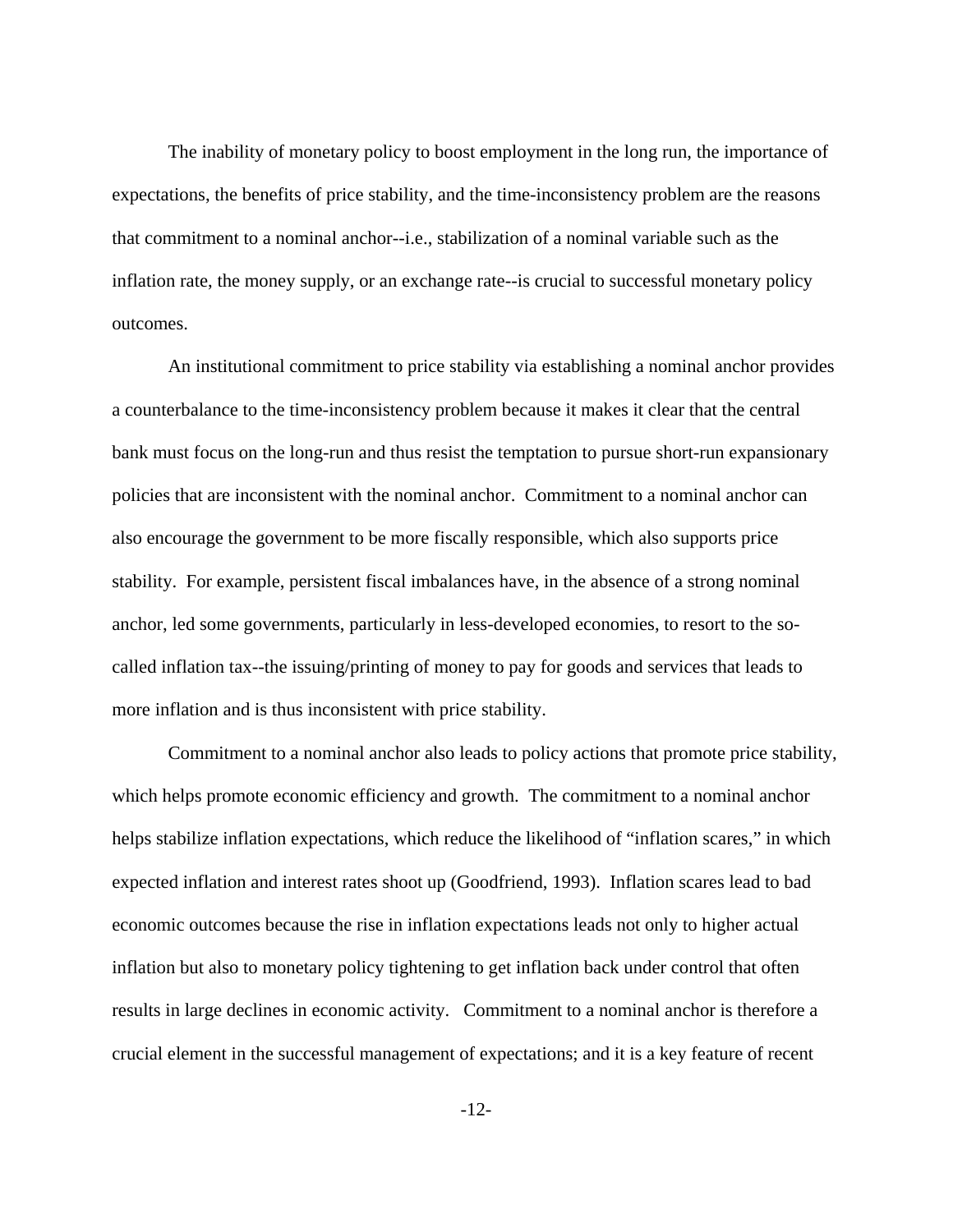theory on optimal monetary policy, referred to as the new-neoclassical (or new-Keynesian) synthesis (Goodfriend and King, 1997; Clarida, Gali, and Gertler, 1999; Woodford, 2003). A successful commitment to a nominal anchor has been found to produce not only more-stable inflation but lower volatility of output fluctuations ( Fatás, Mihov, and Rose, 2007; Mishkin and Schmidt-Hebbel, 2002, 2007).

# **9. Financial Frictions and the Business Cycle**

 Research that outlined how asymmetric information could impede the efficient functioning of the financial system (Akerlof, 1970; Myers and Majluf, 1984; and Greenwald, Stiglitz, and Weiss, 1984) suggests an important link between business cycle fluctuations and financial frictions. When shocks to the financial system increase information asymmetry so that financial frictions increase dramatically, financial instability results, and the financial system is no longer able to channel funds to those with productive investment opportunities, with the result that the economy can experience a severe economic downturn (Mishkin, 1997). The rediscovery of Irving Fisher's (1933) paper on the Great Depression led to the recognition that financial instability played a central role in the collapse of economic activity during that period (Mishkin, 1978; Bernanke, 1983; and the survey in Calomiris, 1993), and it has spawned a large literature on the role of financial frictions in business cycle fluctuations (e.g., Bernanke and Gertler, 1999, 2001; Bernanke, Gertler, and Gilchrist, 1999; Kashyap and Stein, 1994). Indeed, it is now well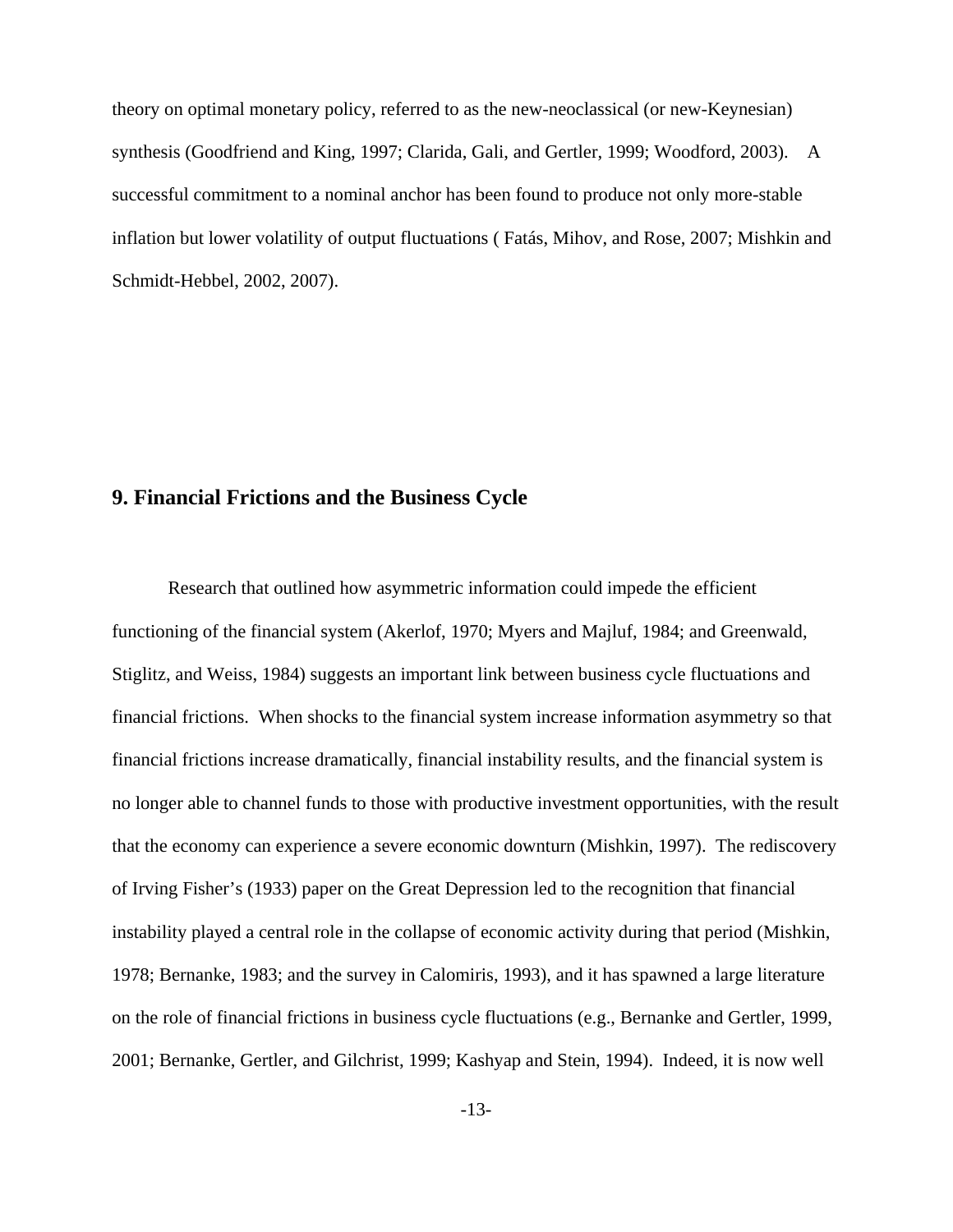understood that the most severe business cycle downturns are always associated with financial instability, not only in advanced countries but also in emerging-market countries (Mishkin, 1991, 1996). Minimizing output fluctuations thus requires that monetary policy factors in the impact of financial frictions on economic activity.

# **II.**

# **Advances in the Applied Science of Monetary Policy**

 Scientific principles are all well and good, but they have to be applied in a practical way to produce good policies. The scientific principles from physics or biology provide important guidance for real-world projects, but it is with the applied fields of engineering and medicine that we build bridges and cure patients. Within economics, it is also important to delineate the use of scientific principles in policymaking, as this type of categorization helps us understand where progress has been made and where further progress is most needed. I will categorize the applied science of monetary policy as those aspects that involve systematic, or algorithmic, methods such as the development of econometric models. Other, more judgmental aspects of policymaking are what I will call the "art" of policymaking.

 So, how have the basic scientific principles outlined above been used algorithmically? I focus particularly on the U.S. examples because they are the ones I am most familiar with given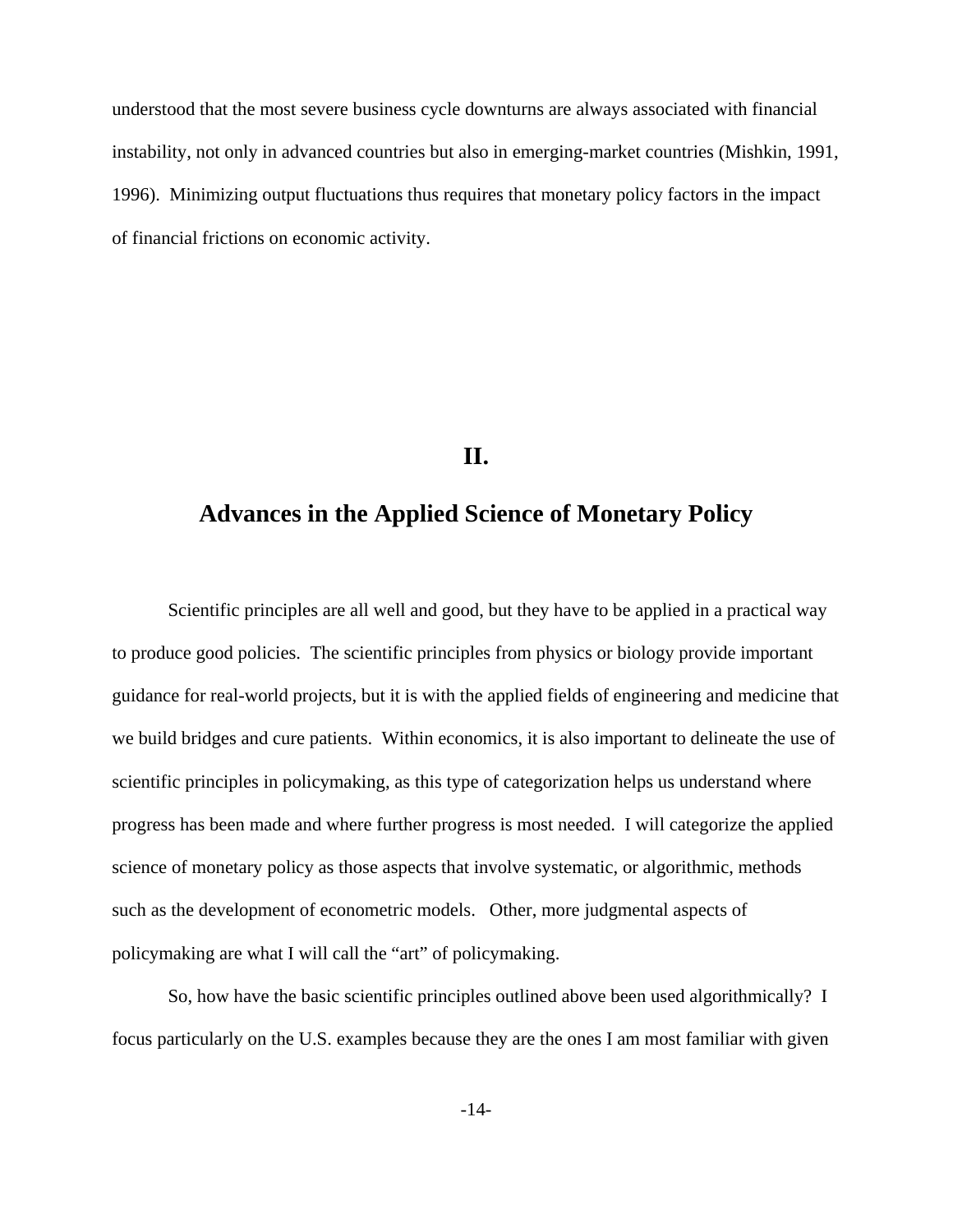my experience as an American central banker, but similar developments have occurred elsewhere.

 Early Keynesian econometric models of the macroeconomy did not give monetary policy a prominent role (for example, Tinbergen, 1939; Adelman and Adelman, 1959; Klein, 1968). In contrast, the policy-oriented models developed in the 1960s--such as the MIT-Penn-SSRC (MPS) model, developed by Franco Modigliani and collaborators and used as the workhorse model for policy analysis at the Federal Reserve until 1996--incorporated a very important role for monetary policy, broadly similar to the main channels of the monetary policy transmission mechanism that are embedded in the current generation of models.<sup>15</sup>

In this sense, the notion that inflation is a monetary phenomenon has been embedded in formal models for several decades.

 Very early versions of the MPS model did display a long-run tradeoff between unemployment and inflation, as the principle that there should be no long-run tradeoff took some time to be accepted (e.g., Gramlich, 2004). By the early 1970s, the principle of no long-run tradeoff was fully ensconced in the MPS model by the adoption of an accelerationist Phillips curve (Pierce and Enzler, 1974; Brayton and others, 1997). The recognition in their models that lower unemployment could not be bought by accepting higher inflation was a factor driving central banks to adopt anti-inflationary policies by the 1980s.

 Although accelerationist Phillips curves became standard in macroeconometric models used at central banks like the MPS model through the 1970s, expectational elements were still largely missing. The next generation of models emphasized the importance of expectations. For example, the staff at the Board of Governors of the Federal Reserve System developed their

 $\overline{\phantom{a}}$ 

<sup>&</sup>lt;sup>15</sup> Brayton and Mauskopf (1985) describe the MPS model. As pointed out by Gramlich (2004), the researchers at the Federal Reserve were instrumental in the building of this model and it might more accurately be described as the Fed-MIT model or the Fed-MIT-Penn model.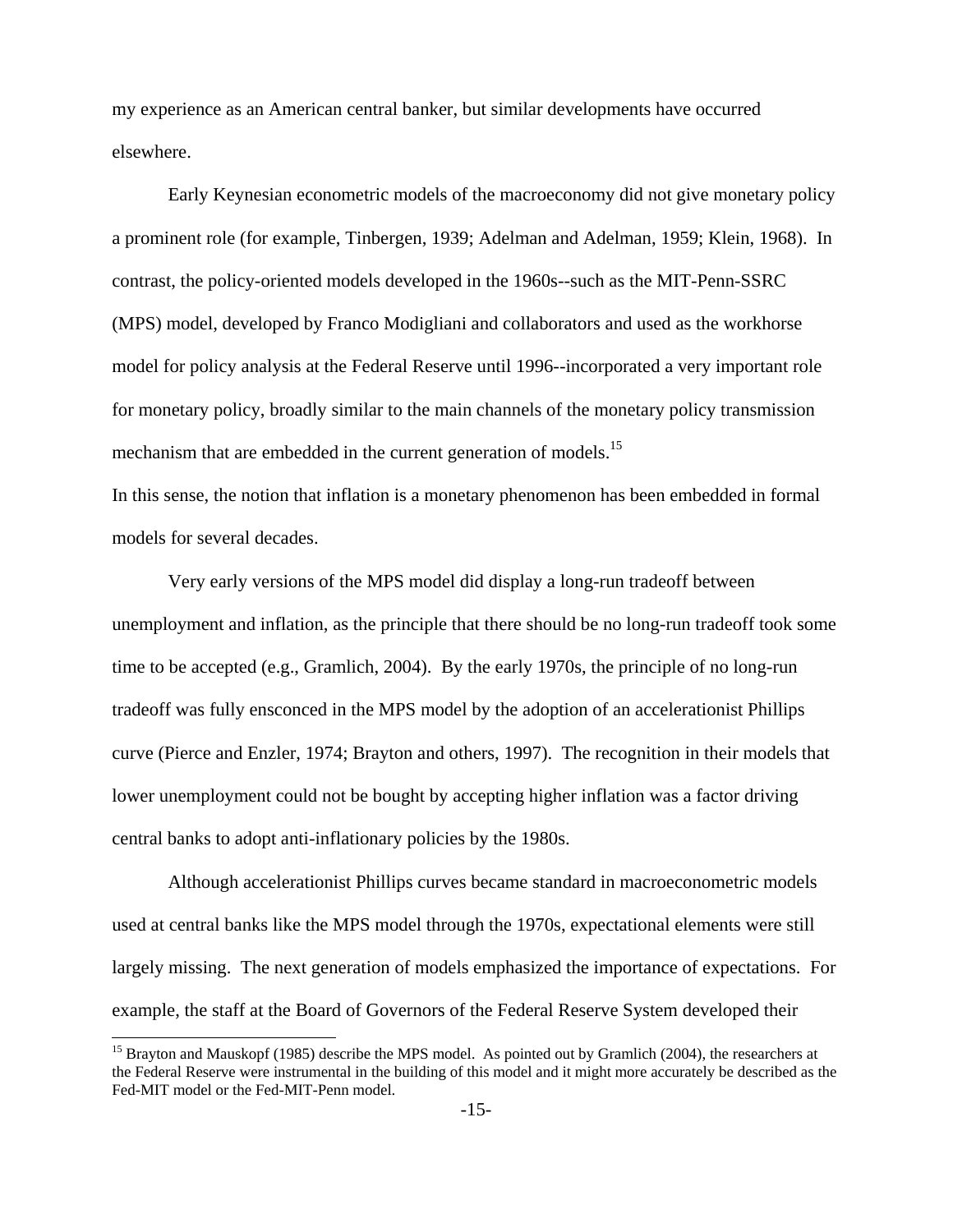next-generation model, FRB/US (Brayton and Tinsley, 1995; Reifschneider, Stockton, and Wilcox, 1997; Reifschneider, Tetlow, and Williams, 1999), to incorporate the importance of expectations in the determination of real activity and inflation. The FRB/US model, and similar models developed at other central banks such as the Bank of Canada's QPM model (Coletti and others, 1996) and the Reserve Bank of New Zealand's FPS model (Hunt, Rose, and Scott, 2000) were an outgrowth of the rational expectations revolution, and they allowed expectations to be derived under many different assumptions, including rational expectations. Policy simulations to help guide monetary policy decisions, such as those that are shown to the Federal Open Market Committee (FOMC), explicitly emphasize assumptions about future expectations and how they are formed. Policymakers have thus come to recognize that their decisions about policy involve not only the current policy setting but also how they may be thinking about future policy settings.

 The focus on optimizing economic agents coming out of the rational expectations revolution has led to modeling efforts at central banks that not only make use of rational expectations, but that are also grounded on sounder microfoundations. Specifically, these models build on two recent literatures, real business cycle theory (e.g., Prescott, 1986) and new-Keynesian theory (e.g., Mankiw and Romer, 1991). In contrast to older Keynesian macro modeling, new-Keynesian theory provides microfoundations for Keynesian concepts such as nominal rigidities, the non-neutrality of money, and the inefficiency of business cycle fluctuations by deriving them from optimizing behavior. The real business cycle approach makes use of stochastic general equilibrium growth models with representative, optimizing agents. The resulting new class of models, in which new-Keynesian features such as nominal rigidities and monopolistic competition are added to the frictionless real business models, have

-16-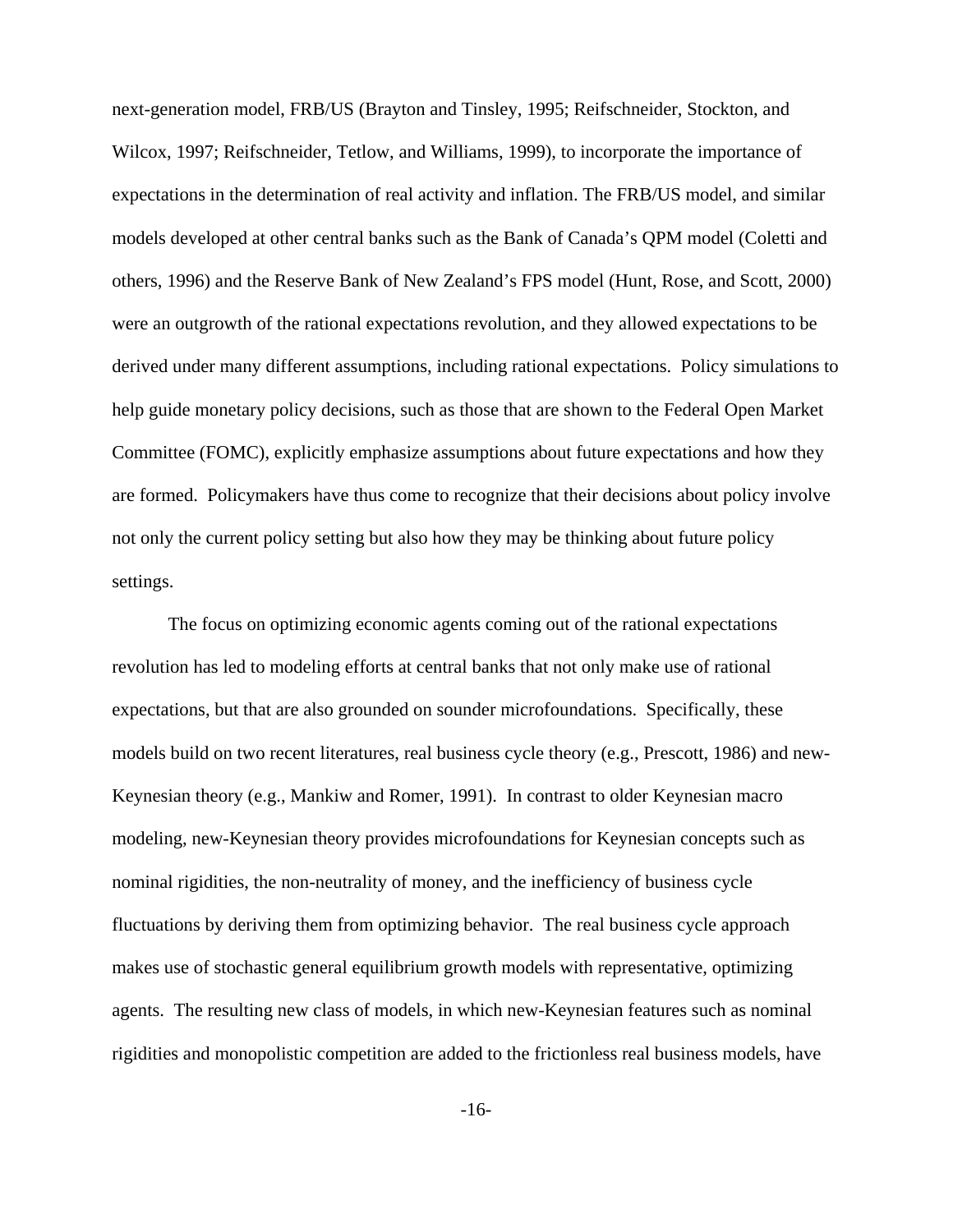become known as dynamic stochastic general equilibrium (DSGE) models. Simple versions of such models have already provided a framework in which to think about key aspects of monetary policy design--insights perhaps best illustrated in the Woodford (2003) discussion of policy issues in the now-textbook, three-equation new-Keynesian model. Larger, more empiricallymotivated DSGE models are now in their early stages of development and are beginning to be used for policy analysis at central banks (e.g., at the European Central Bank, Smets and Wouters, 2003, and Coenen, McAdam, and Straub, 2007; and at the Federal Reserve Board, Erceg, Guerrieri, and Gust, 2006, and Edge, Kiley, and Laforte, 2007).

 There are two very important implications from policy analysis with DSGE models, as emphasized by Gali and Gertler (forthcoming): First, "monetary transmission depends critically on private sector expectations of the future path of the central bank's policy instrument." Second, "the natural (flexible price equilibrium) values of both output and the real interest rate provide important reference points for monetary policy--and may fluctuate considerably." I can attest that both of these propositions indeed are now featured in the Bluebook (the staff's main document for analyzing policy options for the FOMC) .

 The basic logic of the Taylor principle--that is, raising nominal interest rates more than one-for-one in response to an increase in inflation--was developed in conjunction with the analysis of Taylor's multicountry model and other macroeconometric models (Taylor, 1993a,b; Bryant, Hooper, and Mann, 1993). However, although the Taylor principle is a necessary condition for good monetary policy outcomes, it is not sufficient. Central bankers require knowledge about how much difference the Taylor principle makes to monetary policy outcomes. They also require an understanding of how much greater than one the response of nominal interest rates should be to increases in inflation and also need to know how the policy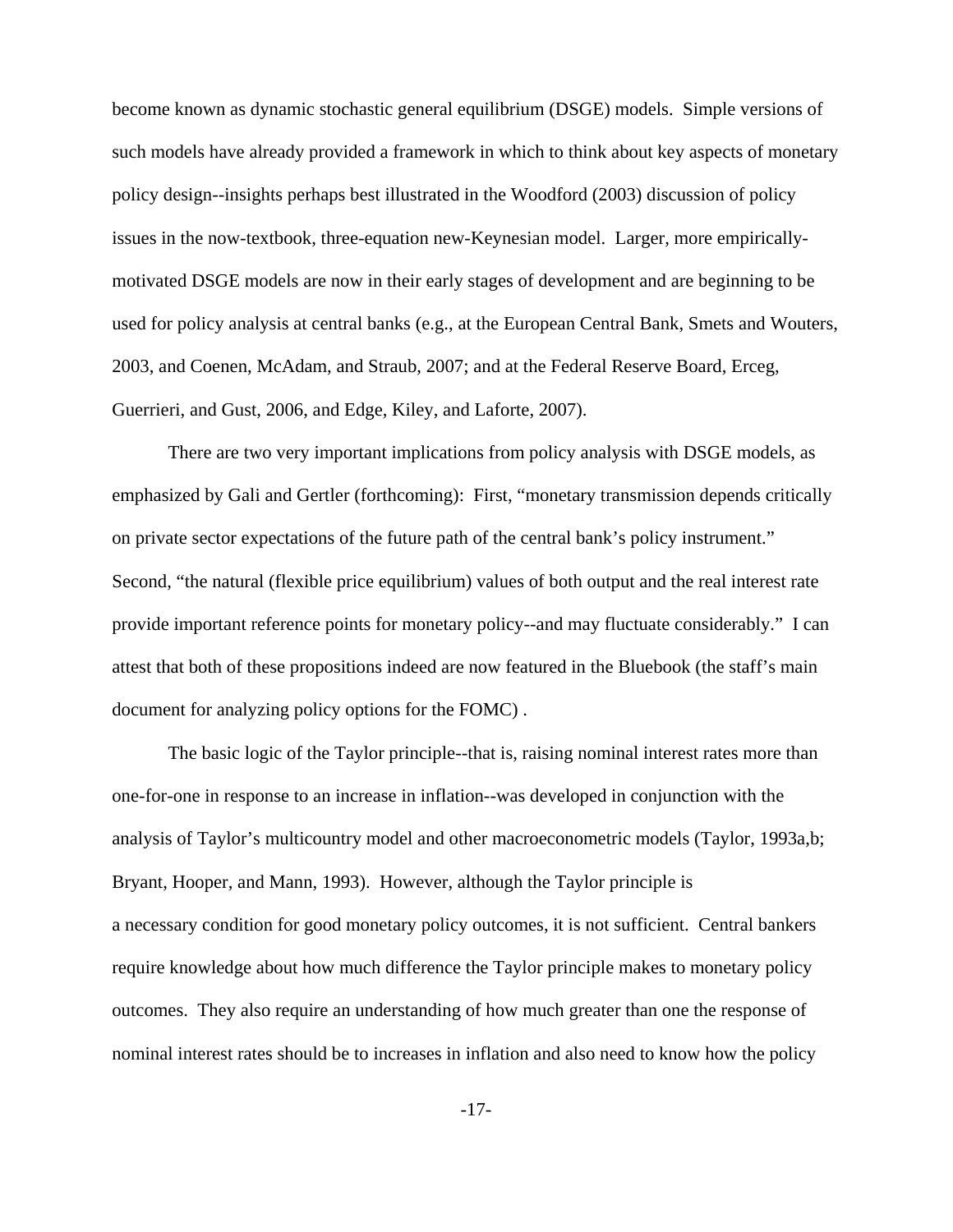rate should respond to other variables. Studying the performance of different rules in macroeconometric models has become a major enterprise at central banks, and the conclusion is that the Taylor principle is indeed very important. Analysis of policy rules in macroeconometric models that are not fully based on optimizing agents has been very extensive (e.g., Bryant, Hooper, and Mann, 1993; Levin, Wieland, and Williams, 1999), and we are now seeing similar analysis using DSGE models (e.g., Levin and others, 2006; Schmitt-Grohé and Uribe, 2006).

 The second principle, and the sixth through the eighth principles -- which emphasize the benefits of price stability and the importance of the time-inconsistency problem, central bank independence and a commitment to a nominal anchor -- have important applications to the design of monetary policy institutions.

 The argument that independent central banks perform better and are better able to resist the pressures for overly expansionary monetary policy arising from the time-inconsistency problem has led to a remarkable trend toward increasing central bank independence. Before the 1990s, only a few central banks were highly independent, most notably the Bundesbank, the Swiss National Bank, and, to a somewhat lesser extent, the Federal Reserve. Now almost all central banks in advanced countries and many in emerging-market countries have central banks with a level of independence on par with or exceeding that of the Federal Reserve. In the 1990s, greater independence was granted to central banks in such diverse countries as Japan, New Zealand, South Korea, Sweden, the United Kingdom, and those in the euro zone.

 The increasing recognition of the time-inconsistency problem and the role of a nominal anchor in producing better economic outcomes has been an important impetus behind increasing central banks' commitments to nominal anchors. One resulting dramatic development in recent years has been a new monetary policy strategy, inflation targeting--the public announcement of

-18-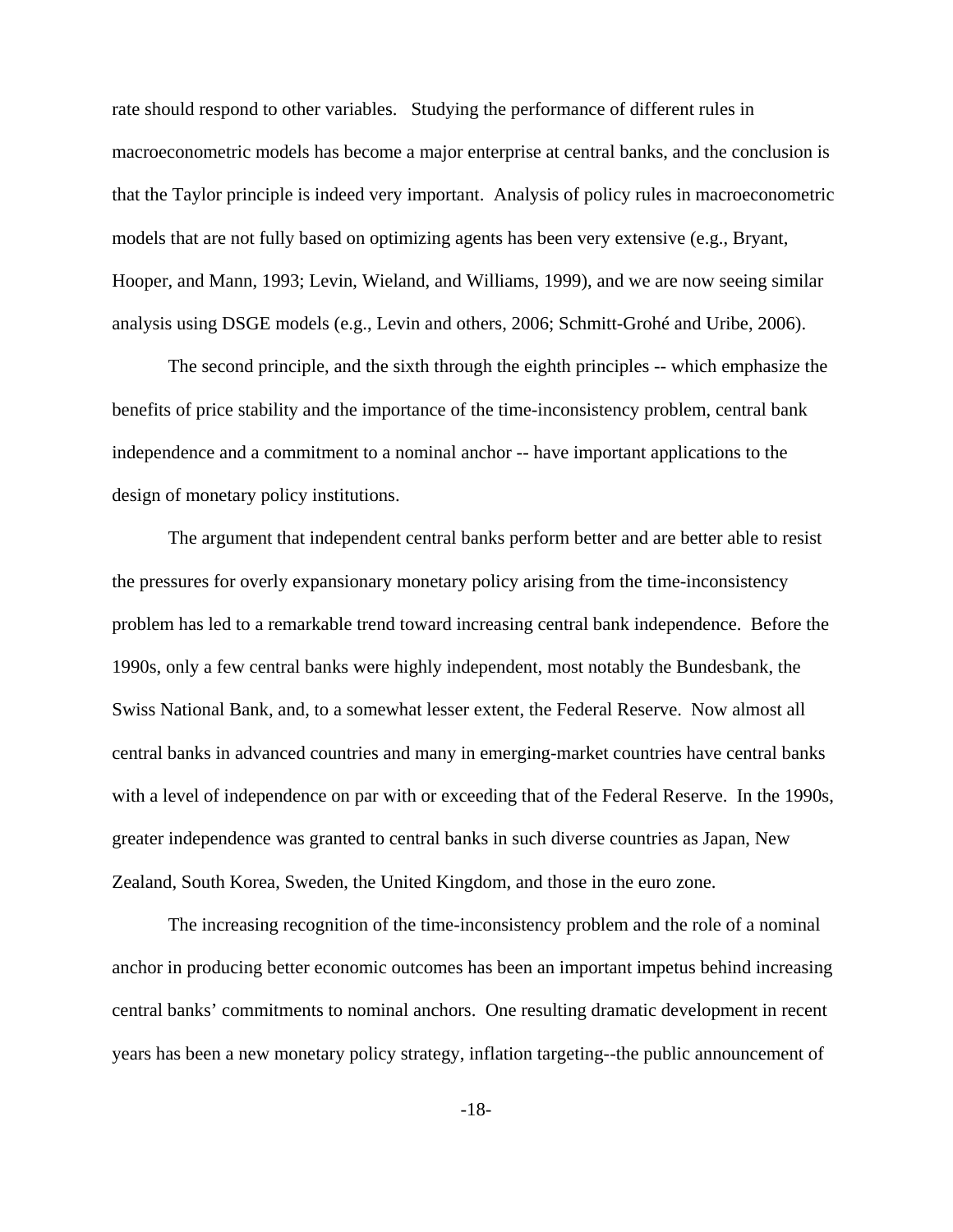medium-term numerical targets for inflation with commitment and accountability to achieve this target, along with increased transparency of the monetary policy strategy through communication with the public (Bernanke and Mishkin, 1997). There has been a remarkable trend toward inflation targeting, which was adopted first by New Zealand in March 1990, and has since been adopted by an additional 23 countries (Rose, 2006). The evidence, is in general quite favorable to inflation targeting, although countries that have adopted inflation targeting have not improved their monetary policy performance beyond that of nontargeters in industrial countries that have had successful monetary policy (e.g., Bernanke and others, 1999; Mishkin and Schmidt-Hebbel, 2002, 2007; Rose, 2006). And, in contrast to other monetary policy regimes, no country with its own currency that has adopted inflation targeting has been forced to abandon it.<sup>16</sup>

 The scientific principle that financial frictions matter to economic fluctuations has led to increased attention at central banks to concerns about financial stability. Many central banks now publish so-called *Financial Stability* reports, which examine vulnerabilities to the financial system that could have negative consequences for economic activity in the future. Other central banks are involved in prudential regulation and supervision of the financial system to reduce excessive risk-taking that could lead to financial instability. Central banks also have designed their lending facilities to improve their ability to function as a lender of last resort, so they can provide liquidity quickly to the financial system in case of financial disruptions.

## **III.**

# **The Art of Monetary Policy**

 $\overline{\phantom{a}}$ 

<sup>&</sup>lt;sup>16</sup> Spain and Finland gave up inflation targeting when they entered the euro zone.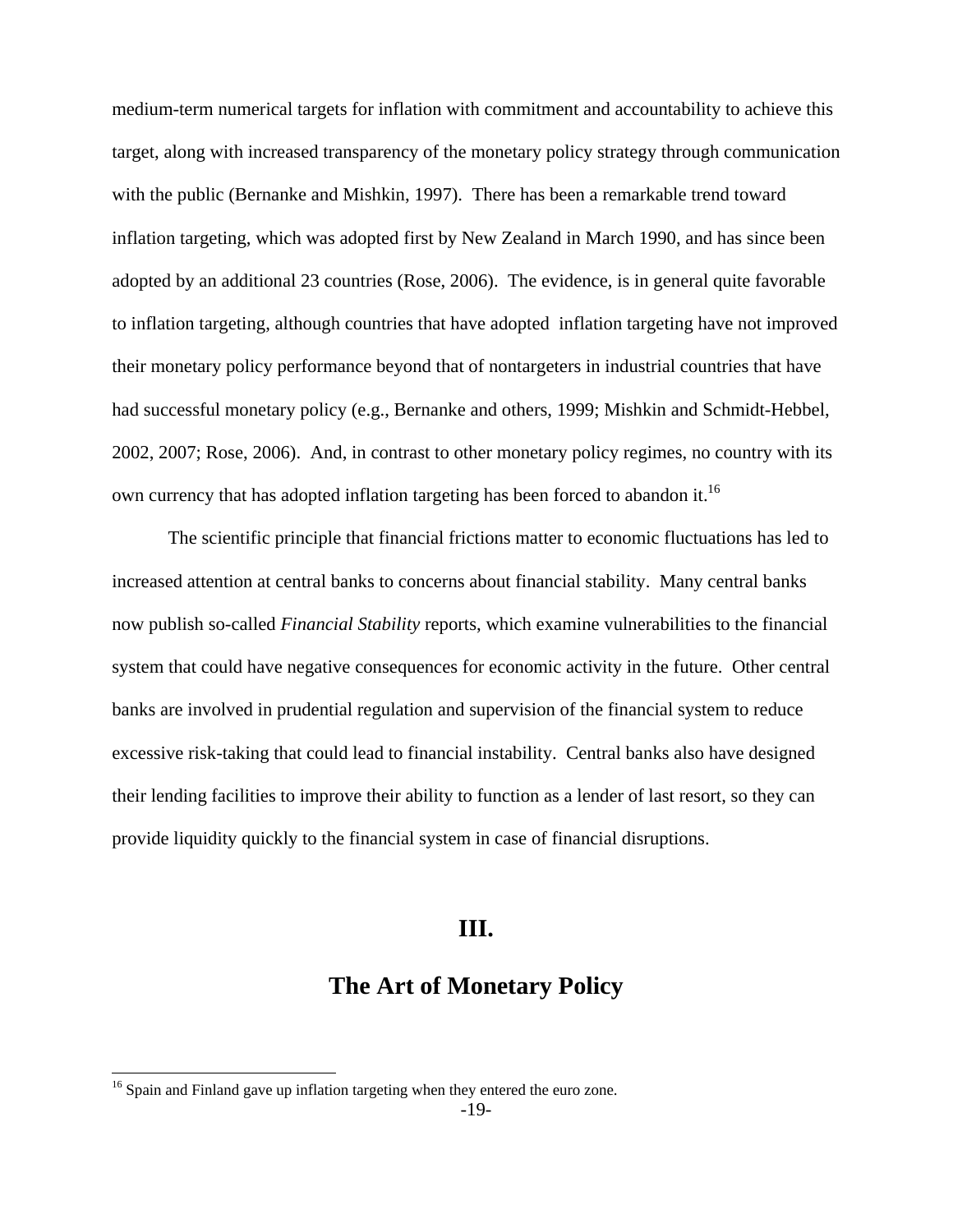I have argued that there have been major advances in the science of monetary policy in recent years, both in terms of basic scientific principles and applications of these principles to the real world of monetary policymaking. Monetary policy has indeed become more of a science. There are, however, serious limitations to the science of monetary policy. Thus, as former vicechairman of the Federal Reserve Board, Alan Blinder (1998, p.17), has emphasized, "central banking in practice is as much art as science." By "art," I mean the use of judgment--judgment that is informed by economic theory and data but in a manner that is less explicitly tied to formal models or algorithms.

 There are several reasons why judgment will always be an important element in the conduct of monetary policy. First, models are able to make use of only a small fraction of the potentially valuable information that tells us about the complexity of the economy. For example, there are very high frequency data--monthly, weekly, and daily--that are not incorporated into macroeconometric models, which are usually estimated on quarterly data. These high-frequency data can often be very informative about the near-term dynamics of the economy and are used judgmentally by central-bank forecasters (e.g., Reifschneider, Stockton, and Wilcox, 1997).

Second, information that can be very useful in forecasting the economy or deciding whether a particular model makes sense is often anecdotal and is thus not easily quantifiable. The Federal Reserve makes extensive use of anecdotal information in producing its forecasts. The staff at the Board and the Federal Reserve Banks monitor a huge amount of anecdotal information, and such information is discussed extensively in the publicly released Beige Book, which reports information from contacts in the Federal Reserve Districts, and by the participants in FOMC meetings.

-20-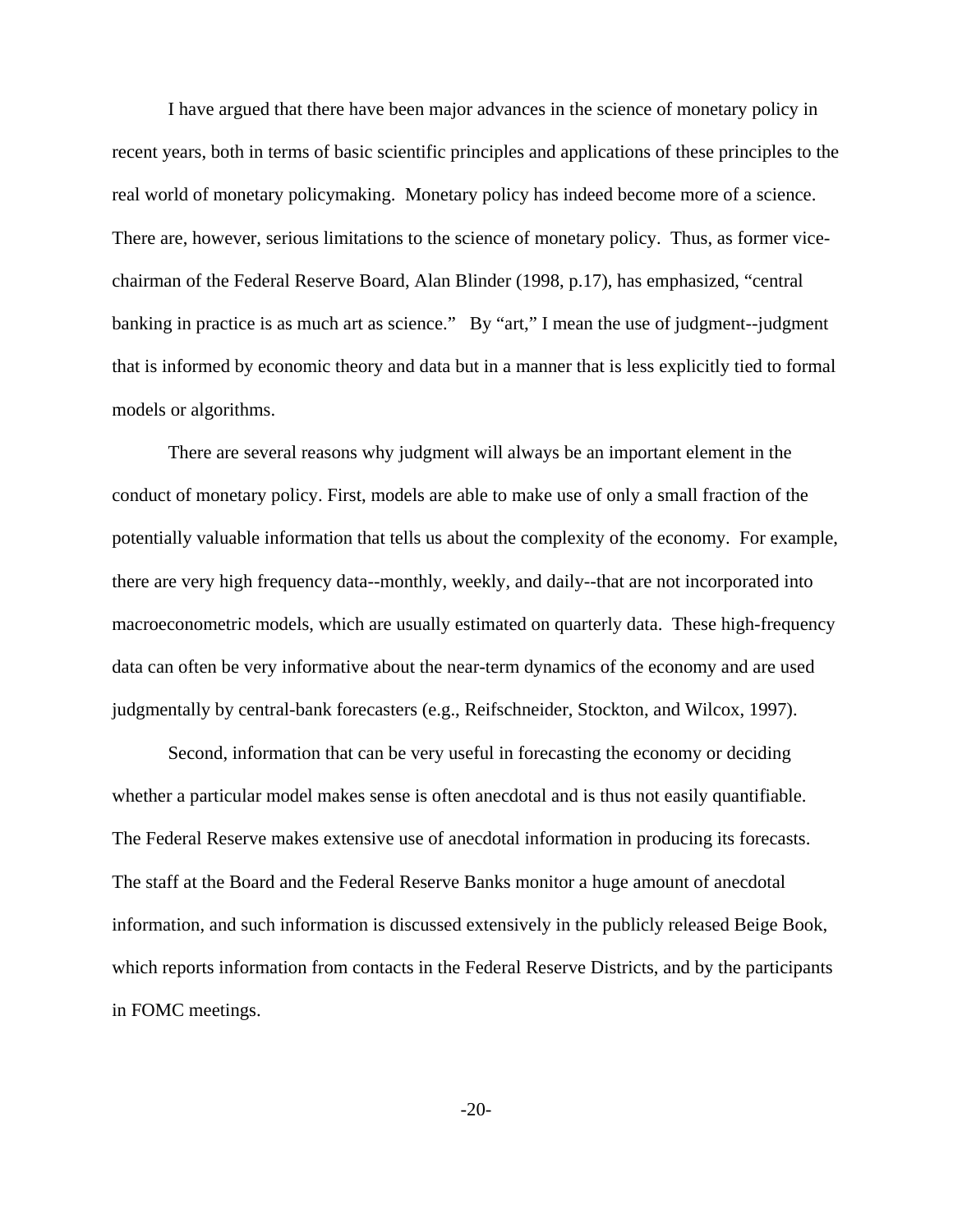Third, although monetary policy makers make extensive use of models in both forecasting and evaluating different policies, they are never sure that one model is the correct one. Active, and sometimes bitter, debates about which modeling approaches are the right ones are ongoing in macroeconomics, and there often is not a consensus on the best model. As a result, central banks must express some degree of humility regarding their knowledge of the structural relationships that determine activity and prices. This humility is readily apparent in the practice at central banks, which involves looking at many different models--structural, reduced-form, general equilibrium and partial equilibrium, and continually using judgment to decide which models are most informative.

Fourth, the economy does not stand still but, rather, changes over time. Economic relationships are thus unlikely to remain stable, and it is not always clear how these relationships are changing.<sup>17</sup> Therefore, policymakers must sometimes put less weight on econometrically estimated equations and instead make informed guesses about how the economy will evolve.

Fifth, as part of managing expectations, monetary policy makers communicate with economic agents who are not automatons but instead process information in complex ways. Subtle changes can make a big difference in the effectiveness of communication strategies--i.e., details matter--and judgment is therefore always an important element of good communication.<sup>18</sup>

 Although, for the reasons outlined above, judgment will always be a necessary element of monetary policy, good decisions require that judgment be disciplined--not too ad hoc--and be well informed by the science of monetary policy. As Blinder (1998, p. 17), has put it, "Nonetheless, while practicing this dark art, I have always found the science quite useful." Here

 $\overline{a}$ 

<sup>&</sup>lt;sup>17</sup> The housing channel is one example in which the monetary transmission mechanism has changed substantially and is likely to continue to do so over time, e.g., Bernanke (2007) and Mishkin (2007c).

<sup>&</sup>lt;sup>18</sup> Because subtle details matter, there is an important rationale for the use of case studies to research best practice in central bank communication strategies and this is why I have been drawn to case-study research (Bernanke and Mishkin, 1992; Bernanke and others, 1999; Mishkin, 1999).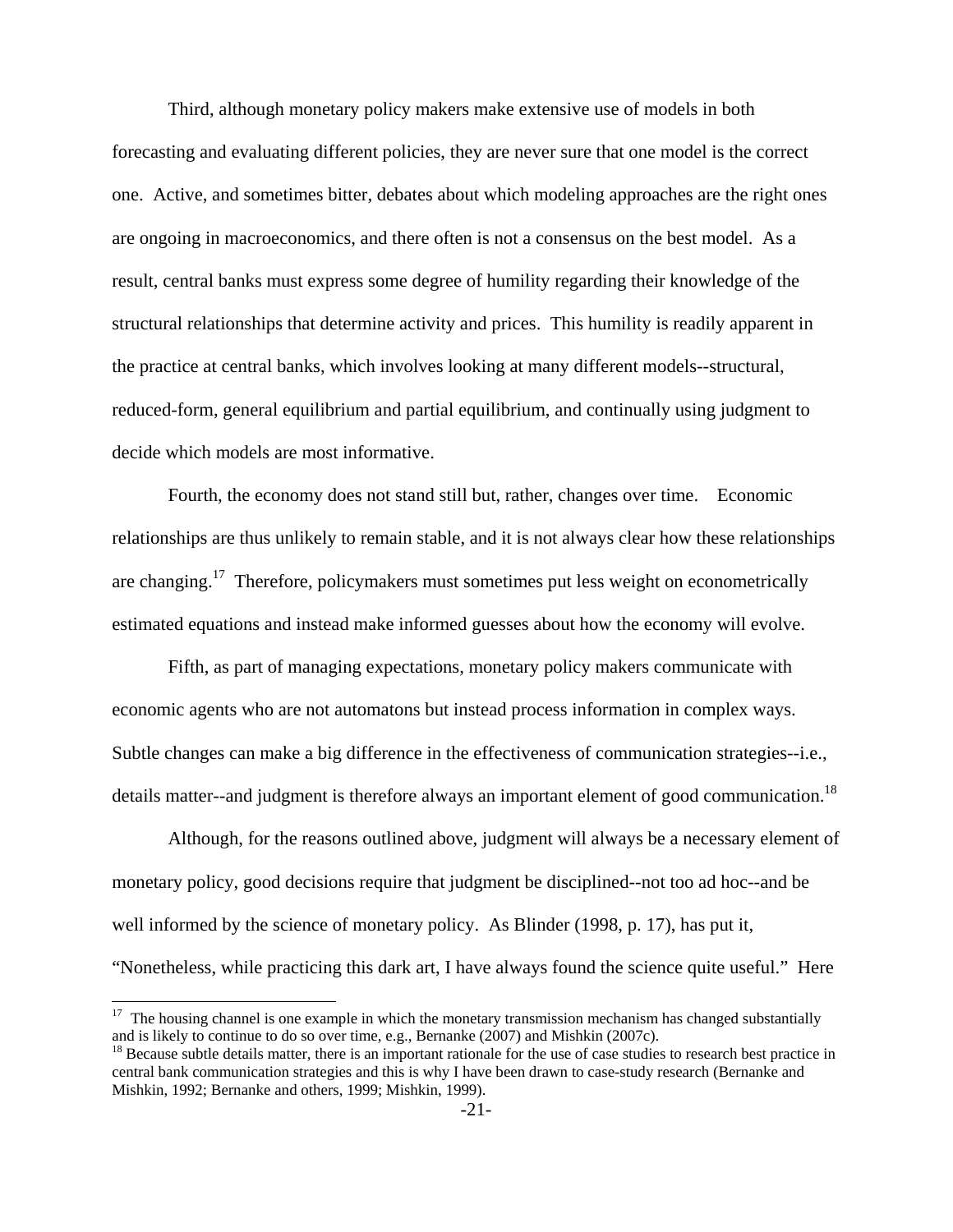I will discuss two recent episodes in the United States--the financial-headwinds period in the early 1990s and the new-economy, productivity burst of the late 1990s--to illustrate how judgment informed by science was able to produce good economic outcomes.

#### **Financial Headwinds in the Early 1990s**

 The last scientific principle discussed in the paper's first section emphasizes the link between financial frictions and the business cycle, but it is unfortunately quite hard to model the role of these frictions in a general equilibrium, macroeconometric model. The late 1980s saw a boom and then a major bust in the commercial real estate market leading to huge loan losses that caused a substantial fall in capital at depository institutions (banks). At the same time, regulators were raising bank capital requirements to ensure compliance with the Basel Accord. The resulting capital shortfalls meant that banks had to either raise new capital or restrict their asset growth by cutting back on lending. Because of their weak condition, banks could not raise much new capital, so they chose the latter course. The resulting slowdown in the growth of credit was unprecedented in the post-World War II era (Reifschneider, Stockton, and Wilcox, 1997). Because banks have informational advantages in making certain loans (e.g., Mishkin, 2007a), many bank-dependent borrowers could no longer get access to financing and thus had to cut back on their spending.

 Although the large-scale macromodel then in use at the Federal Reserve Board did not explicitly have financial frictions in its equations, officials at the Federal Reserve were aware that these frictions could be very important and were concerned that they might be playing a critical role at that juncture. In part reflecting this concern, many Fed economists were actively

-22-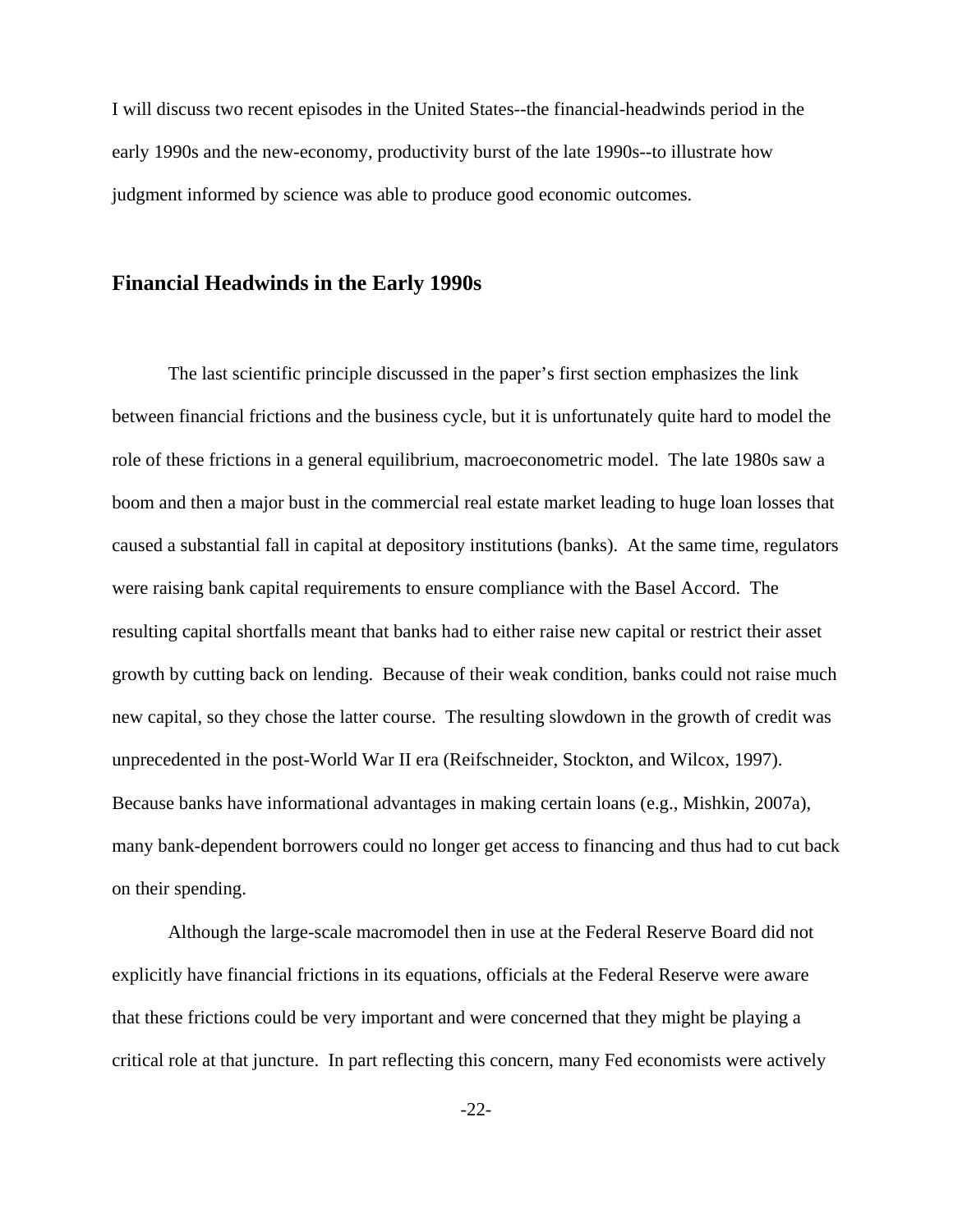engaged in research on the impact of bank credit on economic activity. This research, together with anecdotal reports that businesses were finding themselves credit constrained and survey information indicating that bank credit standards were being tightened, gave rise to the view among Federal Reserve policymakers that the capital crunch at banks was noticeably constraining credit flows and hence spending by households and firms. Indeed, Federal Reserve Chairman Alan Greenspan (1992) suggested that financial conditions in the early-1990s was holding back activity like a "50-mile per hour headwind," and in that period the FOMC reduced the federal funds rate to levels well below that suggested by the Taylor rule (e.g., Rudebusch, 2006). Indeed, the recovery from the 1990-91 recession was very slow, and the Fed kept the federal funds rate at 3 percent (which, with an inflation rate of around 3 percent, implied a real rate of zero) until February of 1994--a very accommodative policy stance. The Fed's expansionary policy stance at the time has in hindsight been judged as very successful, with the economy finally recovering and inflation remaining contained.

#### **The New-Economy, Productivity Burst of the late 1990s**

 By the beginning of 1997, the unemployment rate had declined to 5.3 percent, and the Board staff was forecasting that the unemployment rate would fall to 5 percent--an outcome that followed by midyear. The forecast of a 5 percent unemployment rate was well below most estimates of the NAIRU (nonaccelerating inflation rate of unemployment). As a result, the staff forecast was for a rise in inflation (Svensson and Tetlow, 2005). The staff forecast and the recommendation in the February Bluebook suggested that a period of monetary policy tightening would be needed to "forestall a continuous rise in core inflation" (Federal Reserve Board, 1997,

-23-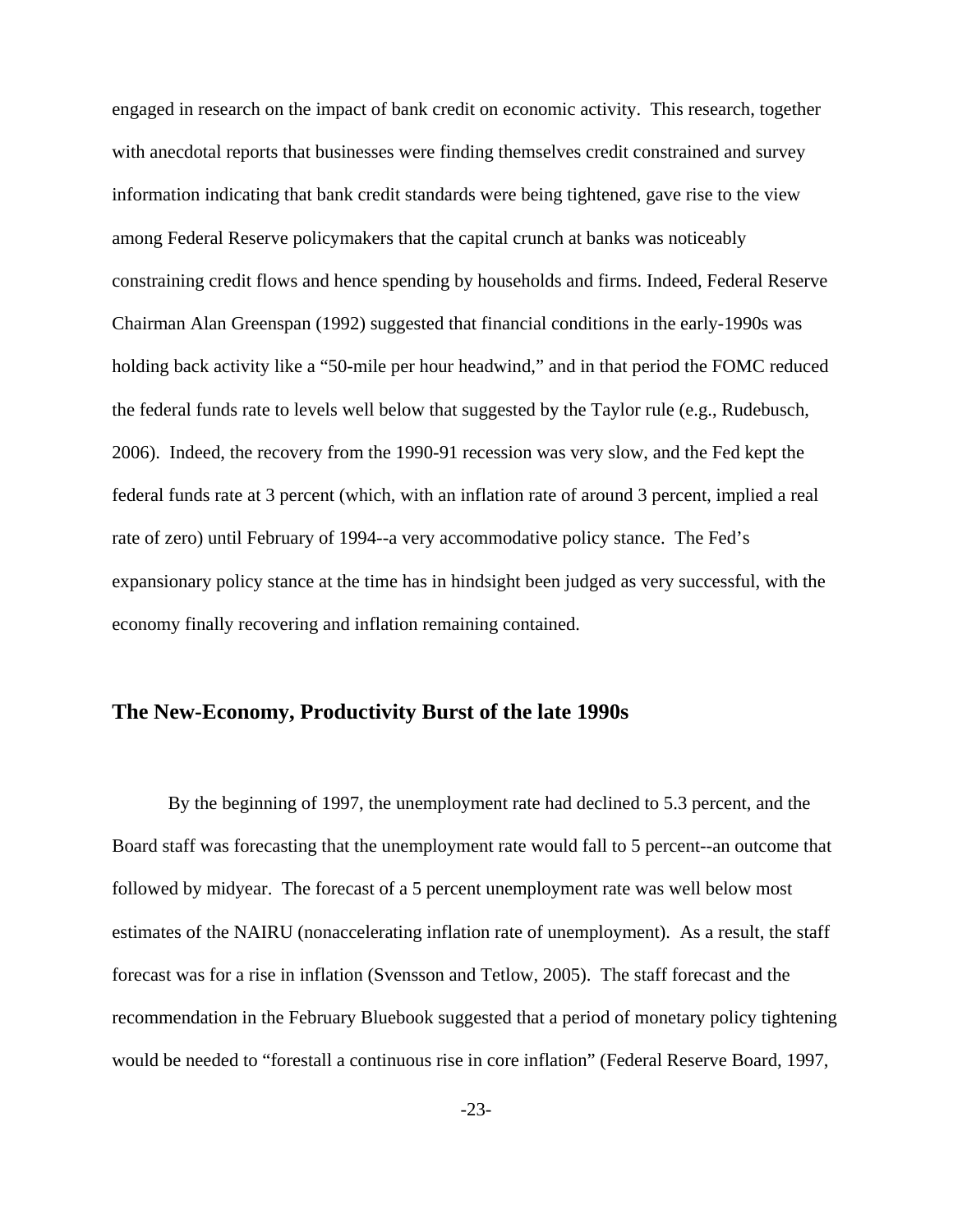p. 7). Although the FOMC did raise the federal funds rate in March 1997, it desisted from raising rates further; in fact, the FOMC reduced the federal funds rate in the fall of 1998 after the episode involving the Long-Term Capital Management hedge fund and the Russian-bond meltdown. Despite an unemployment rate continually below estimates of the NAIRU, the outcome was not the acceleration that the Board staff's models predicted (Svensson and Tetlow, 2005; Tetlow and Ironside, 2006) but instead a decline in the inflation rate.

 Why did the FOMC hold off and not raise rates in the face of economic growth that was forecasted to be far in excess of potential growth--a decision that, ex post, appears to have resulted in desirable outcomes for inflation and employment? The answer is that Fed Chairman Greenspan guessed correctly that something unusual was going on with productivity. For example, he was hearing from businesspeople that new information technologies were transforming their businesses, making it easier for them to raise productivity. He was also a big fan of the historical work by Paul David (1990), which suggested that new technological innovations often took years to produce accelerations in productivity in the overall economy (Meyer, 2004). Chairman Greenspan was led to the conclusion that the trend in productivity growth was accelerating, a conclusion that the Board staff's forecast did not come to fully accept until late 1999 (Svensson and Tetlow, 2005). Moreover, he appeared to be convinced that the acceleration in productivity would cap inflationary pressures, implying that inflation would not accelerate even with rapid economic growth. His view prevailed in the FOMC (Meyer, 2004).<sup>19</sup>

 The types of information used to foresee the effects of a productivity acceleration are inherently difficult to incorporate into formal models. This is obvious with respect to the anecdotes I have mentioned. But even the systematic data available at the time required the use

 $\overline{a}$ 

 $19$  Chairman Greenspan's successful use of judgment during this period is one reason why he was dubbed the "maestro" by Woodward (2000).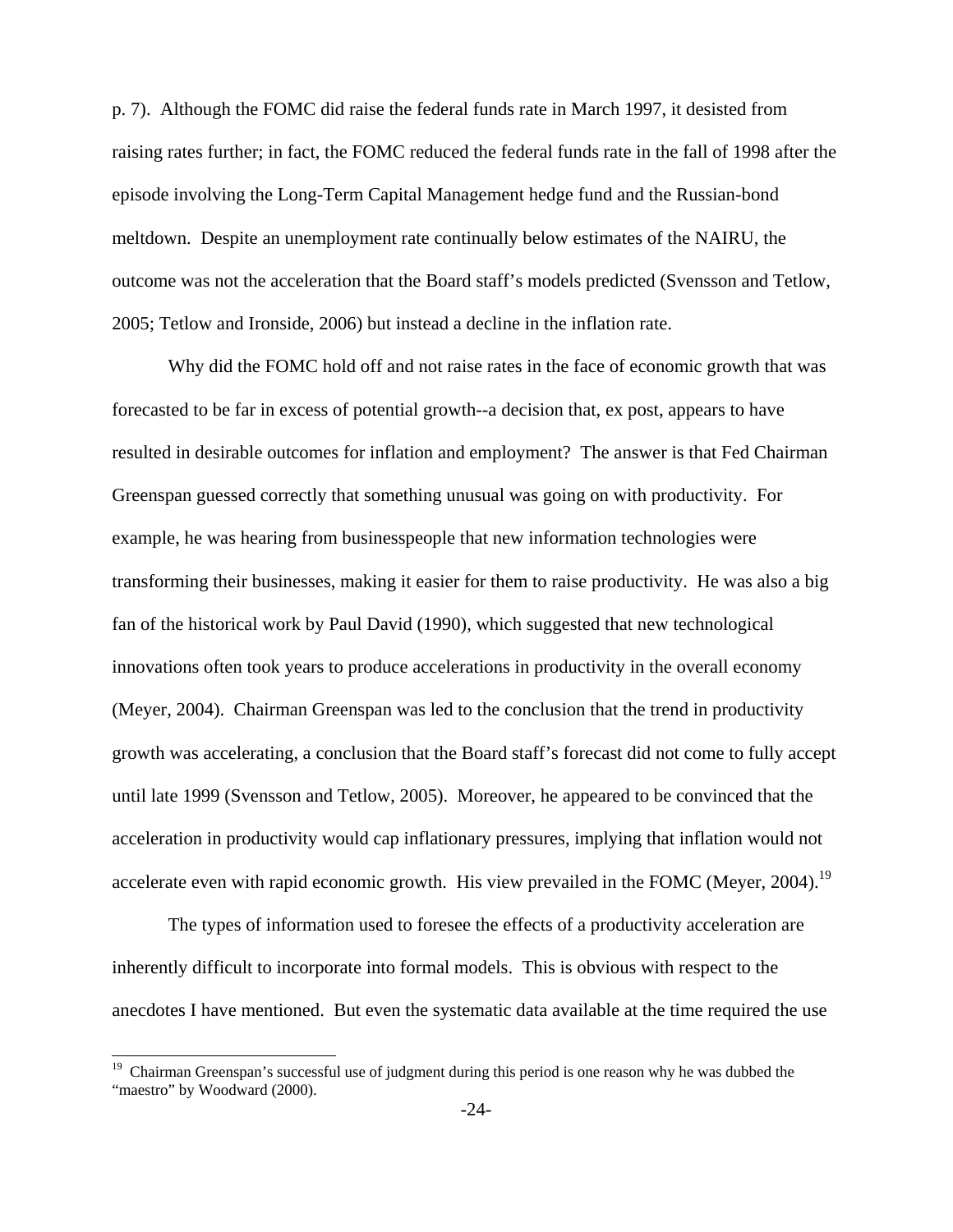of judgment. For example, part of the story of the late 1990s reflected the different signals being sent by real-time measures of gross domestic product and gross domestic income--or at least the component of the latter produced by nonfinancial corporations, which is perhaps better measured (Corrado and Slifman, 1999) and provided some advance signal of the productivity acceleration. Of course, these two measures--GDP and GDI--are the same in our formal models, and only a judgmental filtering of the information content in each can be useful in real time.

 Good judgment benefits not only from a good feel for the data and the successful processing of anecdotal information but also from the use of scientific models, and the late-1990s episode is no exception. At the July 1997 FOMC meeting, the Board staff presented simulations using the FRB/US model examining what would happen if productivity were to accelerate (Meyer, 2004; Tetlow and Ironside, 2006). Their simulations produced several results that were consistent with what seemed to be happening. An acceleration of productivity would raise profits and the value of equities, which would boost aggregate demand because higher stock values would stimulate business investment and boost consumer spending through wealth effects. The acceleration in productivity would also be disinflationary and could therefore explain why inflation would fall despite a declining unemployment rate. An unexpected rise in productivity growth would not be immediately reflected in higher wage rates, so unit labor costs (wages adjusted for productivity growth) would fall, leading to a decline in inflation. Another way of looking at this is through the NAIRU framework. For a given rate of unemployment, an unexpected acceleration in productivity would produce an inflation rate lower than it otherwise would be, so that the NAIRU at which the unemployment rate would not lead to an acceleration of inflation would decline. As events unfolded in line with these simulation results, the FOMC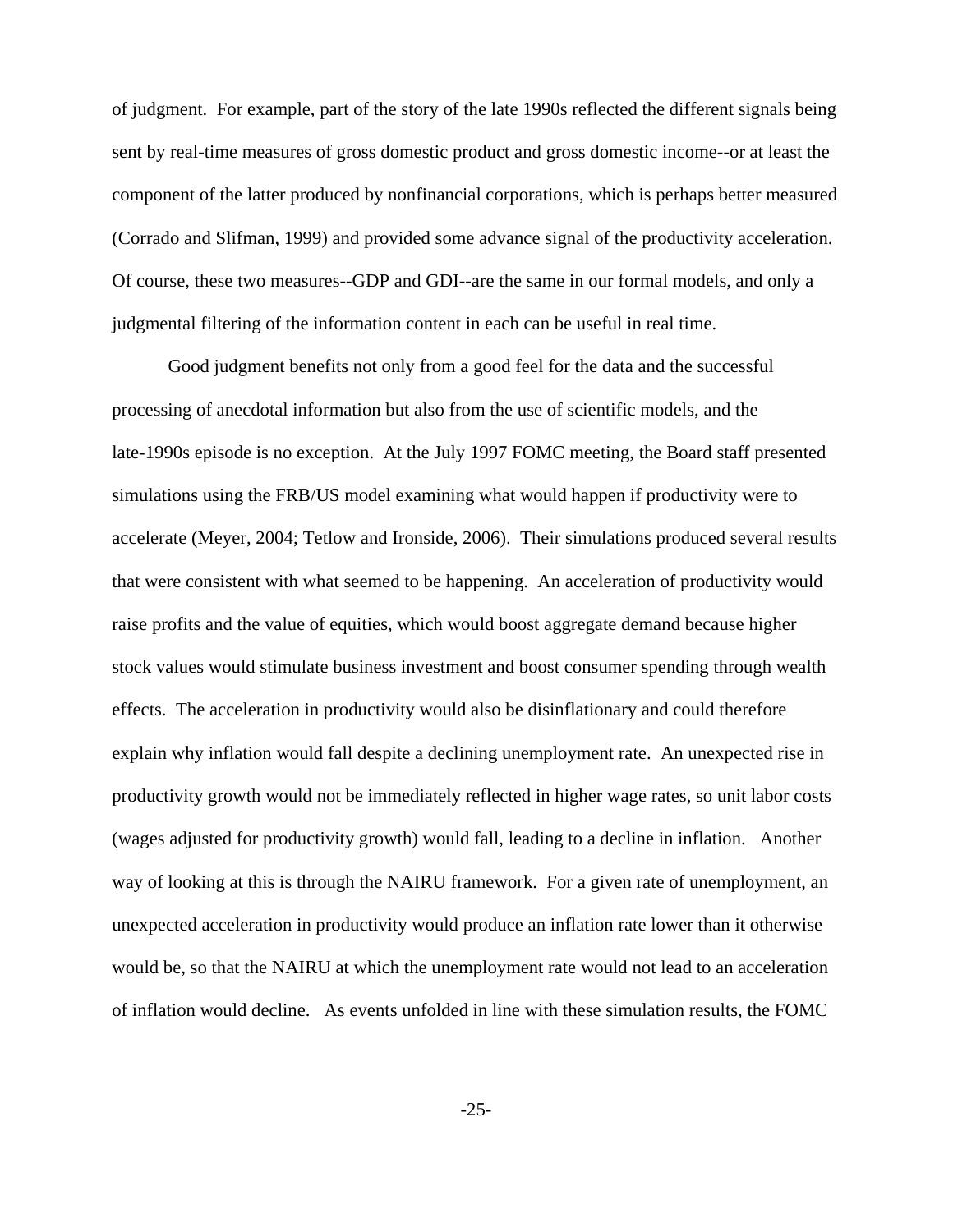became more convinced that a productivity boom was under way and that there was less need for a monetary tightening.

 The two episodes discussed here illustrate several points about the art of central banking. First, monetary policy is more likely to produce better outcomes when central bankers recognize the limitations of their formal models. However, judgment cannot be undisciplined. The accuracy of judgment is likely to be enhanced when it is informed by the science of monetary policy, either through use of model simulations or applications of basic scientific principles.

# **IV.**

# **Further Advances to Make Monetary Policy More of a Science**

 Although art will always be a feature of monetary policy, the science of monetary policy will keep advancing, making monetary policy more of a science. In this section I will briefly discuss where I think future advances in the science of monetary policy are likely to be made.

 The push to build sound microfoundations into general equilibrium macroeconometric models is ongoing as the expanding literature on DSGE models indicates (survey in Gali and Gertler, forthcoming; and the discussions of model enhancements in Erceg, Gust, and Guerrieri, 2006, and in Edge, Kiley, and Laforte, 2007). However, these DSGE models are only now starting to be brought to the data and are not nearly as rich in their coverage of features of the economy as are older, more-Keynesian models such as FRB/US.<sup>20</sup> Models like FRB/US do have elements that are more ad hoc, but at the current juncture central bankers see them as more

 $\overline{a}$ 

 $20$  To be fair, models like FRB/US do have much in common with DSGE models in that many of their equations, but not all, are built on solid microfoundations.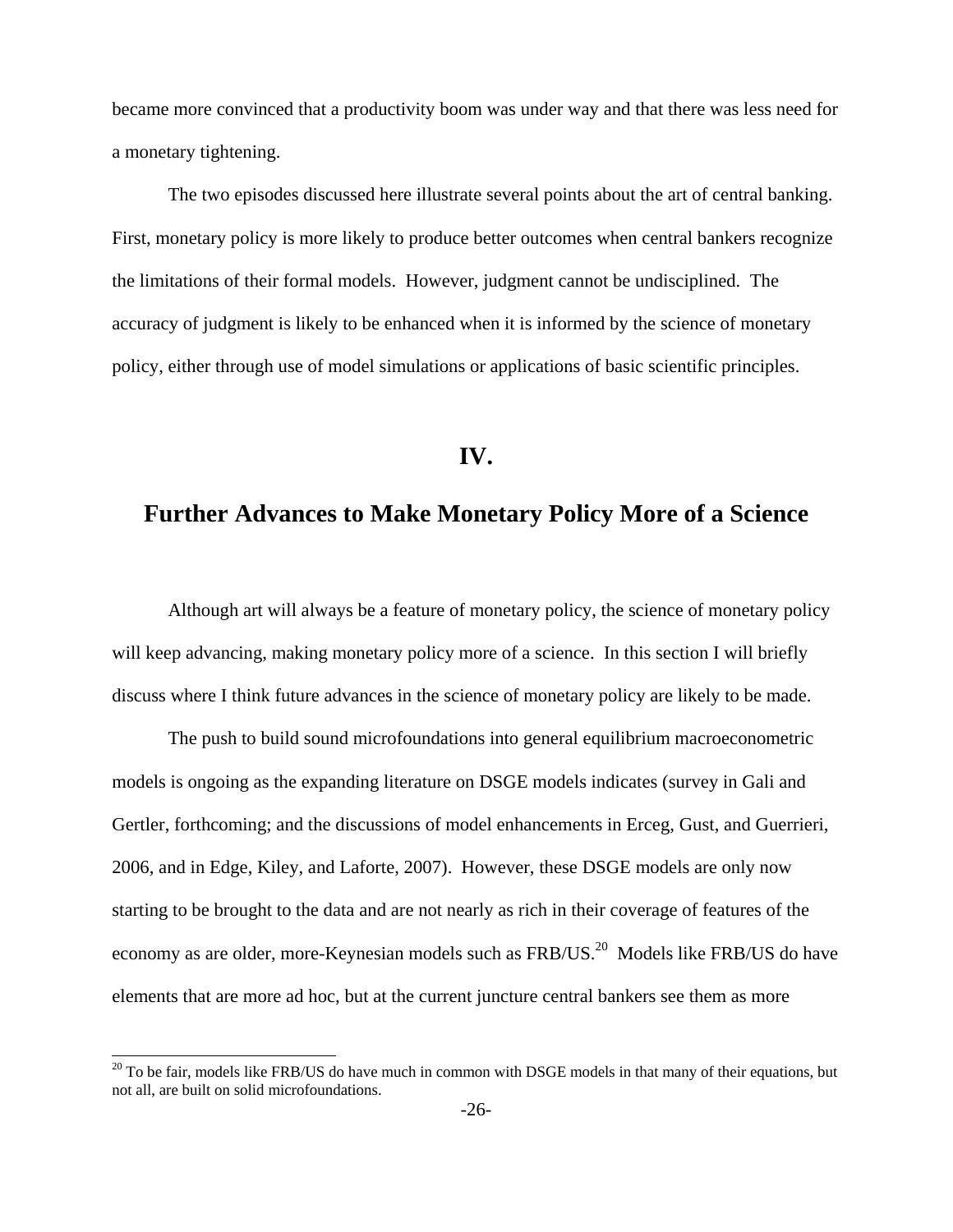realistic. Building macroeconometric models thoroughly grounded on solid microfoundations, but with treatment of more sectors of the economy, will be one of the main challenges for the science of monetary policy in the future.

 Nominal rigidities are central to understanding quantitatively the impact of monetary policy on the economy. The canonical DSGE model makes use of a simple new-Keynesian Phillips curve framework because it makes the model very tractable.<sup>21</sup> This framework is highly stylized, however, and does not allow for endogenous changes in how often contracts are renegotiated. Furthermore, there may be other reasons why prices are not reset too often, such as rational inattention.<sup>22</sup> Better explanations--and more empirical validation--regarding the source of nominal rigidities may lead to important advances in the science of monetary policy. $^{23}$ 

 Tractability has led to models based on microfoundations, such as DSGE models, to rely on representative agents, which is a serious drawback. I have a strong sense that what drives many macroeconomic phenomena that are particularly interesting is heterogeneity of economic agents. Building heterogeneous agents into macroeconometric models will by no means be easy, but it has the potential to make these models much more realistic. Furthermore, it may allow us to understand the link between aggregate economic fluctuations and income distribution, a hot topic in political circles. Heterogeneity of economic agents is also crucial to understanding labor market frictions. In some DSGE models, all fluctuations in employment are from variation in hours per worker, and yet in the real world, changes in unemployment are a more important source of employment fluctuations. Bringing the search and matching literature more directly

 $\overline{a}$ 

 $21$  These models often use the Calvo (1983) staggering construct or the quadratic adjustment costs of Rotemberg (1982); these specifications yield identical Phillips curve specifications.

 $^{22}$  Mankiw and Reis (2002) introduce this type of model; Kiley (2007) compares the ability of this type of model to improve upon the fit of more familiar sticky-price models.

 $^{23}$  Microeconomic studies have begun to make interesting progress (e.g., Bils and Klenow, 2004; Nakamura and Steinsson, 2006).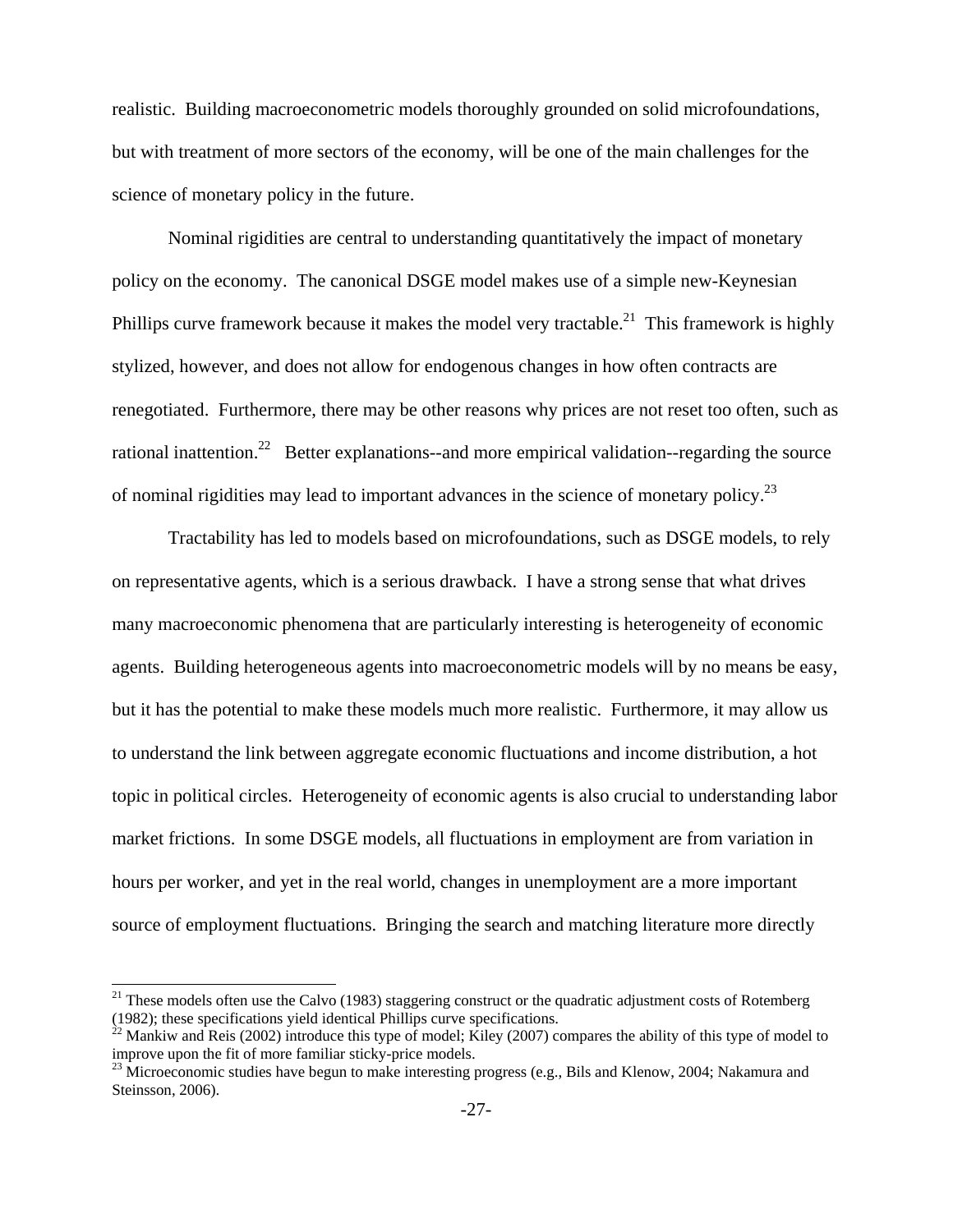into microfounded macroeconometric models will make them more realistic and also allow better welfare comparisons of different monetary policies.

 Although, as discussed above, monetary policy makers understand the importance of financial frictions to the business cycle, general equilibrium macroeconometric models, for the most part, ignore financial market imperfections. Research has begun to incorporate financial market imperfections into quantitative dynamic general equilibrium models (e.g., Bernanke, Gertler, and Gilchrist, 1999), and some of this research has even begun to estimate these types of DSGE models (e.g., Christiano, Motto, and Rostagno, 2007). But we need to know a lot more about the how to *scientifically* incorporate financial frictions into policy deliberations. For the time being, the role for art is this area is very important.

 The new field of behavioral economics, which makes use of concepts from other social sciences such as anthropology, sociology, and, particularly, psychology, suggests that economic agents may not always be the rational, optimizing agents we assume in our models. Embedding behavioral economics into macro models can make a major difference in the way these models work (Akerlof, 2007). How important are deviations from rationality to our views on the monetary transmission mechanism, and what are welfare-enhancing monetary policies? How can systematic deviations from rationality be modeled in a serious way and built into macroeconometric models? Answers to these questions may further enhance the realism of macroeconometric models used for policy purposes.

 One of the rationales for the use of judgment (art) in the conduct of monetary policy is that the economy is not stationary, but rather is changing all the time. This means that economic agents are continually learning about the state of the economy, so the rational expectations assumption that depends on stationarity to derive expectations often may not be valid. Research

-28-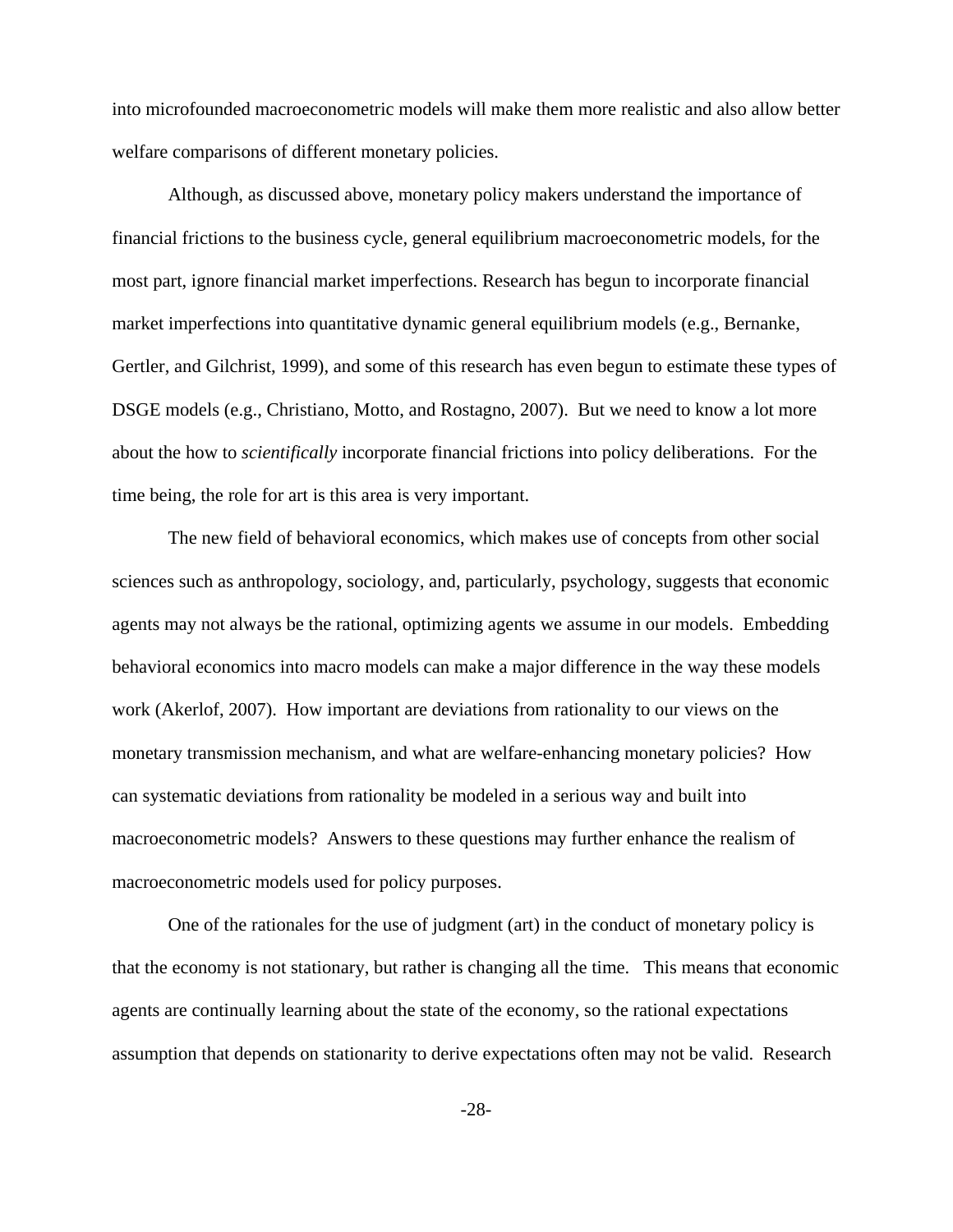on the how agents learn and its implications for business cycles is an active area of research (Bullard and Mitra, 2002; Evans and Honkapohja, 2003) that should have major payoff in helping us to better understand the impact of monetary policy on the economy.

 Another rationale for keeping art in monetary policymaking is that we can never be sure what is the right model of the economy. As I mentioned earlier, this argues for humility at central banks. It also argues for advances in scientific techniques to think about which monetary policies are more robust in producing good economic outcomes. Research in this area is also very active. One approach examines parametric uncertainties in which methods are examined to ensure that a prescribed policy works well in an entire class of models (e.g., Levin, Wieland, and Williams, 1999). Nonparametric approaches look at designing policies that protect against model misspecifications that cannot be measured (e.g., Hansen and Sargent, forthcoming; Tetlow and von zur Muehlen, 2001).

 The list of areas here that will advance the science of monetary policy is necessarily incomplete. Some of the most important advances in economic science are often very hard to predict.

## **V.**

# **Concluding Remarks**

 The science of monetary policy has come a long way over the past fifty years, and I would argue that its advances are an important reason for the policy successes that so many countries have been experiencing in recent years. Monetary policy will however never become as boring as dentistry. Monetary policy will always have elements of art as well as science.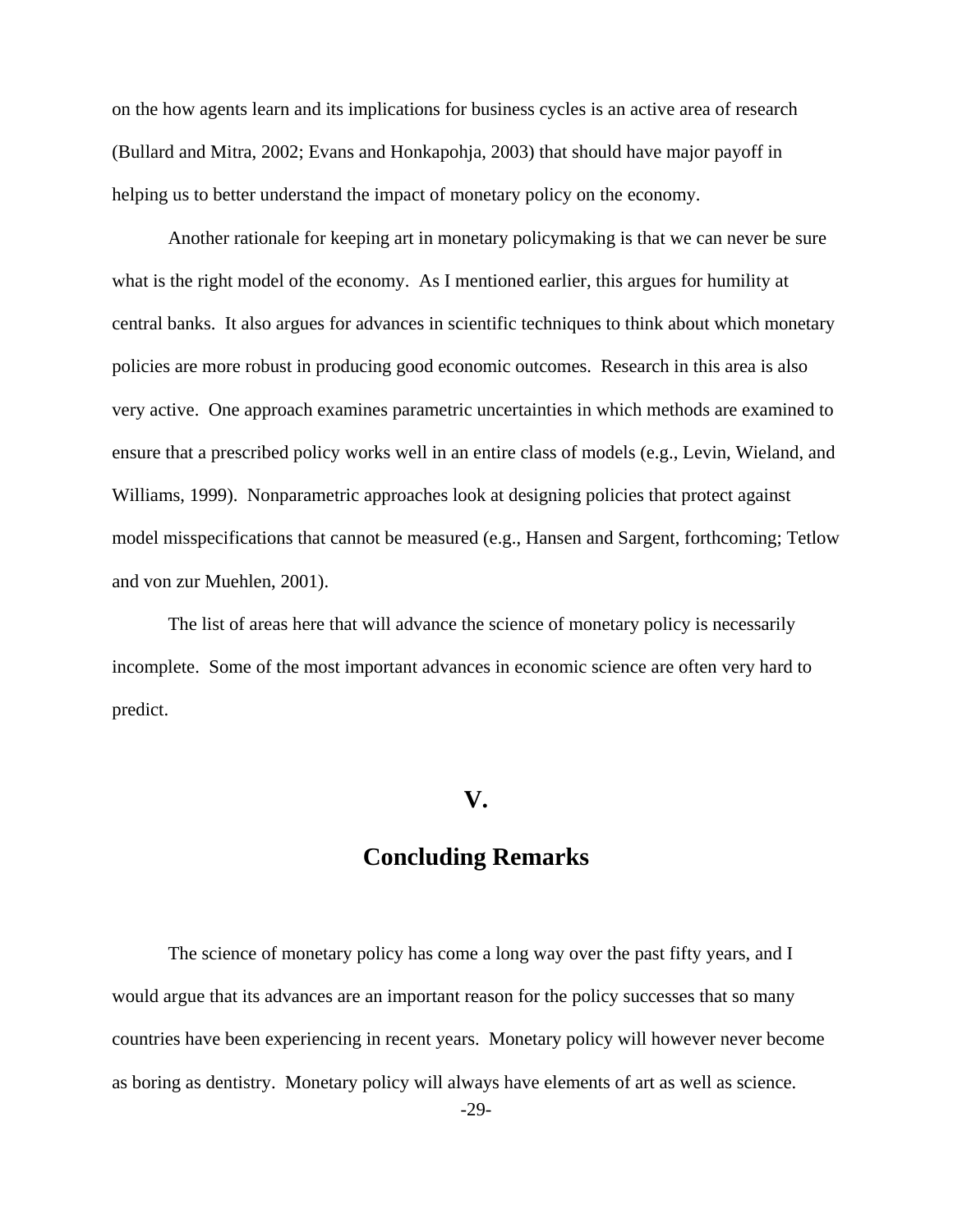(That is good news because it will keep life interesting for monetary economists like me.) However, the advances in the science of monetary policy that I have described here suggest that monetary policy will become more of a science over time. Furthermore, even though art will always be a key element in the conduct of monetary policy, the more it is informed by good science, the more successful monetary policy will be.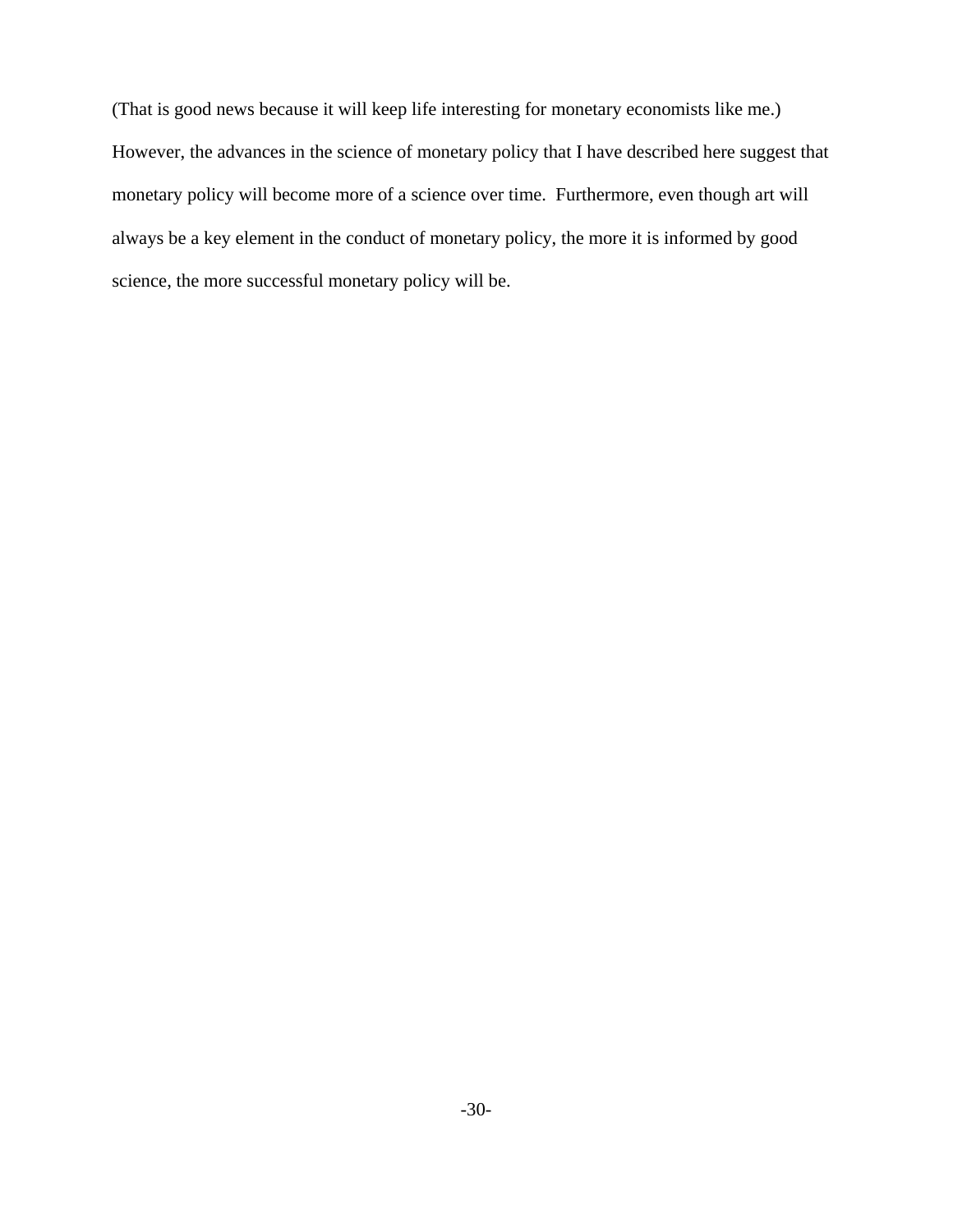# **References**

Adelman, Irma, and Frank L. Adelman (1959). "The Dynamic Properties of the Klein-Goldberger Model," *Econometrica*, vol. 27 (October), pp. 596-625.

Akerlof, George A. (1970). "The Market for 'Lemons': Quality, Uncertainty and the Market Mechanism," *Quarterly Journal of Economics*, vol. 84 (August), pp. 488-500.

Akerlof, George A. (2007). "The Missing Motivation in Macroeconomics," *American Economic Review*, vol. 97 (March), pp. 5-36.

Akerlof, George A., William T. Dickens, George L. Perry, Robert J. Gordon, and N. Gregory Mankiw (1996). "The Macroeconomics of Low Inflation," *Brookings Papers on Economic Activity*, vol. 1996 (no. 1), pp. 1-59.

Alesina, Alberto, and Lawrence H. Summers (1993). "Central Bank Independence and Macroeconomic Performance: Some Comparative Evidence," *Journal of Money, Credit and Banking*, vol. 25 (May), pp. 151-62.

Anderson, Palle, and David Gruen (1995). "Macroeconomic Policies and Growth," in Palle Anderson, Jacqueline Dwyer, and David Gruen, eds., *Productivity and Growth: Proceedings of a Conference held at the H.C. Coombs Centre for Financial Studies, Kirribilli, Australia, July 10- 11*. Sydney: Reserve Bank of Australia, pp. 279-319.

Barro, Robert J. (1977). "Unanticipated Money Growth and Unemployment in the United States," *American Economic Review*, vol. 67 (March), pp. 101-15.

Barro, Robert J., and David B. Gordon (1983). "Rules, Discretion, and Reputation in a Model of Monetary Policy," *Journal of Monetary Economics*, vol. 12 (no. 1), pp. 101-22.

Bernanke, Ben S. (1983). "Nonmonetary Effects of the Financial Crisis in the Propagation of the Great Depression," *American Economic Review*, vol. 73 (June), pp. 257-76.

Bernanke, Ben S. (2007). "Housing, Housing Finance, and Monetary Policy," speech delivered at the Federal Reserve Bank of Kansas City's Economic Symposium, Jackson Hole, Wyo., August 31, www.federalreserve.gov/newsevents.

Bernanke, Ben S., and Mark Gertler (1999). "Monetary Policy and Asset Price Volatility" in *New Challenges for Monetary Policy*. Kansas City: Federal Reserve Bank of Kansas City, pp. 77-128, www.kc.frb.org/PUBLICAT/SYMPOS/1999/sym99prg.htm.

Bernanke, Ben S., and Mark Gertler (2001). "Should Central Banks Respond to Movements in Asset Prices?" *American Economic Review*, vol. 91 (May, Papers and Proceedings), pp. 253-57.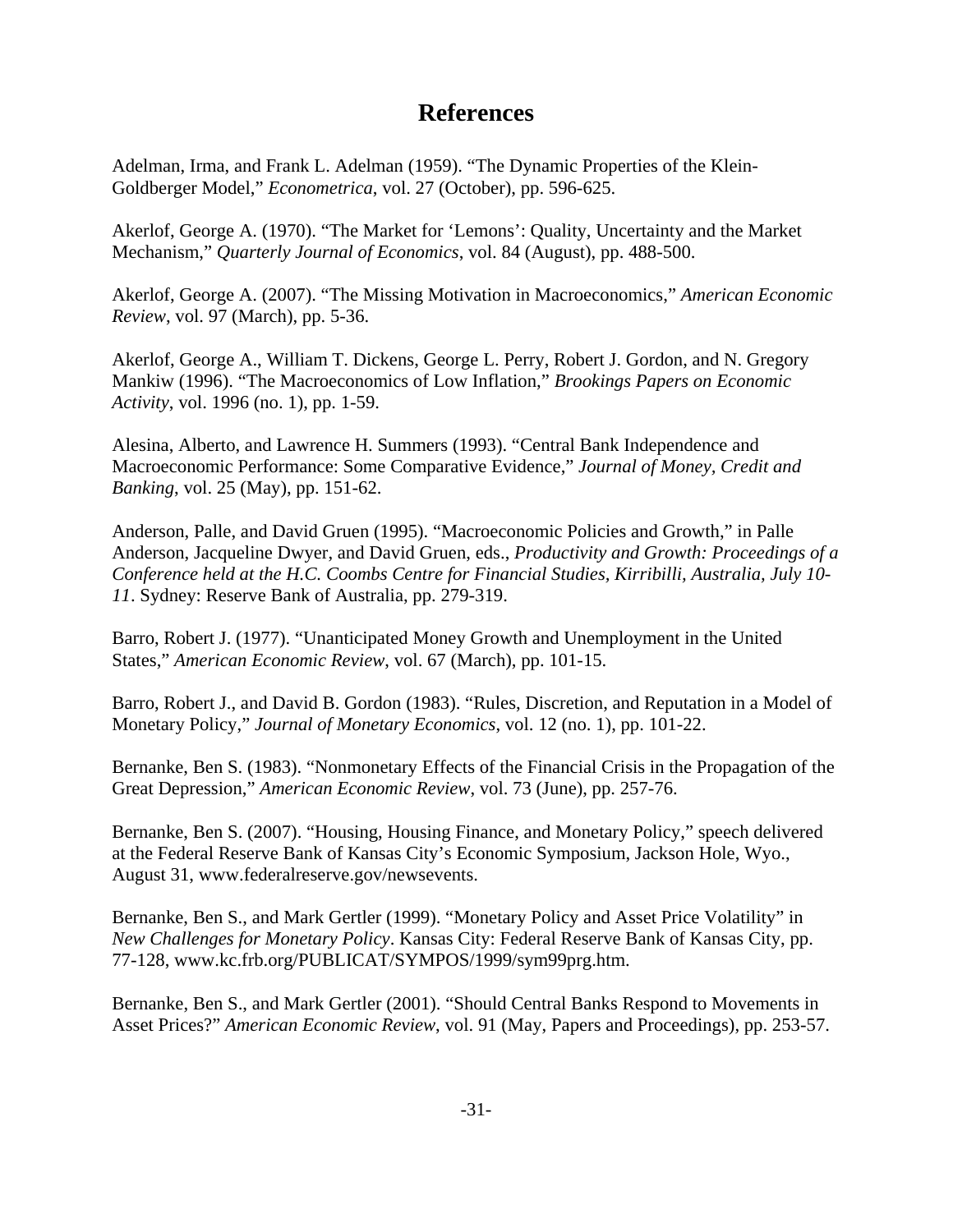Bernanke, Ben S., Mark Gertler, and Simon Gilchrist (1999). "The Financial Accelerator in a Quantitative Business Cycle Framework," in John B. Taylor and Michael Woodford, eds., *Handbook of Macroeconomics*, vol. 1, part 3. Amsterdam: North-Holland, pp. 1341-93.

Bernanke, Ben, and Frederic Mishkin (1992). "Central Bank Behavior and the Strategy of Monetary Policy: Observations from Six Industrialized Countries," in *NBER Macroeconomics Annual*. Cambrige, Mass.: National Bureau of Economic Research, pp. 183-228.

Bernanke, Ben S., and Frederic S. Mishkin (1997). "Inflation Targeting: A New Framework for Monetary Policy?" *Journal of Economic Perspectives*, vol. 11 (Spring), pp. 97-116.

Bernanke, Ben S., Thomas Laubach, Frederic S. Mishkin, and Adam S. Posen (1999). *Inflation Targeting: Lessons from the International Experience*. Princeton: Princeton University Press.

Bils, Mark, and Peter J. Klenow (2004). "Some Evidence on the Importance of Sticky Prices," *Journal of Political Economics*, vol. 112 (October), pp. 947-85.

Blinder, Alan S. (1998). *Central Banking in Theory and Practice*, Lionel Robbins Lectures. Cambridge, Mass.: MIT Press.

Brayton, Flint, Andrew Levin, Ralph Lyon, and John C. Williams (1997). "The Evolution of Macro Models at the Federal Reserve Board," *Carnegie-Rochester Conference Series on Public Policy*, vol. 47 (December), pp. 43-81.

Brayton, F., and P. Tinsley, eds. (1996). "A Guide to FRB/US: A New Macroeconomic Model of the United States," Finance and Economics Discussion Series 1996-42. Washington: Board of Governors of the Federal Reserve System, www.federalreserve.gov/pubs/feds/.

Brayton, Flint, and Eileen Mauskopf (1985). "The Federal Reserve Board MPS Quarterly Econometric Model of the U.S. Economy," *Economic Modelling*, vol. 2 (July), pp. 170-292.

Briault, Clive (1995). "The Costs of Inflation," *Bank of England Quarterly Bulletin*, vol. 35 (February), pp. 33-45.

Bryant, Ralph C., Peter Hooper, and Catherine L. Mann, eds. (1993). *Evaluating Policy Regimes: New Research in Empirical Macroeconomics*. Washington: Brookings Institution.

Bullard, James, and Kaushik Mitra (2002). "Learning about Monetary Policy Rules," *Journal of Monetary Economics*, vol. 49 (September), pp. 1105-29.

Calomiris, Charles W. (1993). "Financial Factors in the Great Depression," *Journal of Economic Perspectives*, vol. 7 (Spring), pp. 61-85.

Calvo, Guillermo A. (1978). "On the Time Consistency of Optimal Policy in a Monetary Economy," *Econometrica*, vol. 46 (no. 6), pp. 1411-28.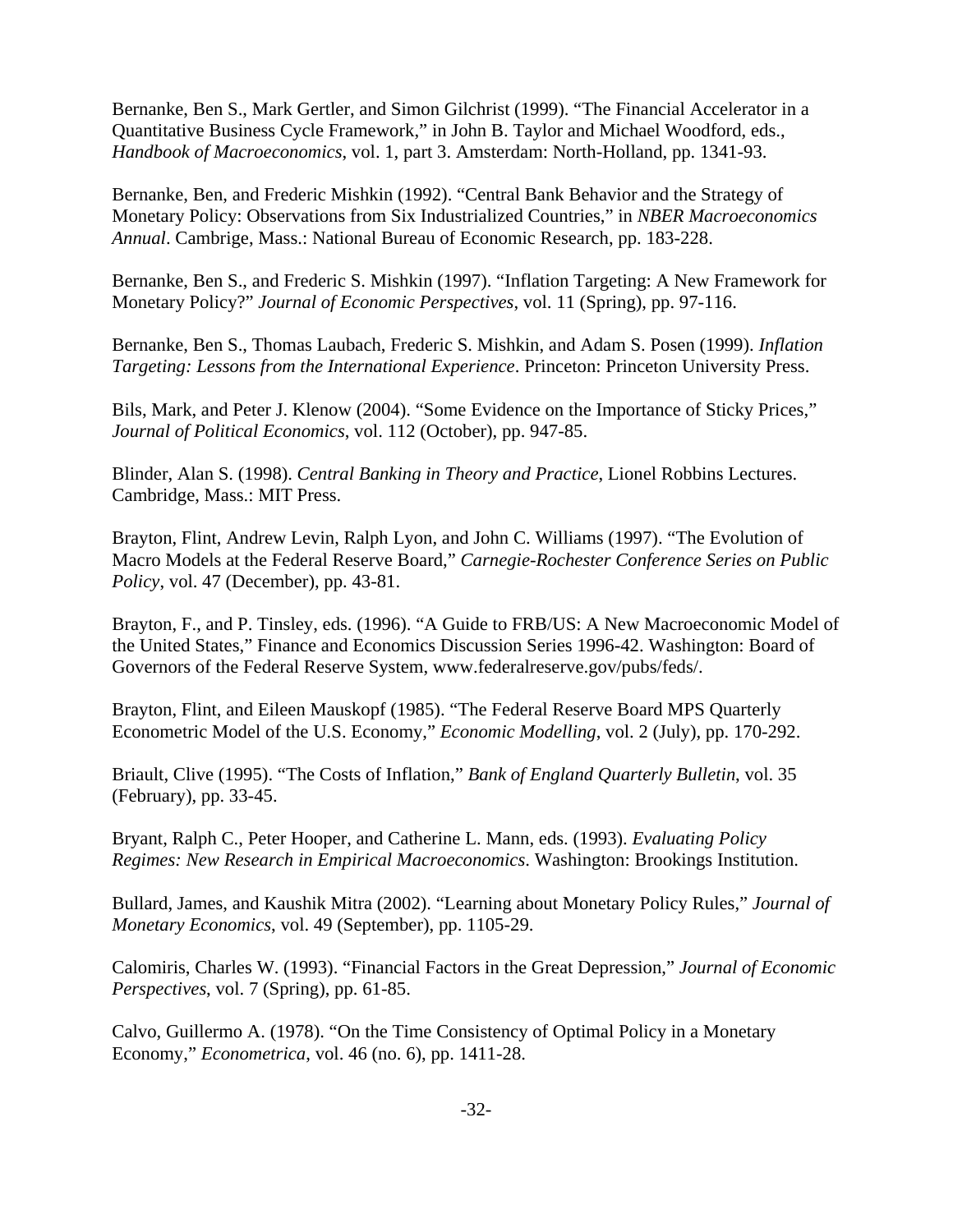Calvo, Guillermo A. (1983). "Staggered Prices in a Utility-Maximizing Framework," *Journal of Monetary Economics*, vol. 12 (September), pp. 383-98.

Christiano, Lawrence, Roberto Motto, and Massimo Rostagno (2007). "Shocks, Structures or Monetary Policies? The EA and US After 2001." Mimeo: Northwestern University (February).

Clarida, Richard, Jordi Gali, and Mark Gertler (1998). "Monetary Policy Rules and Macroeconomic Stability: Evidence and Some Theory," *Quarterly Journal of Economics*, vol. 115 (February), pp. 147-80.

Clarida, Richard, Jordi Gali, and Mark Gertler (1999). "The Science of Monetary Policy: A New Keynesian Perspective," *Journal of Economic Literature*, vol. 37 (December), pp. 1661-707.

Coenen, Günter, Peter McAdam, and Roland Straub (2007). "Tax Reform and Labour Market Performance in the Euro Area: A Simulation-Based Analysis Using the New Area-Wide Model," European Central Bank Working Paper 747. Frankfurt: European Central Bank, April, www.ecb.eu/pub/scientific/wps.

Coletti, Donald, Benjamin Hunt, David Rose, and Robert Tetlow (1996). "The Dynamic Model: QPM," the Bank of Canada's New Quarterly Projection Model, Part 3, Bank of Canada Technical Report 75. Ottawa: Bank of Canada, www.bank-banque-canada.ca/en/res/tr.

Corrado, Carol, and Lawrence Slifman (1999). "Decomposition of Productivity and Unit Costs," *American Economic Review*, vol. 89 (May, Papers and Proceedings), pp. 328-32.

Cukierman, Alex (1993). "Central Bank Independence, Political Influence and Macroeconomic Performance: A Survey of Recent Developments" *Cuadernos de Economía* (Santiago), vol. 30 (no. 91), pp. 271-91.

Cukierman, Alex (2006). "Central Bank Independence and Monetary Policy Making Institutions: Past, Present, and Future," *Journal Economía Chilena*, vol. 9 (April), pp. 5-23.

David, Paul A. (1990). The Dynamo and the Computer: An Historical Perspective on the Modern Productivity Paradox," *American Economic Review*, vol. 80 (May, Papers and Proceedings), pp. 355-61.

Edge, Rochelle M., Michael T. Kiley, and Jean-Phillipe Laforte (2007). "Natural Rate Measures in an Estimated DSGE Model of the U.S. Economy," Finance and Economics Discussion Series 2007-8. Washington: Board of Governors of the Federal Reserve System, March, www.federalreserve.gov/pubs/feds.

Eggertsson, Gauti B., and Michael Woodford (2003). "The Zero Bound on Interest Rates and Optimal Monetary Policy," *Brookings Papers on Economic Activity*, vol. 2003 (no. 1), pp. 139- 211.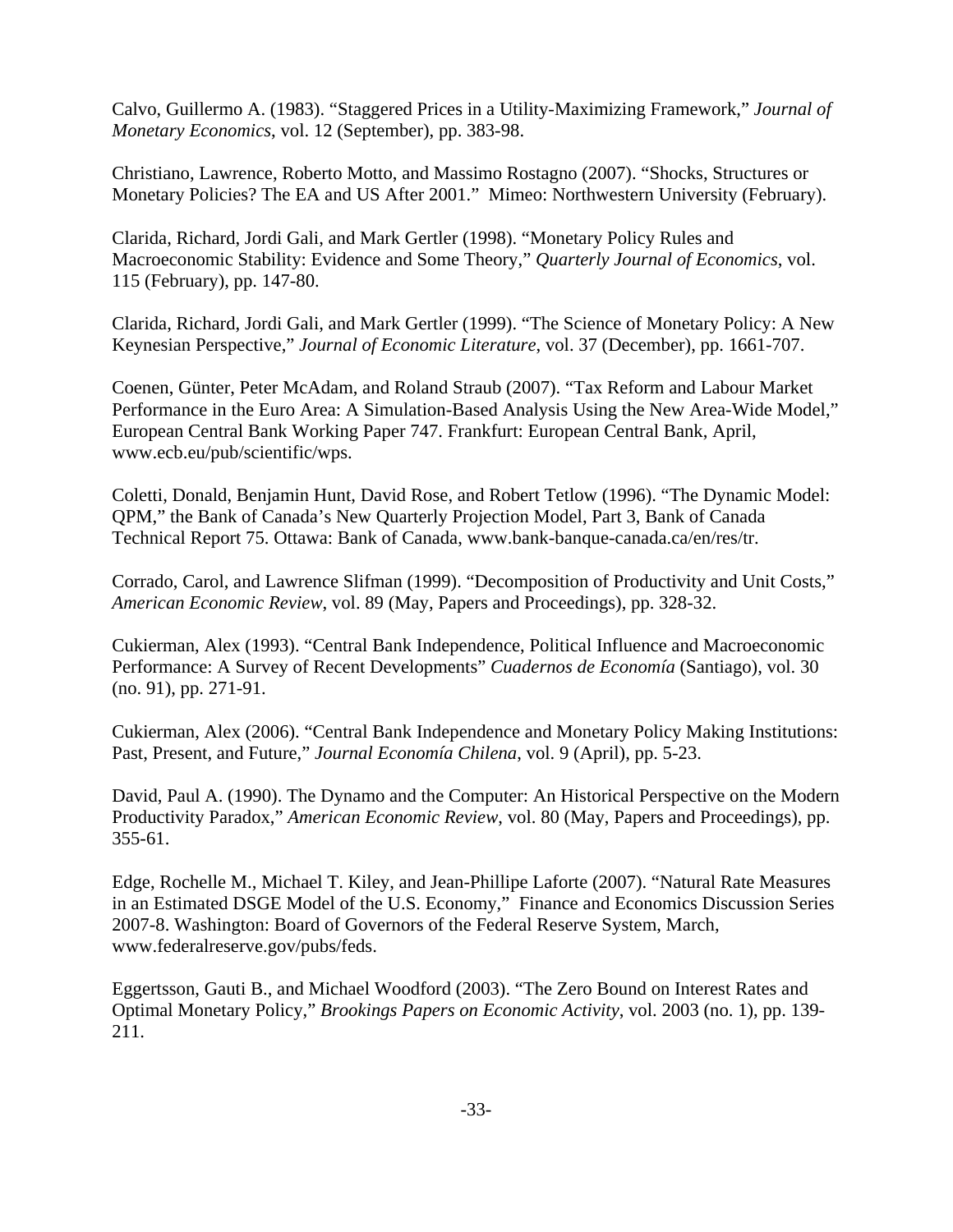English, William B. (1996). "Inflation and Financial Sector Size," Finance and Economics Discussion Series 1996-16. Washington: Board of Governors of the Federal Reserve System, www.federalreserve.gov/pubs/feds.

Erceg, Christopher, Luca Guerrieri, and Christopher Gust (2006). "SIGMA: A New Open Economy Model for Policy Analysis," *International Journal of Central Banking*, vol. 2 (March), pp. 1-50.

Evans, George W., and Seppo Honkapohja (2003). "Adaptive Learning and Monetary Policy Design," *Journal of Money, Credit and Banking*, vol. 35 (December, Part 2), pp. 1045-72.

Fatás, Antonio, Ilian Mihov, and Andrew K. Rose (2007). "Quantitative Goals for Monetary Policy," *Journal of Money, Credit and Banking*, vol. 39 (August), pp. 1163-76.

Federal Reserve Board (1997). *Monetary Policy Alternatives*. Washington: Board of Governors of the Federal Reserve System, February.

Feldstein, Martin (1997). "The Costs and Benefits of Going from Low Inflation to Price Stability," in Christina D. Romer and David H. Romer, eds., *Reducing Inflation: Motivation and Strategy*. Chicago: University of Chicago Press, pp. 123-66.

Fischer, Stanley (1993). "The Role of Macroeconomic Factors in Growth," *Journal of Monetary Economics*, vol. 32 (December), pp. 485-512.

Fischer, Stanley (1994). "Modern Central Banking," in Forrest Capie, Stanley Fischer, Charles Goodhart, and Norbert Schnadt, eds., *The Future of Central Banking: The Tercentenary Symposium of the Bank of England*. Cambridge, U.K.: Cambridge University Press.

Fischer, Stanley, and Guy Debelle (1994). "How Independent Should a Central Bank Be?" in *Goals, Guidelines, and Constraints Facing Monetary Policymakers*, Proceedings from the Federal Reserve Bank of Boston Conference Series No. 38. Boston: Federal Reserve Bank of Boston, pp. 195-221.

Fisher, Irving (1933). "The Debt-Deflation Theory of Great Depressions," *Econometrica*, vol. 1 (October), pp. 337-57.

Forder, James (2000). "Traps in the Measurement of Independence and Accountability of Central Banks," University of Oxford Economics Series Working Papers 023. Oxford: University of Oxford, www.economics.ox.ac.uk/Research/WorkPapers.asp.

Friedman, Milton (1963). *Inflation: Causes and Consequences*. New York: Asia Publishing House.

Friedman, Milton (1968). "The Role of Monetary Policy," *American Economic Review*, vol. 58 (March), pp. 1-17.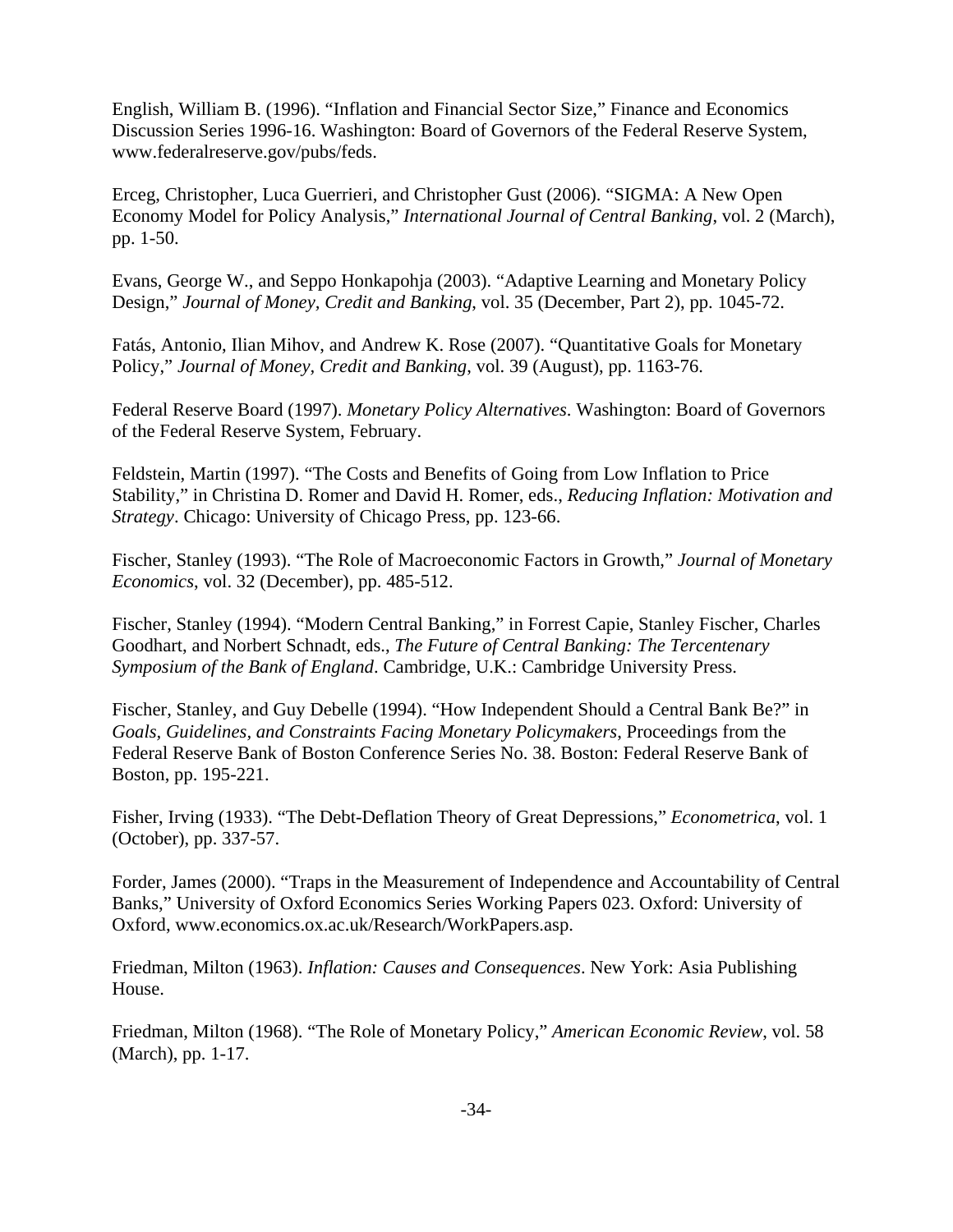Friedman, Milton, and David Meiselman (1963). "The Relative Stability of Monetary Velocity and the Investment Multiplier in the United States, 1897-1958" in *Stabilization Policies*, a Series of Research Studies Prepared for the Commission on Money and Credit. Englewood Cliffs, NJ: Prentice-Hall, pp. 165-268.

Friedman, Milton, and Anna Jacobson Schwartz (1963a). *Monetary History of the United States, 1867-1960*, National Bureau of Economic Research Publications. Princeton: Princeton University Press.

Friedman, Milton, and Anna J. Schwartz (1963b). "Money and Business Cycles," *Review of Economics and Statistics,* vol. 45 (February, Part 2), pp. 32-64.

Gali, Jordi, and Mark Gertler (forthcoming). "Macroeconomic Modeling for Monetary Policy Evaluation," *Journal of Economic Perspectives*.

Goodfriend, Marvin (1993). "Interest Rate Policy and the Inflation Scare Problem: 1979-1992," Federal Reserve Bank of Richmond, *Economic Quarterly*, vol. 79 (Winter), pp. 1-24.

Goodfriend, Marvin, and Robert G. King (1997). "The New Neoclassical Synthesis and the Role of Monetary Policy," in Ben S. Bernanke and Julio J. Rotemberg, eds., *NBER Macroeconomics Annual*. Cambridge, Mass.: MIT Press, pp. 231-83.

Gramlich, Edward M. (2005). "The Board's Modeling Work in the 1960s," in *Models and Monetary Policy: Research in the Tradition of Dale Henderson, Richard Porter, and Peter Tinsley*. Washington: Board of Governors of the Federal Reserve System, www.federalreserve.gov/Events/conferences/mmp2004.

Greenspan, Alan (1992). Testimony before the Committee on Banking, Housing, and Urban Affairs, U.S. Senate, July 21.

Greenwald, Bruce, Stiglitz, Joseph E., and Andrew Weiss (1984). "Informational Imperfections in the Capital Market and Macroeconomic Fluctuations," *American Economic Review*, vol. 74 (May, Papers and Proceedings), pp. 194-9.

Hansen, Lars P., and Thomas J. Sargent (forthcoming). *Robustness*. Princeton: Princeton University Press.

Hunt, Benjamin, David Rose, and Alasdair Scott (2000). "The Core Model of the Reserve Bank of New Zealand's Forecasting and Policy System," *Economic Modelling*, vol. 172 (April), pp. 247-74.

Kashyap, Anil K., and Jeremy C. Stein (1994). "Monetary Policy and Bank Lending," in N. Gregory Mankiw, ed., *Monetary Policy*, National Bureau of Economic Research, Studies in Business Cycles, vol. 29. Chicago: University of Chicago Press, pp. 221-56.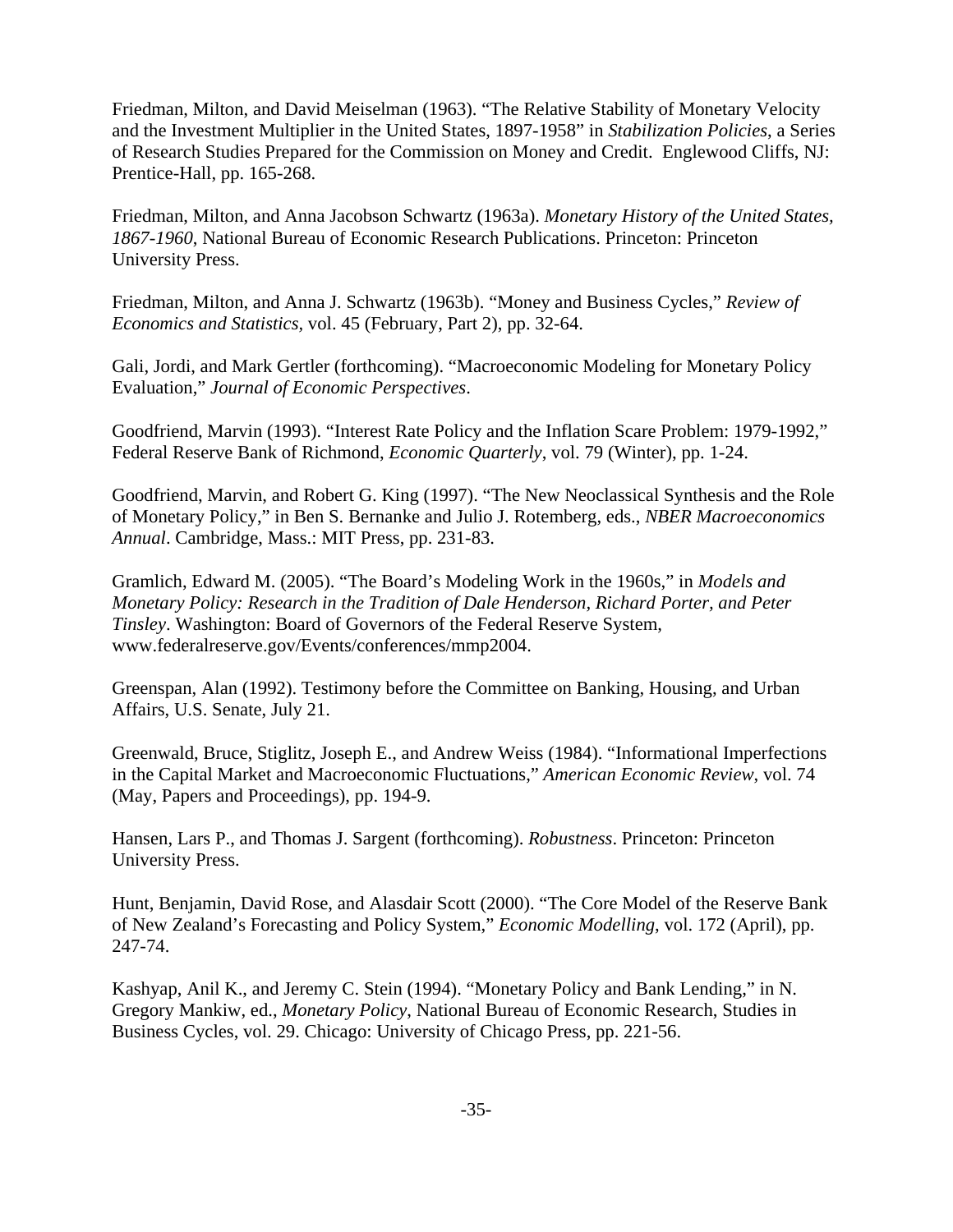Kiley, Michael T. (2007). "A Quantitative Comparison of Sticky-Price and Sticky-Information Models of Price Setting," *Journal of Money, Credit and Banking*, vol. 39 (February, Supplement), pp. 101-25.

Klein, Lawrence R. (1968). *An Essay on the Theory of Economic Prediction*. Helsinki: Yrjö Jahnssonin.

Kydland, Finn E., and Edward C. Prescott (1977). "Rules Rather Than Discretion: The Inconsistency of Optimal Plans," *Journal of Political Economy*, vol. 85 (June), pp. 473-92.

Levin, Andrew, Volker Wieland, and John C. Williams (1999). "Robustness of Simple Monetary Policy Rules under Model Uncertainty," in J.B. Taylor, ed., *Monetary Policy Rules*, National Bureau of Economic Research, Studies in Business Cycles, vol. 31. Chicago: University of Chicago Press, pp. 263-99.

Levin, Andrew T., Alexei Onatski, John C. Williams, and Noah Williams (2005). "Monetary Policy Under Uncertainty in Micro-Founded Macroeconometric Models," in Mark Gertler and Kenneth Rogoff, eds., *NBER Macroeconomics Annual 2005*. Cambridge, Mass.: MIT Press, pp. 229-87.

Lucas, Robert E. (1972). "Expectations and the Neutrality of Money," *Journal of Economic Theory*, vol. 4 (April), pp. 103-24.

Lucas, Robert E., Jr. (1973). "Some International Evidence on Output-Inflation Tradeoffs," *American Economic Review*, vol. 63 (June), pp. 326-34.

Lucas, Robert E., Jr. (1976). "Econometric Policy Evaluation: A Critique," *Carnegie-Rochester Conference Series on Public Policy*, vol. 1, pp. 19-46.

Mankiw, N. Gregory, and Ricardo Reis (2002). "Sticky Information Versus Sticky Prices: A Proposal to Replace the New Keynesian Phillips Curve," *Quarterly Journal of Economics*, vol. 117 (November), pp. 1295-328.

Mankiw, N. Gregory, and David Romer (1991) *New Keynesian Economics*. Cambridge, Mass.: MIT Press.

Meyer, Laurence H. (2004). *A Term at the Fed: An Insider's View*. New York: HarperBusiness.

Mishkin, Frederic S. (1978). "The Household Balance Sheet and the Great Depression," *Journal of Economic History*, vol. 38 (December), pp. 918-37.

Mishkin, Frederic S. (1981). "The Real Interest Rate: An Empirical Investigation," *Carnegie-Rochester Conference Series on Public Policy*, vol. 15 (Autumn), pp. 151-200.

Mishkin, Frederic S. (1982a). "Does Anticipated Monetary Policy Matter? An Econometric Investigation," *Journal of Political Economy*, vol. 90 (February), pp. 22-51.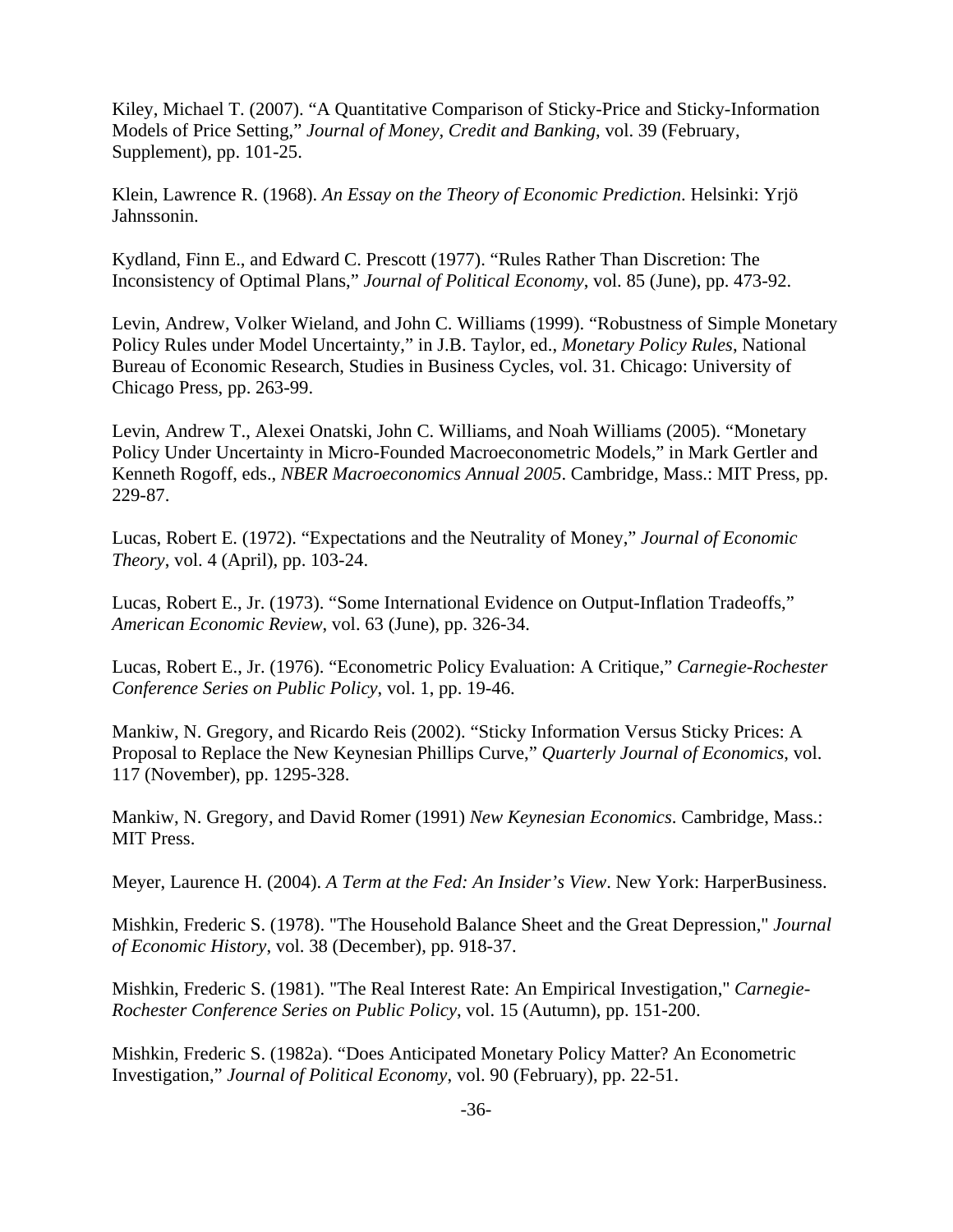Mishkin, Frederic S. (1982b). "Does Anticipated Aggregate Demand Policy Matter? Further Econometric Results," *American Economic Review*, vol. 72 (September), pp. 788-802.

Mishkin, Frederic S. (1983). *A Rational Expectations Approach to Macroeconometrics: Testing Policy Ineffectiveness and Efficient Markets Models*. Chicago: University of Chicago Press.

Mishkin, Frederic S. (1991). "Asymmetric Information and Financial Crises: A Historical Perspective," in R. Glenn Hubbard, ed., *Financial Markets and Financial Crises*. Chicago: University of Chicago Press, pp. 69-108.

Mishkin, Frederic S. (1992). "Is the Fisher Effect for Real? A Reexamination of the Relationship Between Inflation and Interest Rates," *Journal of Monetary Economics*, vol. 30 (November), pp. 195-215.

Mishkin, Frederic S. (1996). "Understanding Financial Crises: A Developing Country Perspective," in Michael Bruno and Boris Pleskovic, eds., *Annual World Bank Conference on Development Economics 1996*. Washington: World Bank, pp. 29-62.

Mishkin, Frederic S. (1997). "The Causes and Propagation of Financial Instability: Lessons for Policymakers," in *Maintaining Financial Stability in a Global Economy*. Kansas City: Federal Reserve Bank of Kansas City, pp. 55-96.

Mishkin, Frederic S. (1999). "International Experiences with Different Monetary Policy Regimes," *Journal of Monetary Economics*, vol. 43 (June), pp. 579-605.

Mishkin, Frederic S. (2007a). *The Economics of Money, Banking, and Financial Markets,* 8th ed. Boston: Addison-Wesley.

Mishkin, Frederic S. (2007b)."Monetary Policy and the Dual Mandate," speech delivered at Bridgewater College, Bridgewater, Va., April 10, www.federalreserve.gov/newsevents.

Mishkin, Frederic S. (2007c). "Housing and the Monetary Transmission Mechanism," Finance and Economics Discussion Series 2007-40. Washington: Board of Governors of the Federal Reserve System, September, www.federalreserve.gov/pubs/feds.

Mishkin, Frederic S., and Adam S. Posen (1997). "Inflation Targeting: Lessons from Four Countries," Federal Reserve Bank of New York, *Economic Policy Review*, vol. 3 (August), pp. 9-110.

Mishkin, Frederic S., and Klaus Schmidt-Hebbel (2002). "One Decade of Inflation Targeting in the World: What Do We Know and What Do We Need to Know?" in Norman Loayza and Raimundo Soto, eds., *Inflation Targeting: Design, Performance, Challenges*. Santiago: Central Bank of Chile, pp. 171-219.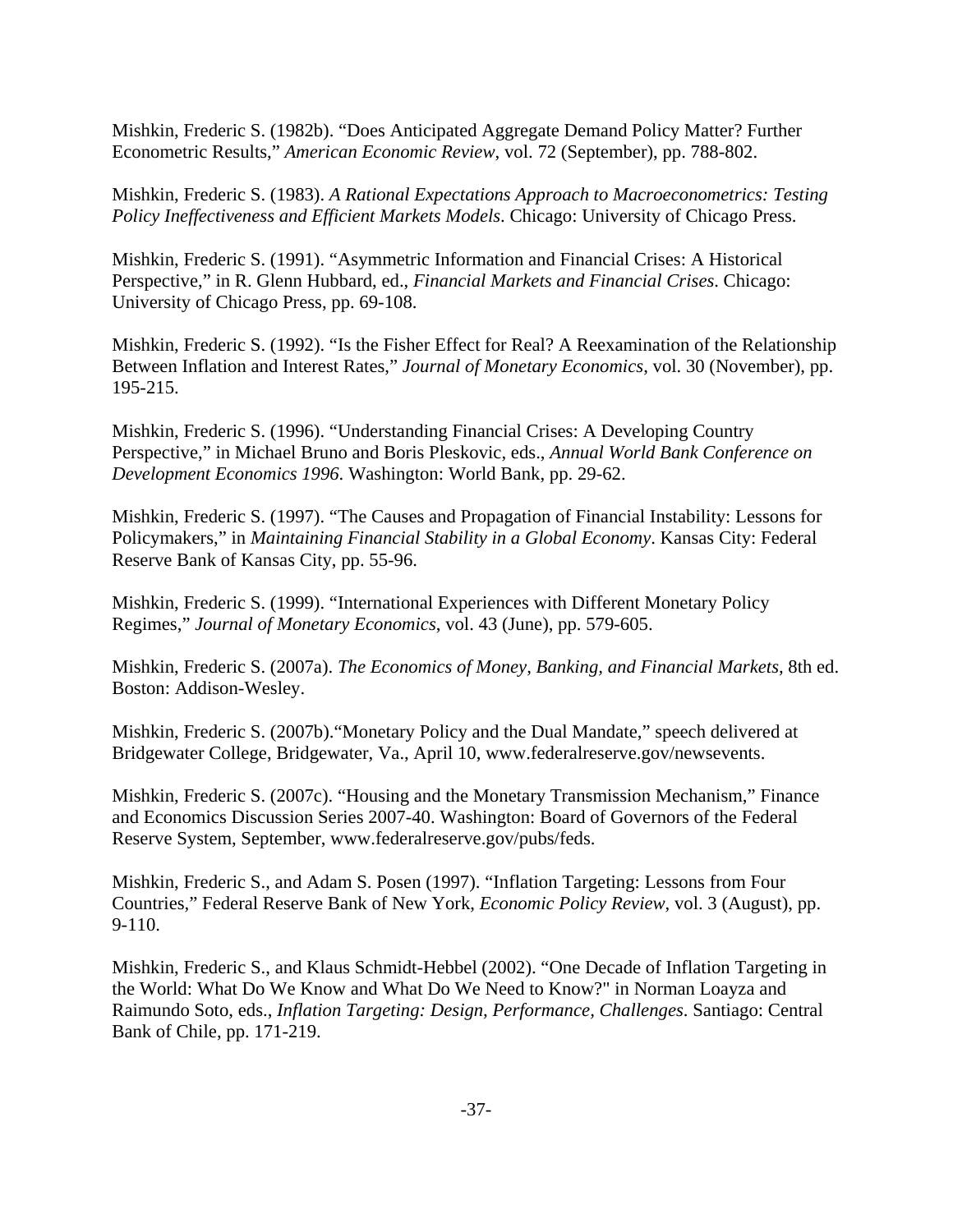Mishkin, Frederic S., and Klaus Schmidt-Hebbel, eds. (2007). "Does Inflation Targeting Matter?" in *Monetary Policy Under Inflation Targeting*. Santiago: Central Bank of Chile, pp. 291-372.

Mishkin, Frederic S., and Niklas Westelius (forthcoming). "Inflation Band Targeting and Optimal Inflation Contracts," *Journal of Money, Credit and Banking*.

Muth, John F. (1961). "Rational Expectations and the Theory of Price Movements," *Econometrica*, vol. 29 (July), pp. 315-35.

Myers, Stewart C., and Nicholas S. Majluf (1984). "Corporate Financing and Investment Decisions When Firms Have Information that Investors Do Not Have," *Journal of Financial Economics*, vol. 13 (June), pp. 187-221.

Nakamura, Emi, and Jon Steinsson (2006). "Five Facts About Prices: A Reevaluation of Menu Cost Models," Mimeo, Harvard University.

Orphanides, Athanasios (2003). "The Quest for Prosperity Without Inflation," *Journal of Monetary Economics*, vol. 50 (April), pp. 633-63.

Phelps, Edmund S. (1968). "Money-Wage Dynamics and Labor-Market Equilibrium," *Journal of Political Economy*, vol. 76 (July/August, Part 2), pp. 687-711.

Phillips, A.W. (1958). "The Relation Between Unemployment and the Rate of Change of Money Wage Rates in the United Kingdom, 1861-1957," *Economica*, vol. 25 (November), pp. 283-99.

Pierce, James L., and Jared J. Enzler (1974). "The Effects of External Inflationary Shocks," *Brookings Papers on Economic Activity*, vol. 1974 (no. 1), pp. 13-54.

Prescott, Edward C. (1986). "Theory Ahead of Business-Cycle Measurement," *Carnegie-Rochester Conference Series on Public Policy*, vol. 25, pp. 11-44.

Reifschneider, David L., David J. Stockton, and David W. Wilcox (1997). "Econometric Models and the Monetary Policy Process," *Carnegie-Rochester Conference Series on Public Policy*, vol. 47 (December), pp. 1-37.

Reifschneider, David, Robert Tetlow, and John Williams (1999). "Aggregate Disturbances, Monetary Policy, and the Macroeconomy: The FRB/US Perspective," *Federal Reserve Bulletin*, vol. 85 (January), pp. 1-19.

Reifschneider, David, and John C. Williams (2000). "Three Lessons for Monetary Policy in a Low-Inflation Era," *Journal of Money, Credit and Banking*, vol. 32 (November, Part 2), pp. 936- 66.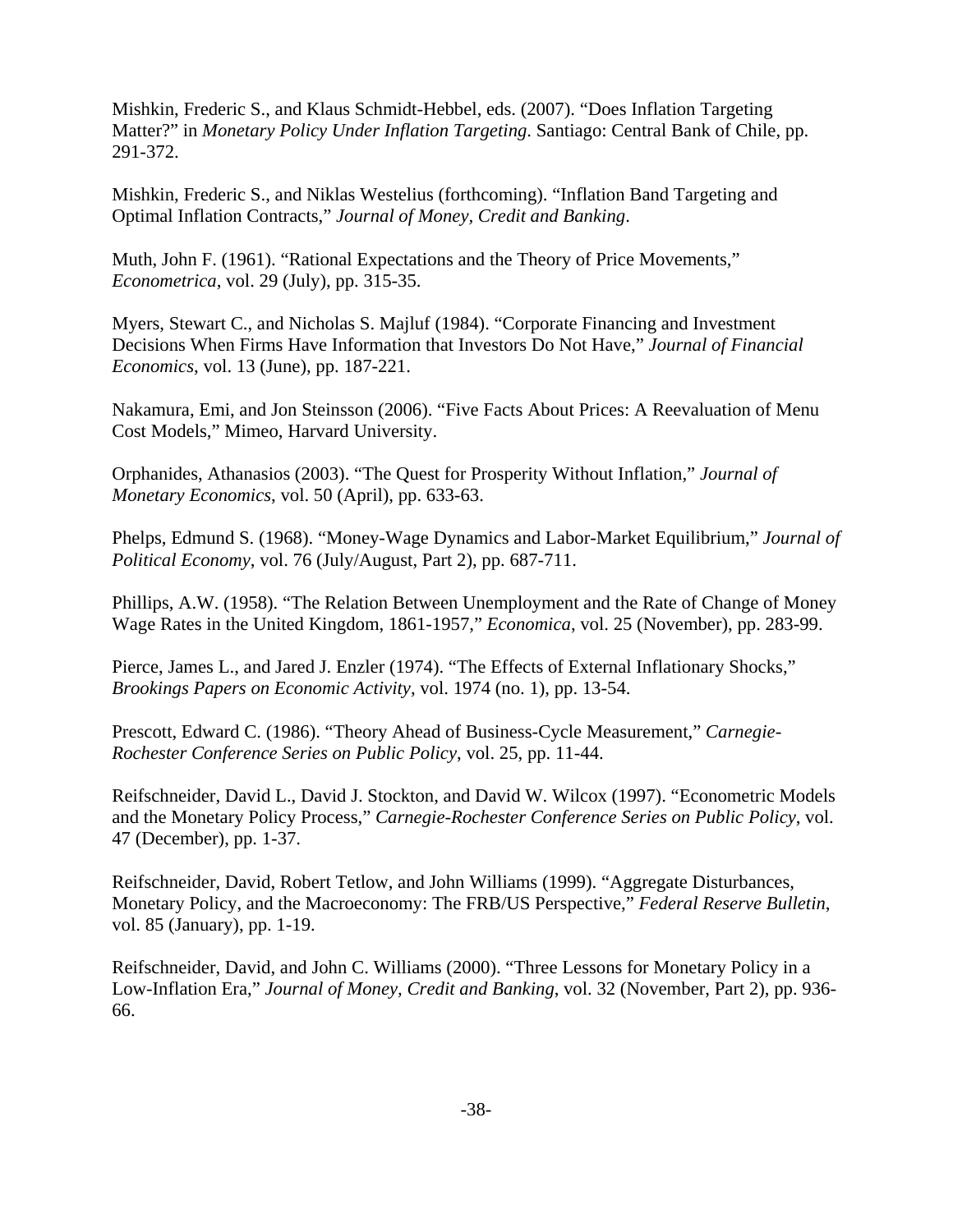Rose, Andrew K. (2006). "A Stable International Monetary System Emerges: Inflation Targeting is Bretton Woods, Reversed," National Bureau of Economic Research Working Paper 12711. Cambridge, Mass.: National Bureau of Economic Research, November, www.nber.org/papers.

Rotemberg, Julio J. (1982). "Sticky Prices in the United States," *Journal of Political Economy*, vol. 90 (December), pp. 1187-211.

Rudebusch, Glenn D. (2006). "Monetary Policy Inertia: Fact or Fiction?" *International Journal of Central Banking*, vol. 2 (December), pp. 85-135.

Samuelson, Paul A., and Robert M. Solow (1960). "Analytical Aspects of Anti-Inflation Policy," *American Economic Review*, vol. 50 (May, Papers and Proceedings), pp. 177-94.

Schmitt-Grohé, Stephanie, and Martín Uribe (2006). "Optimal Fiscal and Monetary Policy in a Medium-Scale Macroeconomic Model," European Central Bank Working Paper 612. Frankfurt: European Central Bank, April, www.ecb.eu/pub/scientific/wps.

Smets, Frank, and Raf Wouters (2003). "An Estimated Dynamic Stochastic General Equilibrium Model of the Euro Area," *Journal of the European Economic Association*, vol. 1 (September), pp. 1123-75.

Svensson, Lars E.O., and Robert J. Tetlow (2005). "Optimal Policy Projections," *International Journal of Central Banking*, vol. 1 (December), pp. 177-207.

Taylor, John B. (1993a). "Discretion versus Policy Rules in Practice," *Carnegie-Rochester Conference Series on Public Policy*, vol. 39 (December), pp. 195-214.

Taylor, John B. (1993b). *Macroeconomic Policy in a World Economy: From Econometric Design to Practical Operation*. New York: Norton Press.

Taylor, John B., ed. (1999) *Monetary Policy Rules*, National Bureau of Economic Research, Studies in Business Cycles, vol. 31. Chicago: University of Chicago Press.

Tetlow, Robert J., and Brian Ironside (2006). "Real-Time Model Uncertainty in the United States: The Fed from 1996-2003," European Central Bank Working Paper 610, Frankfurt: European Central Bank, April, www.ecb.eu/pub/scientific/wps.

Tetlow, Robert J., and Peter von zur Muehlen (2001). "Robust Monetary Policy with Misspecified Models: Does Model Uncertainty Always Call for Attenuated Policy?" *Journal of Economic Dynamics and Control*, vol. 25 (June), pp. 911-49.

Tinbergen, Jan (1939). *Business Cycles in the United States of America: 1919-1932*, Statistical Testing of Business Cycle Theories, vol. 2. Geneva: League of Nations.

Woodford, Michael (2001). "The Taylor Rule and Optimal Monetary Policy," *American Economic Review*, vol. 91 (May, Papers and Proceedings), pp. 232-7.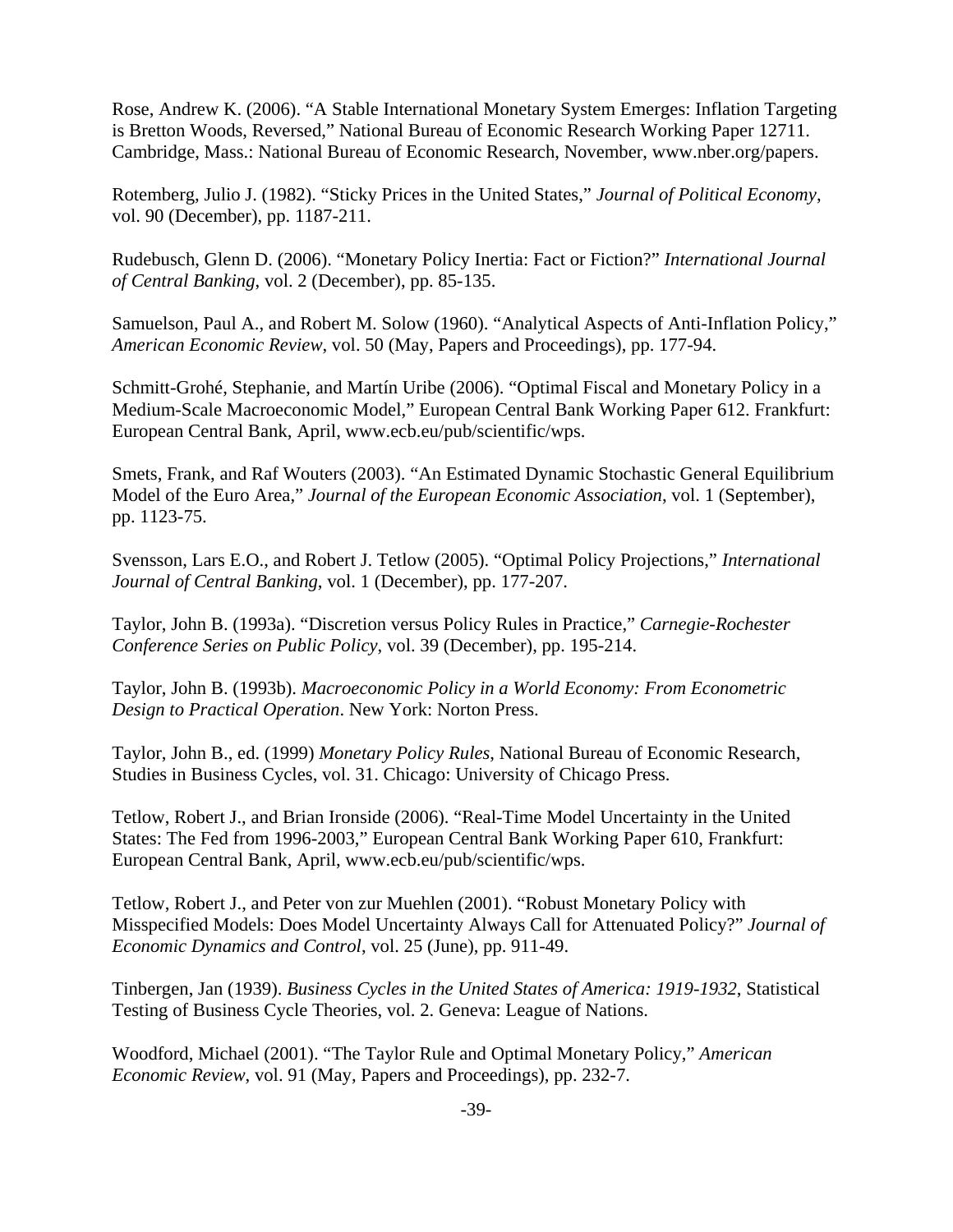Woodford, Michael (2003). *Interest and Prices: Foundations of a Theory of Monetary Policy*. Princeton: Princeton University Press.

Woodward, Bob (2000). *Maestro: Greenspan's Fed and the American Boom*, 1st ed. New York: Simon & Schuster.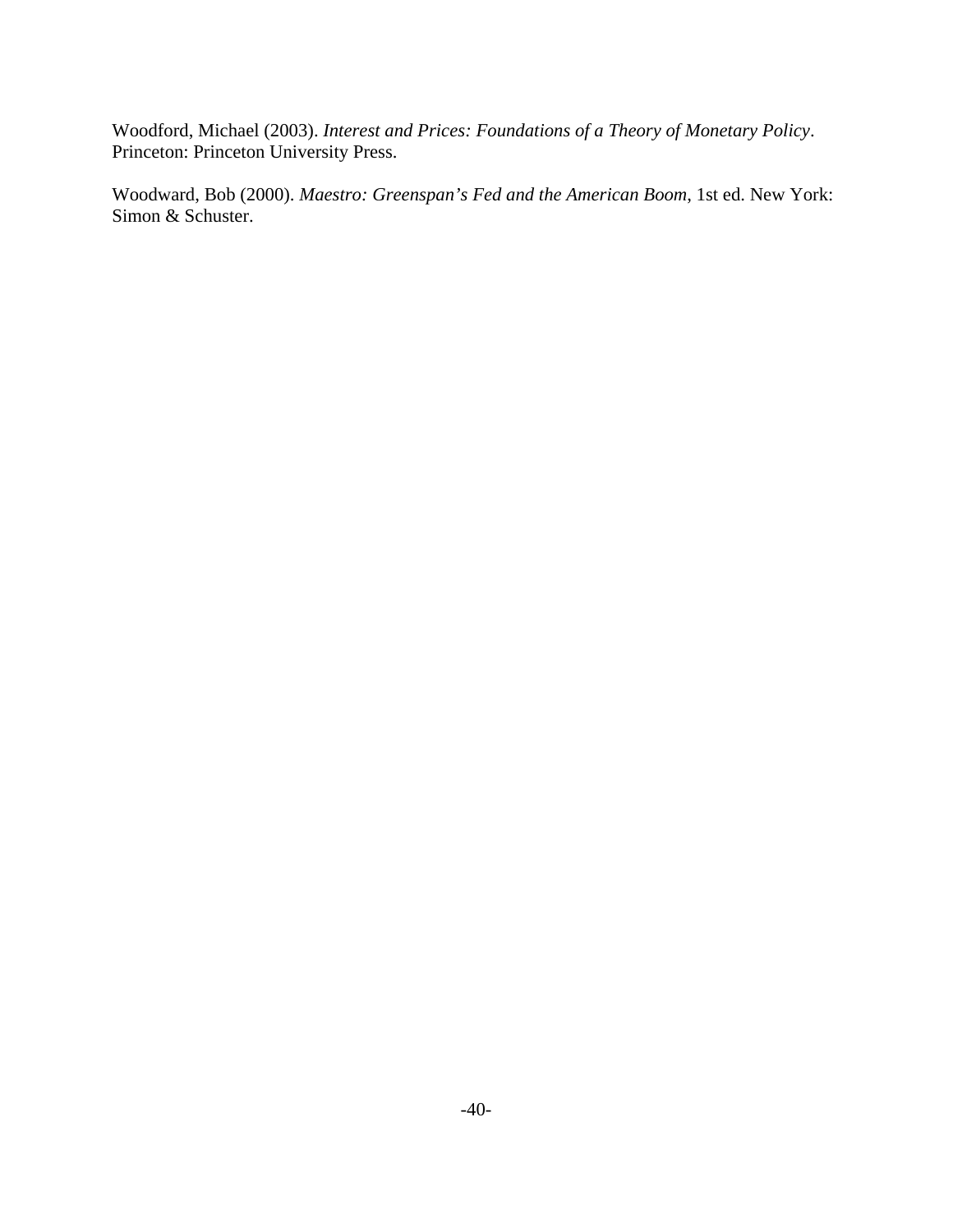08-30-07



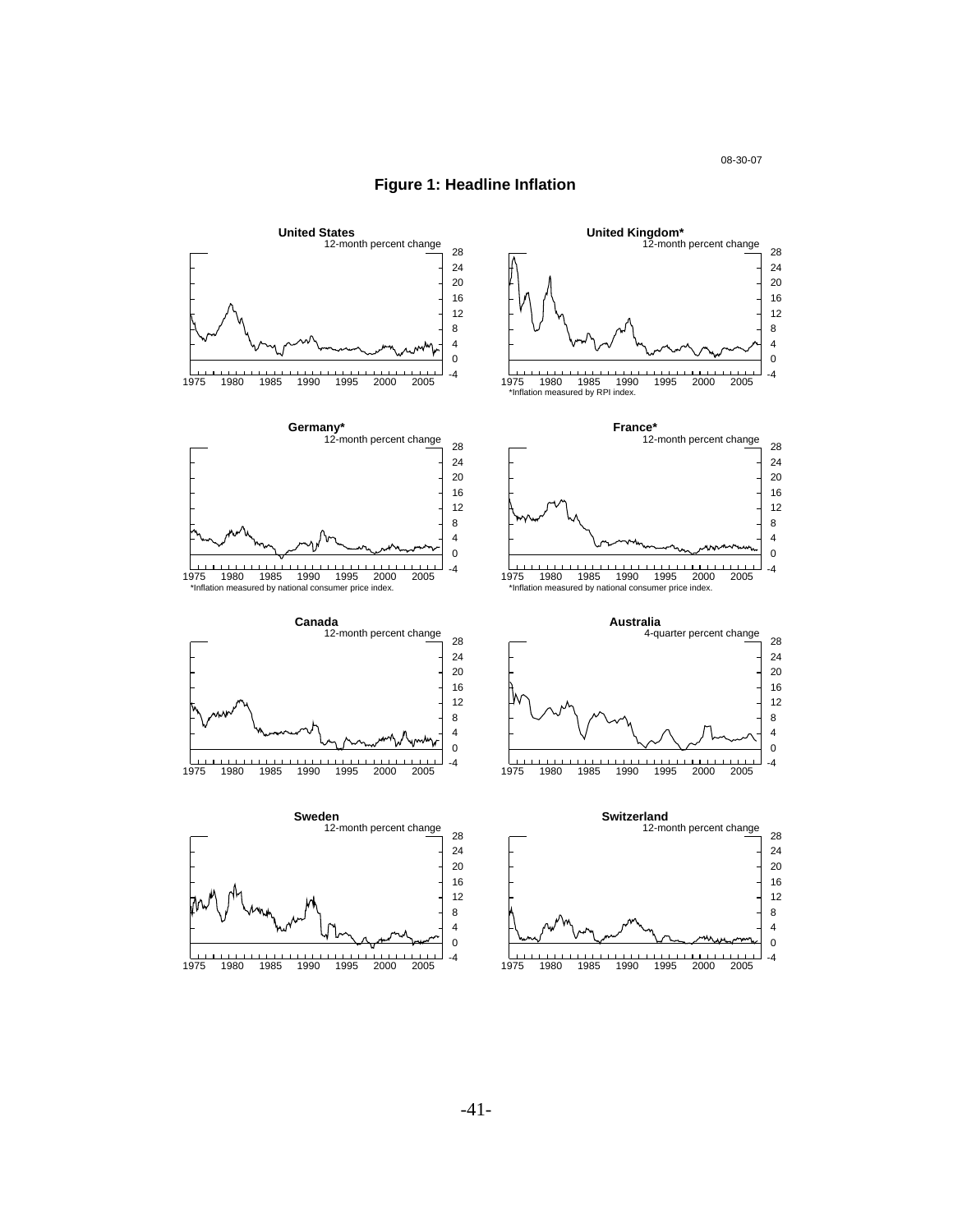08-30-07

#### 1975 1980 1985 1990 1995 2000 2005 **United States** Standard deviation 1975 1980 1985 1990 1995 2000 2005 \*Inflation measured by RPI index. **United Kingdom\*** Standard deviation 1975 1980 1985 1990 1995 2000 2005 \*Inflation measured by national consumer price index. **Germany\*** Standard deviation 1975 1980 1985 1990 1995 2000 2005 \*Inflation measured by national consumer price index. **France\*** Standard deviation 1975 1980 1985 1990 1995 2000 2005 **Canada** Standard deviation 1975 1980 1985 1990 1995 2000 2005 **Australia** Standard deviation 1975 1980 1985 1990 1995 2000 2005 **Sweden** Standard deviation 1975 1980 1985 1990 1995 2000 2005 **Switzerland** Standard deviation

# **Figure 2: Standard Deviation of Headline Inflation** (5-year window)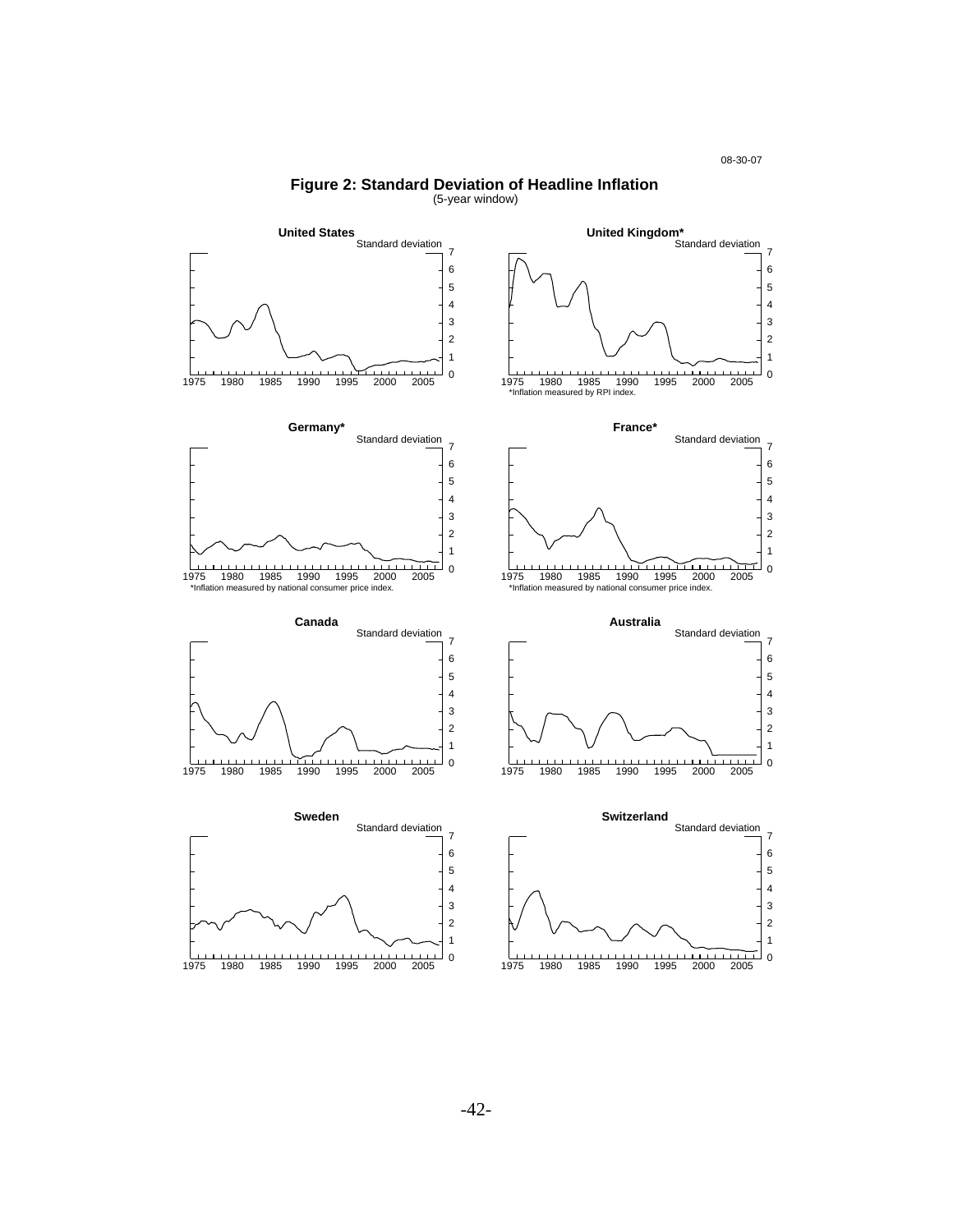08-30-07

 

#### 1975 1980 1985 1990 1995 2000 2005 **United States** Standard deviation 1975 1980 1985 1990 1995 2000 2005 **United Kingdom** Standard deviation 1975 1980 1985 1990 1995 2000 2005 **Germany** Standard deviation 1975 1980 1985 1990 1995 2000 2005 **France** Standard deviation 1975 1980 1985 1990 1995 2000 2005 **Canada** Standard deviation 1975 1980 1985 1990 1995 2000 2005 **Australia** Standard deviation **Sweden** Standard deviation **Switzerland** Standard deviation

# **Figure 3: Standard Deviation of Output Growth** (5-year window)

1975 1980 1985 1990 1995 2000 2005

 

1975 1980 1985 1990 1995 2000 2005